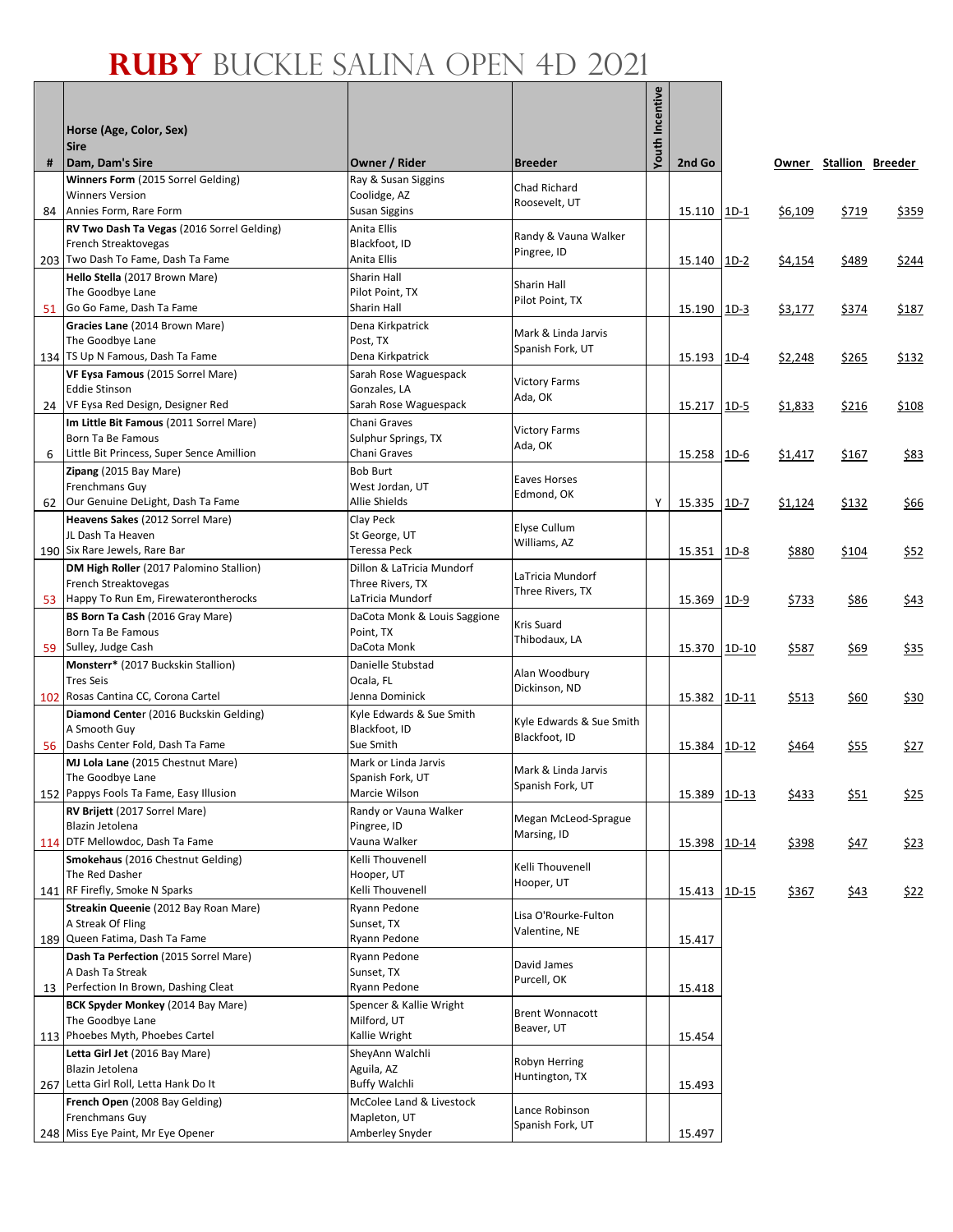|    | Horse (Age, Color, Sex)<br><b>Sire</b>                                |                                       |                                          | outh Incentive |        |
|----|-----------------------------------------------------------------------|---------------------------------------|------------------------------------------|----------------|--------|
| #  | Dam, Dam's Sire                                                       | Owner / Rider                         | <b>Breeder</b>                           |                | 2nd Go |
|    | Pressured By Destiny (2016 Brown Mare)                                | Ryann Pedone<br>Sunset, TX            | Janey Stoody                             |                |        |
|    | No Pressure On Me<br>53 Destinys Child, On The Money Red              | Ryann Pedone                          | Springtown, TX                           |                | 15.501 |
|    | LS Miss Me in Paris (2011 Sorrel Mare)                                | Alan & Pam Doughty                    |                                          |                |        |
|    | First Down French                                                     | Benton City, WA                       | Alan & Pam Doughty                       |                |        |
|    | 164 Sugar Mama Cash, Mr Ettablu                                       | Ariel McClure                         | Benton City, WA                          |                | 15.504 |
|    | Seisintime (2015 Bay Gelding)                                         | Taylor Kramer                         | Julie K Crews                            |                |        |
|    | <b>Tres Seis</b>                                                      | Payson, UT                            | Rising Star, TX                          |                |        |
|    | 265 Project Serpentine, Project Cash                                  | Taylor Kramer                         |                                          |                | 15.514 |
|    | Switching Creeks (2016 Chestnut Mare)<br>Conn Creek                   | Paul Freed<br>Wellsville, UT          | Ron & Laurie Mooseman                    |                |        |
|    | 23 RM Switchiing Creeks, Chickie Cherry Cola                          | Kailey Mitton                         | Morgan, UT                               |                | 15.524 |
|    | WhooWho Sheztalented (2013 Bay Mare)                                  | Jim Real Bird                         |                                          |                |        |
|    | <b>Prime Talent</b>                                                   | Garryowen, MT                         | Copper Spring Ranch LLC                  |                |        |
|    | 115 FeFiFoWho, By Who                                                 | Katie Berkram                         | Tularosa, NM                             |                | 15.532 |
|    | MJ Barbwire Lane (2016 Grey Mare)                                     | Mark & Linda Jarvis                   | Mark & Linda Jarvis                      |                |        |
|    | The Goodbye Lane                                                      | Spanish Fork, UT                      | Spanish Fork, UT                         |                |        |
|    | 70 Winkens Express, Winken On Ya                                      | Marcie Wilson                         |                                          |                | 15.542 |
|    | RB Firewater Frotoe (2008 Bay Gelding)<br>A Firewater Twist RB        | Tanya Grantham<br>Wickenburg, AZ      | Fawn Ann Kerns                           |                |        |
|    | 287 Miss Sparkling Cash, Another Feature                              | Tylee Grantham                        | Haines, OR                               | Υ              | 15.551 |
|    | Partons My French (2016 Palomino Mare)                                | Sonia Gorrell                         |                                          |                |        |
|    | First Down French                                                     | Porterville, CA                       | Sonia Gorrell                            |                |        |
| 27 | Presure Points, Jazzin Hi                                             | Sonia Gorrell                         | Porterville, CA                          |                | 15.552 |
|    | Dashing Nonstop (2016 Sorrel Mare)                                    | Setting Sun Ranch                     | Ranee or Amanda                          |                |        |
|    | Dashin Dynamo                                                         | Nephi, UT                             | Alexander                                |                |        |
|    | 19 Firen Nonstop, Firem Jet                                           | Hailey Humphrey                       | Pollock, TX                              |                | 15.558 |
|    | NSM Bad Leroy Brown (2014 Brown Gelding)<br><b>Ivory James</b>        | <b>Shelly McAdams</b><br>Pinedale, WY | Shelly McAdams                           |                |        |
|    | 222 Yankee Bug Bite, My Yankee Bug                                    | <b>Shelly McAdams</b>                 | Pinedale, WY                             |                | 15.560 |
|    | This Lanes A Blazin (2015 Chestnut Mare)                              | Rich Morley                           |                                          |                |        |
|    | Blazin Jetolena                                                       | Salem, UT                             | <b>Grant Little</b><br>Thorsby, AB       |                |        |
|    | 23 SMR Sexy Two, Lanes Leinster                                       | Eliza Morley                          |                                          |                | 15.562 |
|    | Shea Blazin Bay (2012 Bay Mare)                                       | Steve Morgan                          | Lon Brest                                |                |        |
|    | Blazin Jetolena<br>127 CRR Faylene, Leroys Brown Shadow               | Lincoln, CA<br>Hunter Morgan          | Sidney, MT                               |                |        |
|    | Siraccos Fame (2012 Sorrel Mare)                                      | Paul Terry                            |                                          |                | 15.571 |
|    | JL Sirocco                                                            | Nephi, UT                             | Paul Terry                               |                |        |
|    | 119 Docs Smooth Best, Docs Silver N Blue                              | <b>Shelly Terry</b>                   | Nephi, UT                                |                | 15.572 |
|    | JL Prissys Roc (2014 Palomino Mare)                                   | Taylor Hildreth                       | Jill Lane Quarter Horses                 |                |        |
|    | JL Sirocco                                                            | Olathe, CO                            | Fort Benton, MT                          |                |        |
|    | 136 VCPrissysdiggerfrost, Sunfrost                                    | Taylor Hildreth                       |                                          |                | 15.575 |
|    | Fierce Rockin Girl (2015 Palomino Mare)<br>First Down French          | Rachelle Mose<br>Bend, OR             | Rachelle Smith                           |                |        |
| 12 | WR Oh Too Rock, Texas High Dasher                                     | Rachelle Mose                         | Bend, OR                                 |                | 15.576 |
|    | A Victory Lap (2012 Brown Gelding)                                    | J & J Atkinson LLC                    |                                          |                |        |
|    | <b>Winners Version</b>                                                | Murray, UT                            | Stan Young<br>Duchesne, UT               |                |        |
|    | 143 Geanies Got Cash, Celeb                                           | Jillette Atkinson                     |                                          |                | 15.581 |
|    | AnnieAintLDS (2016 Bay Mare)                                          | Jessi Cronquist                       | Cody & Sharlie Wade                      |                |        |
|    | PC Redwood Manny                                                      | Hooper, UT                            | Hooper, UT                               |                |        |
|    | 13 LDS Im No Angel, Hawkish<br>Bellas Bag Of Bones (2015 Bay Gelding) | Jessi Cronquist<br>Mckale Hadley      |                                          |                | 15.581 |
|    | The Goodbye Lane                                                      | Taylor, UT                            | Mckale Hadley                            |                |        |
| 30 | GW Lilly Belle, Society Road                                          | Mckale Hadley                         | Taylor, UT                               |                | 15.586 |
|    | Green Ivory (2012 Brown Gelding)                                      | Cindy Reynolds                        |                                          |                |        |
|    | Ivory James                                                           | Sheridan, WY                          | Kelly/Yearsley Equine LLC<br>Preston, ID |                |        |
|    | 125 Three Green Leaves, Tres Seis                                     | Cindy Reynolds                        |                                          |                | 15.599 |
|    | CM Waitin On Lane (2014 Sorrel Gelding)                               | Cole & Marcie Wilson                  | Cole & Marcie Wilson                     |                |        |
|    | The Goodbye Lane<br>132 Tachina, Dashair                              | Spanish Fork, UT<br>Gracie Beckstrom  | Spanish Fork, UT                         |                | 15.606 |
|    |                                                                       |                                       |                                          |                |        |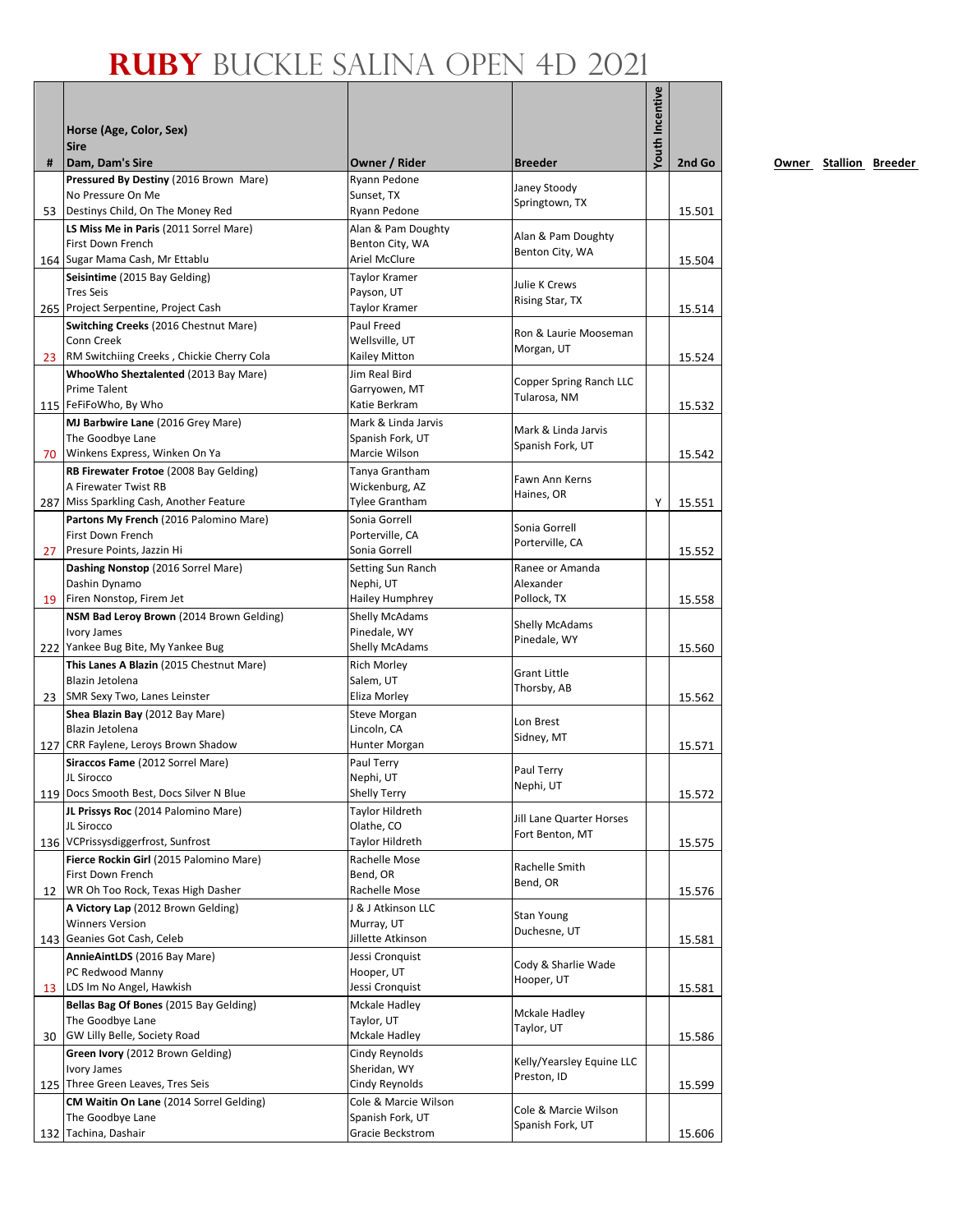Г

|    |                                                                              |                                     |                                              | Youth Incentive |        |          |              |                        |             |
|----|------------------------------------------------------------------------------|-------------------------------------|----------------------------------------------|-----------------|--------|----------|--------------|------------------------|-------------|
|    | Horse (Age, Color, Sex)<br><b>Sire</b>                                       |                                     |                                              |                 |        |          |              |                        |             |
| #  | Dam, Dam's Sire                                                              | Owner / Rider                       | <b>Breeder</b>                               |                 | 2nd Go |          |              | Owner Stallion Breeder |             |
|    | JR Streakin Espuela (2013 Bay Roan Gelding)                                  | John & Sherrie Jones                | <b>Shannon Marcum</b>                        |                 |        |          |              |                        |             |
|    | A Streak Of Fling                                                            | Morro Bay, CA                       | Royse City, TX                               |                 |        |          |              |                        |             |
|    | 159 Espuela Pleasure, Blue Light Ike<br>Holeys Comet (2013 Palomino Gelding) | Sherrie Jones<br>Kathy Pimentel     |                                              |                 | 15.611 | $2D-1$   | \$6,109      | \$719                  | \$359       |
|    | PC Redwood Manny                                                             | Fruitland, ID                       | Dawson Seeley                                |                 |        |          |              |                        |             |
|    | 272 Sox Em Silly, A Boy Named Bonny                                          | Kathy Pimentel                      | Spanish Fork, UT                             |                 | 15.626 | $2D-2$   | \$4,154      | \$489                  | \$244       |
|    | I Can Dee (2016 Bay Mare)                                                    | Darren & Tara Coughlin              | <b>Busby Quarter Horses</b>                  |                 |        |          |              |                        |             |
|    | Blazin Jetolena<br>I Can See Shawnee, Azyoucansee                            | St George, UT<br>Isabelle Coughlin  | Millsap, TX                                  | Υ               |        |          |              |                        |             |
| 95 | A Streak Ta The Moon (2016 Bay Roan Mare)                                    | Dr Steve Hurlbert                   |                                              |                 | 15.627 | $2D-3$   | \$3,177      | \$374                  | \$187       |
|    | A Streak Of Fling                                                            | Weatherford, TX                     | Dr Steve Hurlbert<br>Weatherford, TX         |                 |        |          |              |                        |             |
|    | 96 Dash Ta Suz, Dash Ta Fame                                                 | Cheynne Wimberley                   |                                              |                 | 15.630 | $2D-4$   | \$2,248      | \$265                  | \$132       |
|    | Doc Manny (2008 Brown Gelding)                                               | Kenlee Kunz                         | Lee Ray Shepherd                             |                 |        |          |              |                        |             |
|    | PC Redwood Manny<br>244 Orange Merridoc, Merridoc                            | Montpelier, ID<br>Kenlee Kunz       | Spanish Fork, UT                             | Y               | 15.640 | $2D-5$   | \$1,833      | \$216                  | \$108       |
|    | Jet N Aroundtheglobe (2015 Sorrel Gelding)                                   | <b>Buffy Walchli</b>                |                                              |                 |        |          |              |                        |             |
|    | Blazin Jetolena                                                              | Salina, UT                          | <b>Busby Quarterhorse LLC</b><br>Millsap, TX |                 |        |          |              |                        |             |
|    | 227 Shawnee Fame, Dash Ta Fame                                               | <b>Buffy Walchli</b>                |                                              |                 | 15.649 | $2D-6/7$ | \$1,417      | \$167                  | \$83        |
|    | Stetson Ray (2017 Sorrel Gelding)                                            | Gayle & Darby Duncan                | Darby Duncan                                 |                 |        |          |              |                        |             |
| 45 | <b>Eddie Stinson</b><br>Sixes Plain Bully, Bully Bullion                     | Cameron, OK<br>Lance Graves         | Cameron, OK                                  |                 | 15.649 | $2D-6/7$ | \$1,417      | \$167                  | <u>\$83</u> |
|    | TS Lora's Guy Stinson (2016 Sorrel Gelding)                                  | Lindsay Schulz                      |                                              |                 |        |          |              |                        |             |
|    | <b>Eddie Stinson</b>                                                         | Moses Lake, WA                      | Karen Lynn Ottinger                          |                 |        |          |              |                        |             |
| 30 | Firewater Frenchie, Frenchmans Guy                                           | Lindsay Schulz                      | Hondo, TX                                    |                 | 15.650 | $2D-8$   | \$880        | \$104                  | \$52        |
|    | Famous Buckshotjones (2009 Bay Gelding)                                      | Nadine Sutton                       | M Jones                                      |                 |        |          |              |                        |             |
|    | <b>JB Proud N Famous</b><br>197 RGR Carolina Days, Streakin Days             | Rexburg, ID<br>Ainslee Banta        | Joseph, UT                                   | Υ               | 15.656 | $2D-9$   |              | \$86                   |             |
|    | Frenchmans Spice (2015 Buckskin Gelding)                                     | Linda Jaeger                        |                                              |                 |        |          | <u>\$733</u> |                        | \$43        |
|    | Frenchmans Guy                                                               | Loomis, CA                          | Alyssa Hebdon                                |                 |        |          |              |                        |             |
|    | 183 Jo Spice For Love, Taras First Love                                      | Talia Jaeger                        | Smithfield, UT                               | Y               | 15.666 | $2D-10$  | \$587        | \$69                   | \$35        |
|    | JL Rocky Lane (2014 Bay Gelding)                                             | Kava Huestis                        | Jill Lane Quarter Horses                     |                 |        |          |              |                        |             |
|    | JL Sirocco<br>105 Quint Glory, Lanes Leinster                                | Ulm, MT<br>Kava Huestis             | Fort Benton, MT                              |                 | 15.670 | 2D-11    | \$513        | \$60                   | \$30        |
|    | JR Frenchnshameless (2015 Palomino Gelding)                                  | Jennifer Rose                       |                                              |                 |        |          |              |                        |             |
|    | First Down French                                                            | Bakersfield, CA                     | Jacob Spitzer<br>Tenachapi. CA               |                 |        |          |              |                        |             |
| 48 | Mollys Peppy Barmaid, Gin and Peppy                                          | Jennifer Rose                       |                                              |                 | 15.671 | $2D-12$  | \$464        | <u>\$55</u>            | \$27        |
|    | Designated Dryver (2012 Brown Gelding)<br><b>Winners Version</b>             | Hank & Kadie Allred                 | Allen &/or Becky Clark                       |                 |        |          |              |                        |             |
| 3  | Whitneys Whiskey, Makn Moves                                                 | Clawson, UT<br>Ryleigh Allred       | Spanish Fork, UT                             | Υ               | 15.688 | $2D-13$  | \$433        | \$51                   | \$25        |
|    | Blazin Ruby Rocket (2006 Sorrel Mare)                                        | Cheryl or Daniel Murray             |                                              |                 |        |          |              |                        |             |
|    | Blazin Jetolena                                                              | Green Valley, AZ                    | Sue Rist<br>Tucson, AZ                       |                 |        |          |              |                        |             |
|    | 142 Princess Dasher, Dash Ta Fame                                            | Cheryl Murray                       |                                              |                 | 15.697 | 2D-14    | \$398        | <u>\$47</u>            | \$23        |
|    | <b>Streaking Sonofagun</b> (2008 Bay Roan Gelding)<br>A Streak Of Fling      | Carl & D'Ann Gehlsen<br>Mission, SD | Carl & D'Ann Gehlsen                         |                 |        |          |              |                        |             |
|    | 250 Gunny, Back To Cash                                                      | D'Ann Gehlsen                       | Mission, SD                                  |                 | 15.699 | $2D-15$  | \$367        | \$43                   | \$22        |
|    | Lane O Lena (2015 Brown Mare)                                                | Tamara Loveless                     |                                              |                 |        |          |              |                        |             |
|    | The Goodbye Lane                                                             | Spanish Fork, UT                    | Tamara Loveless<br>Spanish Fork, UT          |                 |        |          |              |                        |             |
| 82 | Tuff O Beana, Tuff Lena                                                      | Jaycee Fausett                      |                                              |                 | 15.705 |          |              |                        |             |
|    | Nobilo (2011 Bay Gelding)<br>Valiant Hero                                    | <b>Stacey Muto</b><br>Tustin, CA    | MJ Farms                                     |                 |        |          |              |                        |             |
| 8  | Champagne Lane, Lanes Leinster                                               | Ashlyn Muto                         | Veguita, NM                                  |                 | 15.706 |          |              |                        |             |
|    | Buhbye (2014 Bay Mare)                                                       | Kelsey Hayden                       | Dawson Seeley                                |                 |        |          |              |                        |             |
|    | The Goodbye Lane                                                             | Hanford, CA                         | Spanish Fork, UT                             |                 |        |          |              |                        |             |
|    | 230 Patchs April Gem, Tiny Patch                                             | Kelsey Hayden                       |                                              |                 | 15.707 |          |              |                        |             |
|    | Flinging Dinero* (2016 Palomino Roan Stallion)<br>A Streak Of Fling          | Cross Country Ranch<br>Culver, OR   | Aimee Kay                                    |                 |        |          |              |                        |             |
| 35 | LK Shezapeasadinero, PC Frenchmans Hayday                                    | Jordan Bailey                       | Bluff Dale, TX                               |                 | 15.707 |          |              |                        |             |
|    | Jawanadance N Vegas (2016 Bay Roan Mare)                                     | Shyann Lucas                        | Jim & Kathy Lucas                            |                 |        |          |              |                        |             |
|    | French Streaktovegas                                                         | Morristown, AZ                      | Jackson, WY                                  |                 |        |          |              |                        |             |
|    | 116 Jawanadance, Cashin Man                                                  | Shyann Lucas                        |                                              |                 | 15.712 |          |              |                        |             |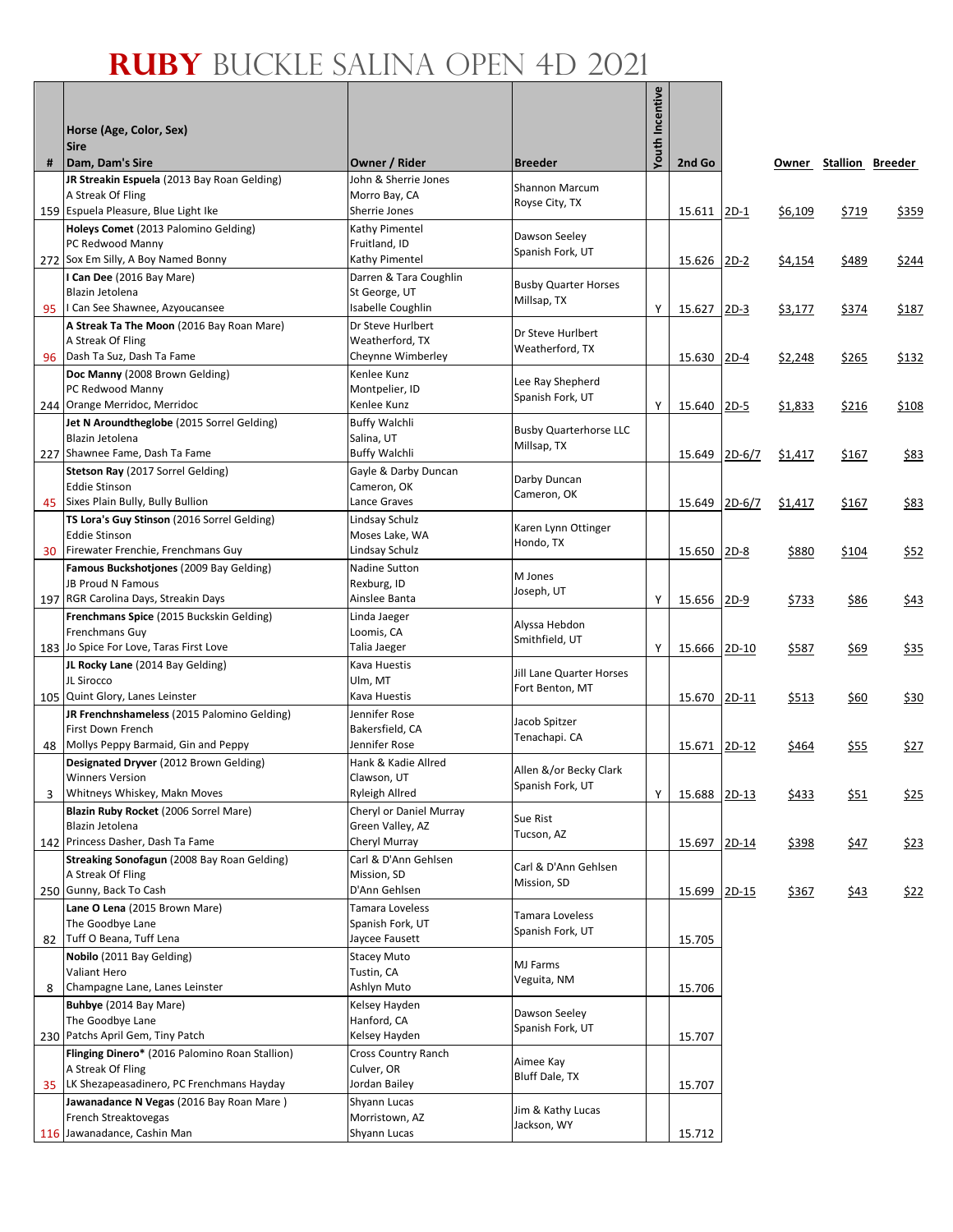|    | Horse (Age, Color, Sex)<br><b>Sire</b>                               |                                      |                                       | <b>/outh Incentive</b> |        |
|----|----------------------------------------------------------------------|--------------------------------------|---------------------------------------|------------------------|--------|
| #  | Dam, Dam's Sire                                                      | Owner / Rider                        | <b>Breeder</b>                        |                        | 2nd Go |
|    | Heza Swift Spyder (2016 Sorrel Gelding)                              | Brad & Karly Knight                  | Clay Peck                             |                        |        |
|    | The Goodbye Lane                                                     | Roosevelt, UT                        | Lehi, UT                              |                        |        |
|    | 112 Coons Glory, BF Heza Hot Shot                                    | <b>Stacy Glause</b>                  |                                       |                        | 15.717 |
|    | Greatunderpressure (2016 Sorrel Gelding)<br>No Pressure On Me        | Ryann Pedone<br>Sunset, TX           | Ryann Pedone                          |                        |        |
| 68 | Kiss Kiss This, Chain Of Events                                      | Ryann Pedone                         | Sunset, TX                            |                        | 15.727 |
|    | Jets Blazin Fame (2010 Chestnut Mare)                                | Cathy Morgan                         | Cathy Morgan                          |                        |        |
|    | Blazin Jetolena                                                      | Menan, ID                            | Menan, ID                             |                        |        |
| 59 | Annies Dash, Dash Ta Fame                                            | Cathy Morgan<br>Shane & Jana Sickler |                                       |                        | 15.733 |
|    | Meade in France (2015 Buckskin Mare)<br>Frenchmans Guy               | Gladstone, ND                        | Shane & Jana Sickler                  |                        |        |
|    | 262 Robin Meade, Dash Ta Fame                                        | Hope Raley                           | Gladstone, ND                         |                        | 15.742 |
|    | Scouts Goodbye (2015 Brown Mare)                                     | <b>Ryker Sweat</b>                   | <b>Ryker Sweat</b>                    |                        |        |
|    | The Goodbye Lane                                                     | Heber, UT                            | Heber, UT                             |                        |        |
|    | 256 Cassidy Effort, Special Royal Effort                             | Jade Rindlisbacher                   |                                       |                        | 15.743 |
|    | PG Dry Dually (2012 Bay Gelding)<br>PG Dry Fire                      | Dry Mountain Ranch LLC<br>Riley, OR  | Nancy Moffitt                         |                        |        |
| 5  | Lena Hermosilla, Dual Pep                                            | Kelsie Miller                        | John Day, OR                          |                        | 15.747 |
|    | Biscuit De Feu (2013 Brown Mare)                                     | Leanne Sine                          |                                       |                        |        |
|    | First Down French                                                    | Dewinton, Alberta                    | Brian & Pamela Scheer<br>Ceres, CA    |                        |        |
|    | 123 High Tide, Ocean Runaway                                         | Leanne Sine                          |                                       |                        | 15.757 |
|    | Just A Guy With Cash (2015 Palomino Gelding)<br>Aint Seen Nothin Yet | Jordan Dove<br>Pendleton, OR         | Sue Ruzicka                           |                        |        |
|    | 26 Two Tru Rare Babe, Tru Tru Deck                                   | Jordan Dove                          | Dixie, WA                             |                        | 15.761 |
|    | Pressures Off Lena (2017 Sorrel Mare)                                | Danielle Stubstad                    |                                       |                        |        |
|    | No Pressure On Me                                                    | Ocala, FL                            | Danielle Stubstad<br>Ocala, FL        |                        |        |
| 67 | DSR Spirit Olena, Gay Bar Dynamo                                     | Jenna Dominick                       |                                       |                        | 15.775 |
|    | Famous Wildcat (2007 Sorrel Mare)                                    | Shyann Lucas                         | M Jones                               |                        |        |
|    | JB Proud N Famous<br>274 JW Kentucky Wildcat, Lil Wildcat            | Morristown, AZ<br>Shyann Lucas       | Joseph, UT                            |                        | 15.779 |
|    | SFR Oneforthemoney (2009 Sorrel Mare)                                | Krystina Banks                       |                                       |                        |        |
|    | Twoforthedough                                                       | South Jordan, UT                     | Joey & Richard Bowler<br>Mesquite, NV |                        |        |
|    | 156 Celebrity Lane, Dash Ta Fame                                     | Krystina Banks                       |                                       |                        | 15.784 |
|    | Good Grief Girl (2014 Sorrel Mare)                                   | Clay Peck                            | Clay Peck                             |                        |        |
|    | The Goodbye Lane<br>186 Dash N Down Town, Dash 209                   | Lehi, UT<br>Kali Jo Parker           | Lehi, UT                              |                        | 15.787 |
|    | HR My Fame Is Epic (2016 Sorrel Gelding)                             | <b>BAJ Living Trust</b>              |                                       |                        |        |
|    | Epic Leader                                                          | Scottsdale, AZ                       | Elizabeth S Hays                      |                        |        |
|    | 109 Go Wilma Dash, Dash Ta Fame                                      | Buffy Walchli                        | Arcadia, LA                           |                        | 15.793 |
|    | Too Fame Or Fly (2016 Cremello Mare)                                 | <b>Rich Morlev</b>                   | Hughes Morley Land &                  |                        |        |
| 35 | PC Redwood Manny<br>Sophera Fame, Dash Ta Fame                       | Salem, UT<br>Majorie Morley          | Livestock<br>Payson, UT               | Υ                      | 15.798 |
|    | Dashin In The Lane (2015 Brown Mare)                                 | Kali Jo Parker                       |                                       |                        |        |
|    | The Goodbye Lane                                                     | Wendell, ID                          | Lorelei Hankins                       |                        |        |
|    | 145 Dashshedo, Pritzi Dash                                           | Kali Jo Parker                       | Rocksprings, TX                       |                        | 15.803 |
|    | Riptide Rider (2014 Brown Gelding)                                   | Brad & Karly Knight                  | A&C Racing & Roping                   |                        |        |
|    | <b>Winners Version</b><br>269 A Fast Runaway, Make It Anywhere       | Roosevelt, UT<br>Jordynn Knight      | Roosevelt, UT                         | Υ                      | 15.805 |
|    | VF Queen Stinson (2016 Bay Mare)                                     | Chelsea Juarez                       |                                       |                        |        |
|    | <b>Eddie Stinson</b>                                                 | Belgrade, MT                         | <b>Victory Farms</b>                  |                        |        |
| 72 | Bloomingdales, First Down Dash                                       | Lindsay Schulz                       | Ada, OK                               |                        | 15.812 |
|    | Big Time Traffic (2015 Buckskin Mare)                                | Kirk Johnston                        | Troy & Jamie Ashford                  |                        |        |
|    | <b>Traffic Guy</b><br>282   Am Nancys Girl, Big As I Am              | Anderson, TX<br>Maddy Dickens        | Lott, TX                              |                        |        |
|    | Design By Scarlett (2015 Sorrel Mare)                                | Sharon Gow                           |                                       |                        | 15.813 |
|    | Slick By Design                                                      | Roseburg, OR                         | James or Ruth Haislip                 |                        |        |
|    | 139 Famous Scarlett, Dash Ta Fame                                    | Sharon Gow                           | Acampo, CA                            |                        | 15.817 |
|    | Tactical Patience (2016 Chestnut Gelding)                            | B Spur'n Ranch                       | Robert or Jody Norris                 |                        |        |
|    | <b>Winners Version</b>                                               | Payson, UT                           | Caldwell, TX                          |                        |        |
| 64 | Just Swing Easy, Dash For Cash                                       | Amanda Butler                        |                                       |                        | 15.818 |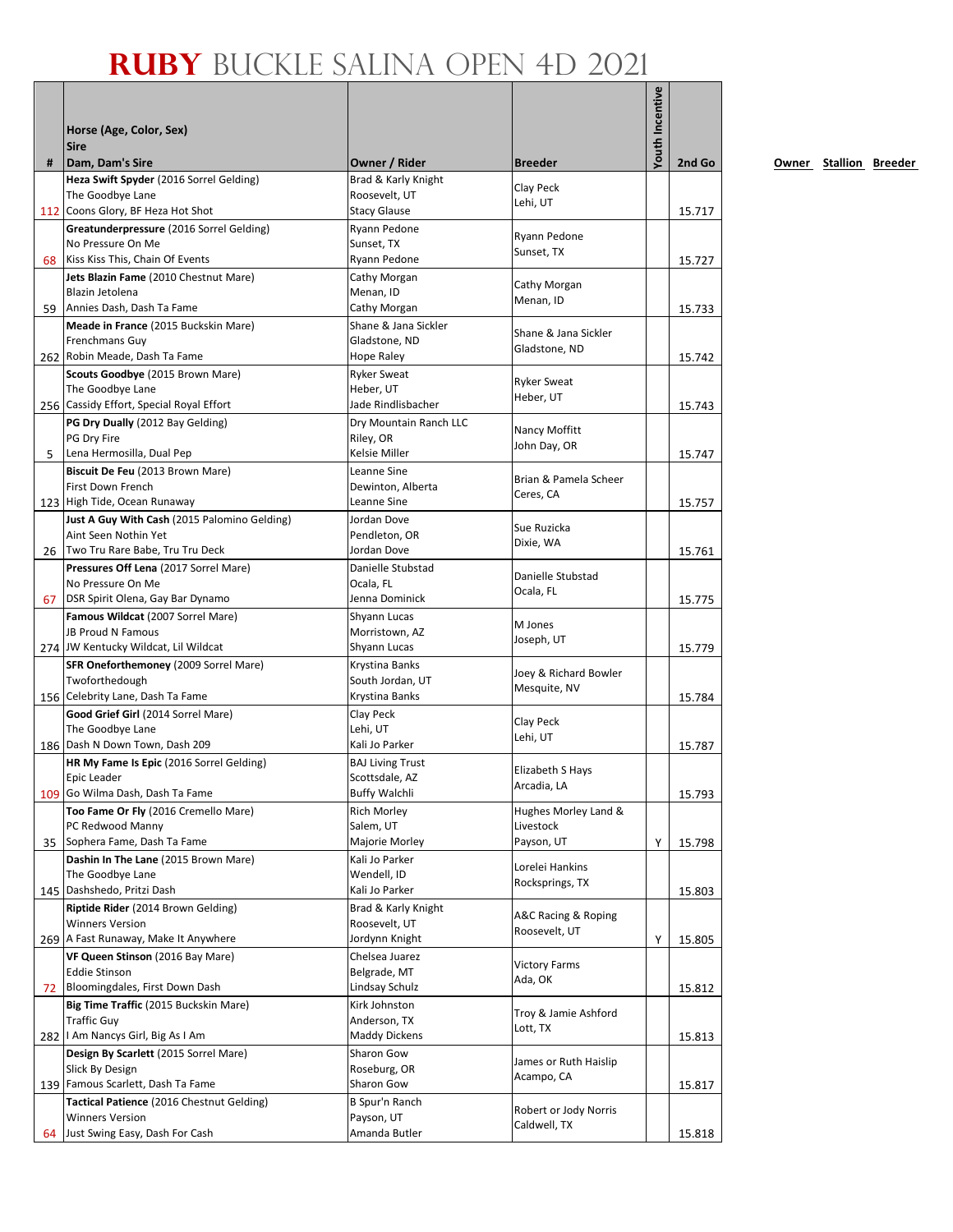|    | Horse (Age, Color, Sex)<br><b>Sire</b>                                        |                                        |                                  | outh Incentive |        |
|----|-------------------------------------------------------------------------------|----------------------------------------|----------------------------------|----------------|--------|
| #  | Dam, Dam's Sire                                                               | Owner / Rider                          | <b>Breeder</b>                   |                | 2nd Go |
|    | Fame Creek (2016 Chestnut Mare)                                               | Brady or Haylee Woodward               | Ron or Laurie Moosman            |                |        |
|    | Conn Creek                                                                    | Morgan, UT                             | Morgan, UT                       |                |        |
| 55 | Makn Fame, Maknmoves<br>Blazin Pistol Penny (2014 Sorrel Mare)                | Haylee Woodward<br>Janine Bundy Couts  |                                  |                | 15.819 |
|    | Blazin Jetolena                                                               | Coupeville, WA                         | Janine Bundy Couts               |                |        |
|    | 291 Juno She Can Scoot, Juno Dat Cash                                         | Lindsay Schulz                         | Coupeville, WA                   |                | 15.822 |
|    | RB Fancy Firewater (2009 Bay Mare)                                            | Ashley Beverage                        | Fawn Ann Kerns                   |                |        |
|    | A Firewater Twist RB                                                          | Caldwell, ID                           | Haines, OR                       |                |        |
|    | 47 First Down Canth, Canth                                                    | Ashley Beverage<br>Coltin Miller       |                                  |                | 15.823 |
|    | AMR Chic My Dry Fire (2010 Grey Gelding)<br>PG Dry Fire                       | Riley, OR                              | Aspen Meadows Ranch              |                |        |
|    | 52 One Shiney Chic, Smart Chic Olena                                          | Skye Miller                            | Salt Lake City, UT               |                | 15.830 |
|    | Rockin Smart Lena (2013 Sorrel Mare)                                          | Lane & Erica Hutchings                 |                                  |                |        |
|    | Rockin W                                                                      | Monteview, ID                          | Jerry Stephens<br>Gardendale, TX |                |        |
|    | 122 JRS Chics Smart Lena, Chics Magic Potion                                  | Alexis Hutchings                       |                                  | Y              | 15.833 |
|    | FC Peachyslilcowgirl (2012 Sorrel Mare)                                       | Kelle K Moore                          | Cindy Wheeler                    |                |        |
|    | Cowboys Cartel<br>154 FC Peachy Mame Fame, Dash Ta Fame                       | Douglas, WY<br>Dylan Thar              | Fredericksburg, TX               | Υ              | 15.836 |
|    | A Denim Twist RB (2010 Bay Gelding)                                           | Callie Jones                           |                                  |                |        |
|    | A Firewater Twist RB                                                          | Rigby, ID                              | Fawn Ann Kerns                   |                |        |
| 9  | DL Turquoise N Denim, Another Feature                                         | Callie Jones                           | Haines, OR                       |                | 15.840 |
|    | Special For Tres PZ (2017 Bay Mare)                                           | Joao Ferraz Leao                       | <b>Blessed River LTD</b>         |                |        |
|    | <b>Tres Seis</b>                                                              | Weatherford, TX                        | Frisco, TX                       |                |        |
| 4  | Special Copauino, Strawfly Special<br>Hox Shake Em Teco (2015 Sorrel Gelding) | Joao Leao<br>Jessica Crouch            |                                  |                | 15.841 |
|    | Technicolours                                                                 | Bend, OR                               | David & Tyler Hoxeng             |                |        |
|    | 209 Shake Em N Win, Royal Shake Em                                            | Jessica Crouch                         | Volin, SD                        |                | 15.845 |
|    | Merrilyn Blu Diamond (2014 Brown Mare)                                        | <b>7B Performance Horses</b>           | <b>7B Performance Horses</b>     |                |        |
|    | Sparkys Blue Road                                                             | Buhl, ID                               | Buhl, ID                         |                |        |
|    | 194 Merrilyn, Merridoc                                                        | Brandon Labbee                         |                                  |                | 15.846 |
|    | Jess Seis So (2017 Chestnut Mare)<br>French Streakin Jess                     | Lee & Hallie Hanssen                   | Thomas Ford Jacobs               |                |        |
|    | 32 Tres Movidas, Tres Seis                                                    | Hermosa, SD<br>Hallie Hanssen          | Pritchett, CO                    |                | 15.848 |
|    | Doubledownonthisguy (2016 Palomino Gelding)                                   | Roger & Margaret Jones                 |                                  |                |        |
|    | Frenchmans Guy                                                                | Farson, WY                             | Margaret Jones<br>Farson, WY     |                |        |
|    | 78 Kwynns Dash, Dash Ta Fame                                                  | Margaret Jones                         |                                  |                | 15.850 |
|    | Dash Ta Fire Canyon (2015 Gray Mare)                                          | <b>Ashley Davis</b>                    | Charlie or Mary Kay              |                |        |
|    | Firewater Canyon<br>Frenchmans Cinnemon, Frenchmans Guy                       | Van Alstyne, TX<br><b>Ashley Davis</b> | Kendall<br>Glendale, AZ          |                |        |
| 89 | Lamour De La Reine (2011 Sorrel Mare)                                         | Libby Gibson                           |                                  |                | 15.856 |
|    | Frenchmans Guy                                                                | Thorp, WA                              | Libby Gibson                     |                |        |
|    | 221 Down Dashin Fame, Blushing Bug                                            | Libby Gibson                           | Thorp, WA                        |                | 15.857 |
|    | Streak Of Crystalzz (2014 Blue Roan Gelding)                                  | Shyann Lucas                           | Jim & Kathy Lucas                |                |        |
|    | A Streak Of Fling                                                             | Morristown, AZ                         | Jackson, WY                      |                |        |
|    | 226 Clarks Poco Crystal, Weavers Poco Sugar                                   | Shyann Lucas                           |                                  |                | 15.872 |
|    | Sagey Storm (2011 Sorrel Mare)<br><b>Winners Version</b>                      | Sammi Trapp<br>Lake Shore, UT          | Randy Higginson                  |                |        |
|    | 165 Cinderalla Dash, Twaynas Dash                                             | Sammi Trapp                            | Ogden, UT                        |                | 15.879 |
|    | SmoothMove Ta Heaven (2016 Sorrel Mare)                                       | Clay & Roxie Tew                       |                                  |                |        |
|    | JL Dash Ta Heaven                                                             | Lipan, TX                              | Jud Little<br>Ardmore, OK        |                |        |
| 41 | Smooth My Credit, Cash Not Credit                                             | Colt Tew                               |                                  |                | 15.880 |
|    | Look What Dyna Did (2017 Sorrel Mare)                                         | Mary Ogle                              | Bennette Barrington-Little       |                |        |
| 57 | JL Dash Ta Heaven<br>HY Talented Chick, Flaming Talent                        | Kinta, OK<br>Mary Beth Ogle            | Ardmore, OK                      |                | 15.880 |
|    | GM Splashing Proud (2013 Sorrel Gelding)                                      | Wade & Ruth Christensen                |                                  |                |        |
|    | JB Proud N Famous                                                             | Erda, UT                               | Gloria J Martineau               |                |        |
|    | 116 Splashing Sally, Striking Distance                                        | Jamie Christensen                      | Salt Lake City, UT               |                | 15.888 |
|    | Laneys Effort (2016 Brown Mare)                                               | <b>Ryker Sweat</b>                     | <b>Ryker Sweat</b>               |                |        |
|    | The Goodbye Lane                                                              | Heber, UT                              | Heber, UT                        |                |        |
| 97 | Cassidy Effort, Special Royal Effort                                          | Jade Rindlisbacher                     |                                  |                | 15.888 |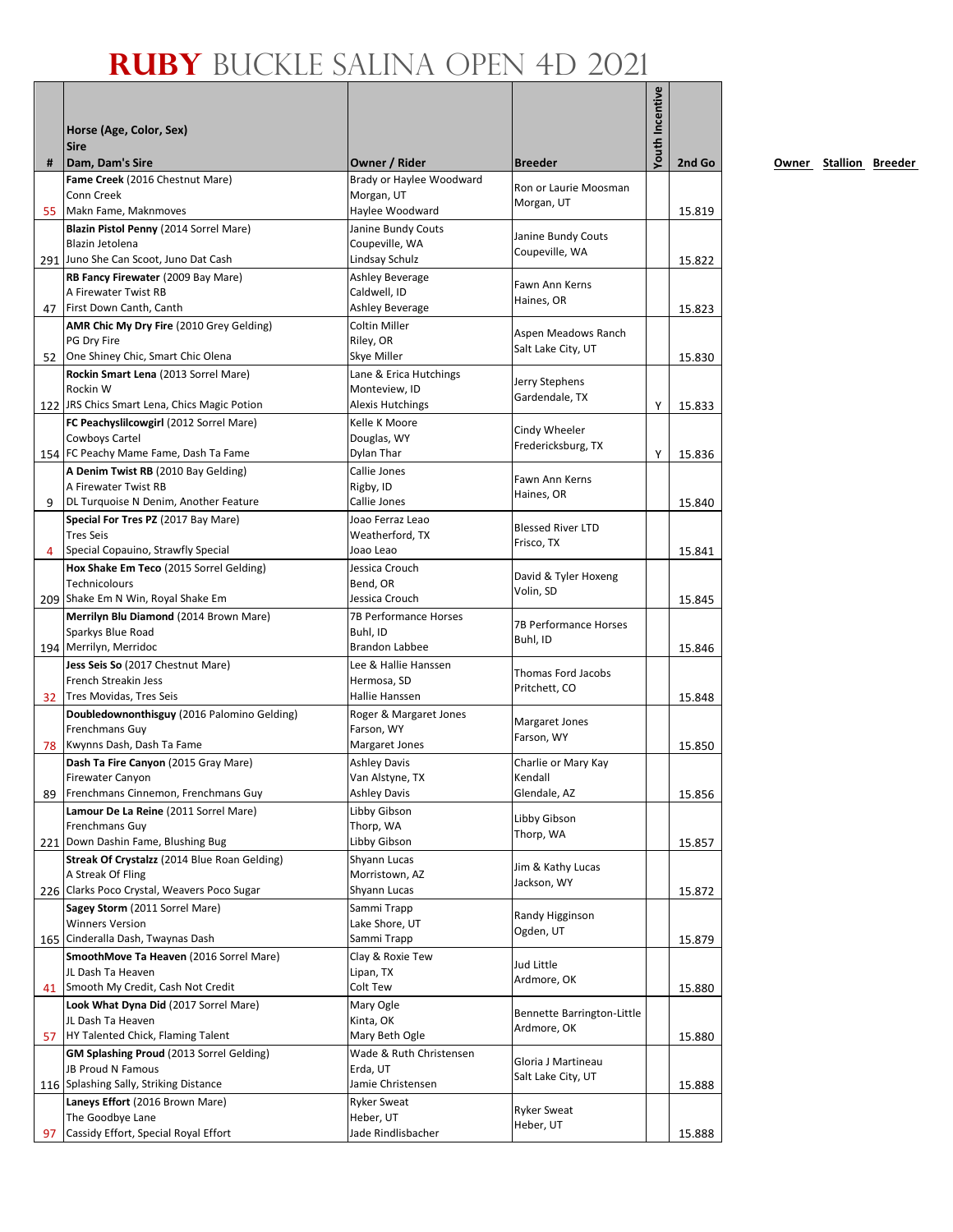|   | Horse (Age, Color, Sex)<br><b>Sire</b>                       |                                            |                                               | <b>/outh Incentive</b> |        |
|---|--------------------------------------------------------------|--------------------------------------------|-----------------------------------------------|------------------------|--------|
| # | Dam, Dam's Sire                                              | Owner / Rider                              | <b>Breeder</b>                                |                        | 2nd Go |
|   | Judge My Class* (2016 Black Stallion)                        | <b>Tammy Bailey</b>                        |                                               |                        |        |
|   | <b>Judge Cash</b>                                            | Onalaska, WA                               | <b>Tammy Bailey</b><br>Onalaska, WA           |                        |        |
|   | 69 Rubys Classy Biankus, Captain Biankus                     | Jordan Bailey                              |                                               |                        | 15.890 |
|   | NSM Bullet Proof (2015 Sorrel Gelding)                       | <b>Shelly McAdams</b>                      | <b>Shelly McAdams</b>                         |                        |        |
|   | A Streak Of Fling<br>180 BH Outlaw Bullet, Dash Ta Fame      | Pinedale, WY<br>Shelly McAdams             | Pinedale, WY                                  |                        | 15.901 |
|   | Smooth Up Lady (2016 Palomino Mare)                          | Gayle Gray Smith                           |                                               |                        |        |
|   | A Smooth Guy                                                 | Cave Creek, AZ                             | Mike Oden Cattle Co                           |                        |        |
|   | 84 Up Straight, Lean With Me                                 | Jenna Duhon                                | Williams, AZ                                  |                        | 15.909 |
|   | Goodbye Tax Man (2015 Gray Gelding)                          | Kallee Munns                               |                                               |                        |        |
|   | The Goodbye Lane                                             | Promontory, UT                             | Kallee Cross Munns<br>Promontory, UT          |                        |        |
|   | 264 JHS Tax Hawk, Skye Dee Dash                              | Kallee Munns                               |                                               |                        | 15.922 |
|   | Jet Set N Go (2016 Bay Gelding)                              | B Spur'n Ranch                             | <b>Busby Quarterhorse LLC</b>                 |                        |        |
|   | Blazin Jetolena                                              | Payson, UT                                 | Millsap, TX                                   |                        |        |
| 7 | Lady Perks, Dash For Perks                                   | Lauren Porter                              |                                               |                        | 15.926 |
|   | LKstreakinFrenchDown (2008 Sorrel Mare)                      | Sherri Cass                                | Aimee & Kay Olson                             |                        |        |
|   | Frenchmans Guy<br>181 Dashing Minstral, First Down Dash      | Pierre, SD<br>Taylyn Cass                  | Bluff Dale, TX                                | Υ                      | 15.929 |
|   | MarlaHoooch (2016 Buckskin Mare)                             | Wes Kellet                                 |                                               |                        |        |
|   | PC Redwood Manny                                             | Plain City, UT                             | Cody & Sharlie Wade                           |                        |        |
|   | 38 Scottys Special Popo, Royal Special Effort                | McKinlee Kellett                           | Hooper, UT                                    |                        | 15.929 |
|   | Famous Rose Can (2017 Brown Mare)                            | Brenda Hinze                               |                                               |                        |        |
|   | Freckles Ta Fame                                             | Ault, CO                                   | Joe & Carla Spitz                             |                        |        |
|   | 117 Steakin Josey Rose, A Streak Of Fling                    | Jillian Hinze                              | Lamar, CO                                     |                        | 15.932 |
|   | Playing For First (2011 Gray Mare)                           | <b>Brandi Giles</b>                        | Royal D Ranch                                 |                        |        |
|   | Fiestas Gotta Gun                                            | Spanish Fork, UT                           | Henrietta, TX                                 |                        |        |
|   | 166 Fast Romance, First Down Dash                            | <b>Oaklee Giles</b>                        |                                               | Y                      | 15.936 |
|   | Wins Famous Lady (2017 Chestnut Mare)<br>Ur One Famous Rebel | Dan & Barbara Hardisty<br>Stephenville, TX | Dan & Barbara Hardisty                        |                        |        |
|   | 103 Win Comes Easy, Holland Ease                             | Josh Seeger                                | Stephenville, TX                              |                        | 15.936 |
|   | Smartfrenchnfamous (2015 Buckskin Gelding)                   | Skyler Sutton                              |                                               |                        |        |
|   | Aint Seen Nothin Yet                                         | Chino, CA                                  | Jessica John                                  |                        |        |
|   | 211 Smart Isabella, Smart Aristocrat                         | Skyler Sutton                              | Kearney, NE                                   |                        | 15.939 |
|   | Lulu Stinson (2017 Sorrel Mare)                              | Chris Lybbert                              | Chris Lybbert                                 |                        |        |
|   | <b>Eddie Stinson</b>                                         | Forestburg, TX                             | Forestburg. TX                                |                        |        |
|   | 50 Lydia An Heiress, Dr Nick Bar                             | Samantha Boone                             |                                               |                        | 15.940 |
|   | EPH Streak Of Dust (2016 Bay Gelding)                        | Jake & Jessie Altman                       | Echeta Performance                            |                        |        |
|   | French Streaktovegas<br>106 Dusty Lil Effort, Lil McGinn     | Olathe, CO<br>Jessie Altman                | Horses LLC<br>Gillette, WY                    |                        |        |
|   | HR Heavens Haze (2017 Bay Gelding)                           | Kendall Pearce                             |                                               |                        | 15.942 |
|   | JL Dash Ta Heaven                                            | Valley View, TX                            | Thomas Chourdant                              |                        |        |
|   | 89 French Bouglet, Frenchmans Guy                            | Jessica Morris                             | Choudrant, LA                                 |                        | 15.945 |
|   | JetBkus ImaFrenchman (2005 Chestnut Gelding)                 | <b>Bailey Wallis</b>                       |                                               |                        |        |
|   | Dats A Frenchman                                             | Okanogan, WA                               | Robert & Kay Weeks<br>Walla Walla, WA         |                        |        |
|   | 167 Honor Miss Biankus, Jet River Bars                       | <b>Bailey Wallis</b>                       |                                               |                        | 15.954 |
|   | Ittys Valiant Eagle (2009 Sorrel Gelding)                    | Sarah Kieckhefer                           | Jud Little                                    |                        |        |
|   | Valiant Hero                                                 | Prescott, AZ                               | Ardmore, OK                                   |                        |        |
|   | 98 Ittys Sis, Eagles Reason                                  | Sarah Kieckhefer                           |                                               |                        | 15.960 |
|   | PG Sugar Fire (2014 Gray Mare)<br>PG Dry Fire                | Kurt & Kendra Marvin<br>Weiser, ID         | Richard & Hope Jordan                         |                        |        |
|   | 50 Phoebes Sugar Daddy, Docs Phoebe                          | Kendra Marvin                              | Parma, ID                                     |                        | 15.964 |
|   | RSR Speed Com Manny (2014 Palomino Gelding)                  | Okelberry Livestock                        |                                               |                        |        |
|   | PC Redwood Manny                                             | Goshen, UT                                 | TK Swan Jr                                    |                        |        |
|   | 103 Speed Dot Com, Sixarun                                   | Annie Okelberry                            | Kaysville, UT                                 |                        | 15.970 |
|   | Dash Ta Streak Olena (2016 Bay Mare)                         | Lance & Marci Cornwall                     |                                               |                        |        |
|   | A Dash Ta Streak                                             | Dammeron Valley, UT                        | Lance & Marci Cornwall<br>Dammeron Valley, UT |                        |        |
|   | 71 Tams Glo Rey Me, Tamulena                                 | Jocelynn Cornwall                          |                                               |                        | 15.974 |
|   | Big Gs Flash Gordon (2013 Chestnut Gelding)                  | Laynee Giles                               | Gordon Vantasell                              |                        |        |
|   | The Goodbye Lane                                             | Spanish Fork, UT                           | Draper, UT                                    |                        |        |
|   | 160 Pay The Gray, Convoy Scout                               | Laynee Giles                               |                                               |                        | 15.976 |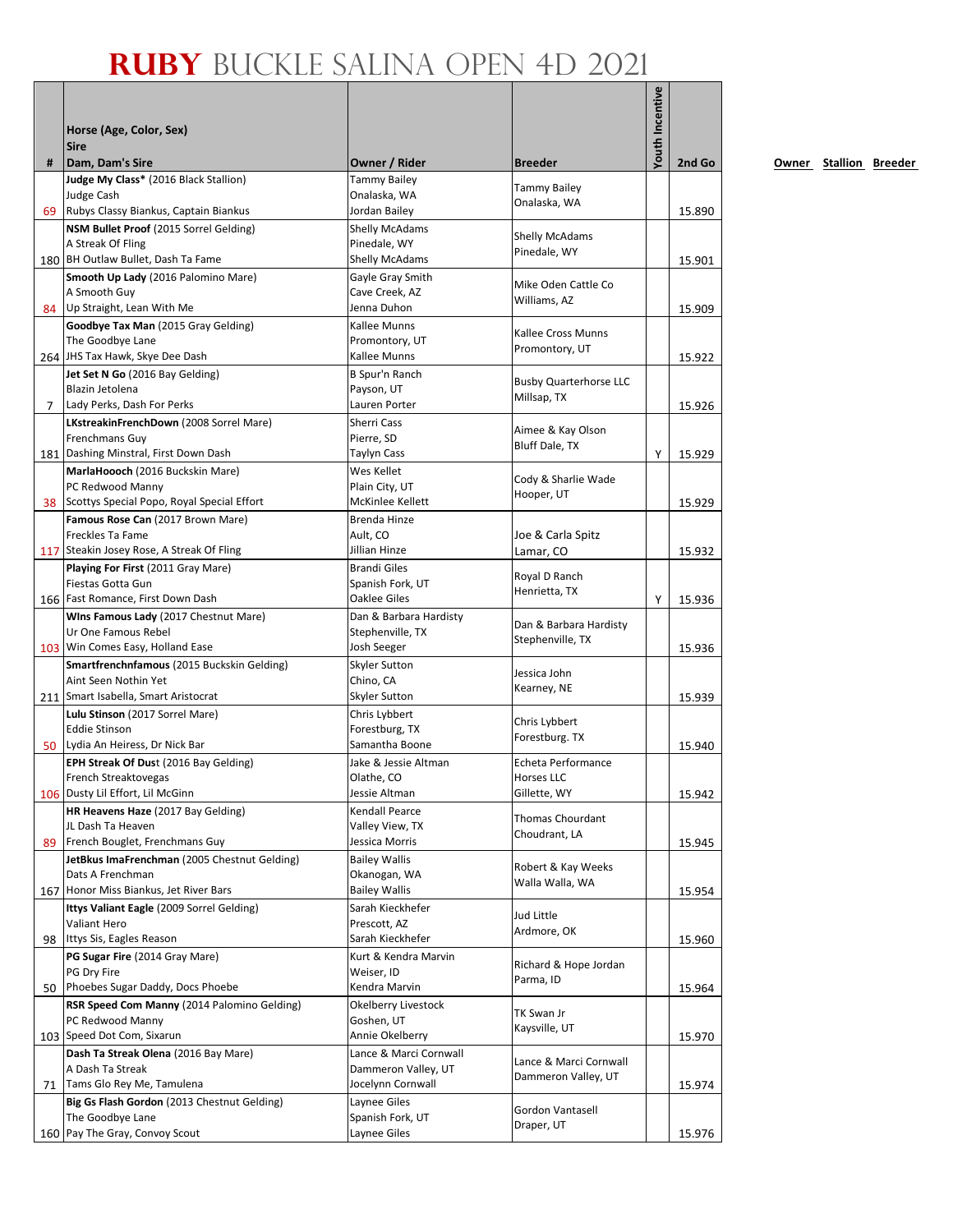|    |                                                                   |                                      |                                             | Youth Incentive |        |
|----|-------------------------------------------------------------------|--------------------------------------|---------------------------------------------|-----------------|--------|
|    | Horse (Age, Color, Sex)                                           |                                      |                                             |                 |        |
|    | <b>Sire</b>                                                       |                                      |                                             |                 |        |
| #  | Dam, Dam's Sire                                                   | Owner / Rider                        | <b>Breeder</b>                              |                 | 2nd Go |
|    | Streakn May Day (2010 Red Roan Mare)<br>A Streak Of Fling         | Ann Welsh<br>Mitchell. NE            | Ann Welsh                                   |                 |        |
|    | 223 Truly Laico Jet, Special Feature                              | Debbie Beede                         | MItchell, NE                                |                 | 15.981 |
|    | Crack Open TheBubbly (2016 Buckskin Mare)                         | <b>Stacee Lundstrom</b>              |                                             |                 |        |
|    | First Down French                                                 | Finley, ND                           | <b>Stacee Lundstrom</b><br>Finley, ND       |                 |        |
|    | 66 Stop The Bubbly, Nonstop Bubblin                               | Josh Seeger                          |                                             |                 | 15.981 |
|    | JT Chromie By Design (2017 Sorrel Mare)<br>Slick By Design        | Kasey Moore<br>Rolla, MO             | John Teagarden                              |                 |        |
|    | 122 Chrome Contender, Title Contender                             | DaCota Monk                          | Lacygne, KS                                 |                 | 15.984 |
|    | Regals Chic (2012 Bay Mare)                                       | Kelly Taylor                         |                                             |                 |        |
|    | Twoforthedough                                                    | Riverton, UT                         | <b>Roger Rees</b><br>Lehi, UT               |                 |        |
|    | 121 BF Regal Chic, A Regal Choice                                 | Kelly Taylor                         |                                             |                 | 15.987 |
|    | Dashin Jetolena (2007 Sorrel Gelding)                             | Karol Knudson                        | W J Williamson                              |                 |        |
|    | Blazin Jetolena<br>249 Maggie Quick Dash, Royal Quick Dash        | Roy, UT<br><b>Brandon Labbee</b>     | Gray Court, SC                              |                 | 15.995 |
|    | Painted Guy (2006 Buckskin Gelding)                               | Lance Robinson                       |                                             |                 |        |
|    | Frenchmans Guy                                                    | Spanish Fork, UT                     | Lance Robinson                              |                 |        |
|    | 286 Miss Eye Paint, Mr Eye Opener                                 | Savannah Pitchford                   | Spanish Fork, UT                            |                 | 15.998 |
|    | Streakin Lil Perks (2017 Blue Roan Mare)                          | Tricia Aldridge                      | Don &/or Tracy McManus                      |                 |        |
|    | Streakin Lil Wayne                                                | Sanger, TX                           | Lone Grove, OK                              |                 |        |
|    | 88 R Cash Master, Perks Master                                    | Tricia Aldridge<br>Setting Sun Ranch |                                             |                 | 16.000 |
|    | Traffics Vegas Trip (2015 Bay Gelding)<br><b>Traffic Guy</b>      | Nephi, UT                            | Darnell Dana Lynn                           |                 |        |
|    | 172 Touche Touche, Oklahoma Fuel                                  | Paisley Humphrey                     | Weimar, TX                                  | Y               | 16.003 |
|    | Slicks Biankus Guy (2015 Bay Gelding)                             | <b>Wendy Cline</b>                   | Karen Lynn Ottinger                         |                 |        |
|    | Slick By Design                                                   | Hempstead, TX                        | Hondo, TX                                   |                 |        |
|    | 153 Biankusfrenchshasta, Captain Biankus                          | Wendy Cline                          |                                             |                 | 16.004 |
|    | Gambleonthestreaker (2008 Sorrel Gelding)<br>A Streak Of Fling    | Sherri Cass<br>Pierre, SD            | Stephen Harvey                              |                 |        |
|    | 135 Pressey Gamble, Raise The Gamble                              | Taylyn Cass                          | Lebanon, IN                                 | Y               | 16.006 |
|    | Smoke N Jetolena (2011 Sorrel Gelding)                            | Sarah Kieckhefer                     |                                             |                 |        |
|    | Blazin Jetolena                                                   | Prescott, AZ                         | Cheryl or Daniel Murray<br>Green Valley, AZ |                 |        |
| 56 | Miss Mucho Caliente, Smoke N Sparks                               | Sarah Kieckhefer                     |                                             |                 | 16.012 |
|    | Merridocs Sunny Guy (2012 Buckskin Gelding)<br><b>Traffic Guy</b> | Kasslie Branson<br>Genola, UT        | Troy & Jamie Ashford                        |                 |        |
| 57 | JB Docs Lil Tootsie, Merridoc                                     | Lauren Hardy                         | Lott, TX                                    |                 | 16.013 |
|    | Famously Smooth (2014 Bay Mare)                                   | Willie & Davi Watterson              |                                             |                 |        |
|    | A Smooth Guy                                                      | Bluffdale, UT                        | Thomas & Lainee Sampson<br>Interior, SD     |                 |        |
|    | 109 Maidenfamouslyhigh, Dash Ta Fame                              | Davi Watterson                       |                                             |                 | 16.017 |
|    | Wind Fury (2011 Chestnut Gelding)<br>Furyofthewind                | Lisa McLeroy<br>Decatur, TX          | K E Cass                                    |                 |        |
|    | 138 First Down Bully, Bully Bullion                               | Ryann Pedone                         | Lavaca, AR                                  |                 | 16.026 |
|    | Blazin Twist Of Fame (2016 Bay Mare)                              | Cathy Morgan                         |                                             |                 |        |
|    | Blazin Jetolena                                                   | Menan, ID                            | Cathy Morgan<br>Menan, ID                   |                 |        |
| 2  | Fit For Fame, Fit To Fly                                          | Cathy Morgan                         |                                             |                 | 16.026 |
|    | NNN Firewater Dash (2016 Sorrel Gelding)                          | Jeanette Nelson                      | Mike Plott Estate                           |                 |        |
|    | <b>NNN Firewater Alive</b><br>120 Cant Catch Cleat, Dashing Cleat | Milledgeville, GA<br>Ryann Pedone    | Waverly, AL                                 |                 | 16.034 |
|    | Dreamin Ever After (2015 Sorrel Mare)                             | Sharon Gow                           |                                             |                 |        |
|    | Slick By Design                                                   | Roseburg, OR                         | Megan/Bill/Sue Lewis<br>Filer, ID           |                 |        |
|    | 182 RBS Dream, Canth                                              | Sharon Gow                           |                                             |                 | 16.036 |
|    | JR Special Lane (2015 Brown Gelding)                              | JR Land & Livestock                  | Dennis Blair & Raelyn                       |                 |        |
|    | The Goodbye Lane<br>200 Katrincita, Susies First Down             | Cedar Fort, UT<br>Raelyn Robinson    | Robinson                                    |                 |        |
|    | Sugary Lane (2014 Chestnut Mare)                                  | <b>Timber Cote</b>                   | Cedar Fort, UT                              |                 | 16.045 |
|    | The Goodbye Lane                                                  | Spanish Fork, UT                     | Shana Gibson                                |                 |        |
|    | 273 BS Pretty Proud Sugar, Proudest Effort                        | <b>Timber Cote</b>                   | Ogden, UT                                   |                 | 16.048 |
|    | Im On A French Hi (2013 Sorrel Mare)                              | Darcey Mullen Stafford               | Stan & Terry Deupree                        |                 |        |
|    | First Down French                                                 | Prineville, OR                       | Eagle Point, OR                             |                 |        |
| 63 | Quick Tips, Jazzing Hi                                            | Jenna Duhon                          |                                             |                 | 16.056 |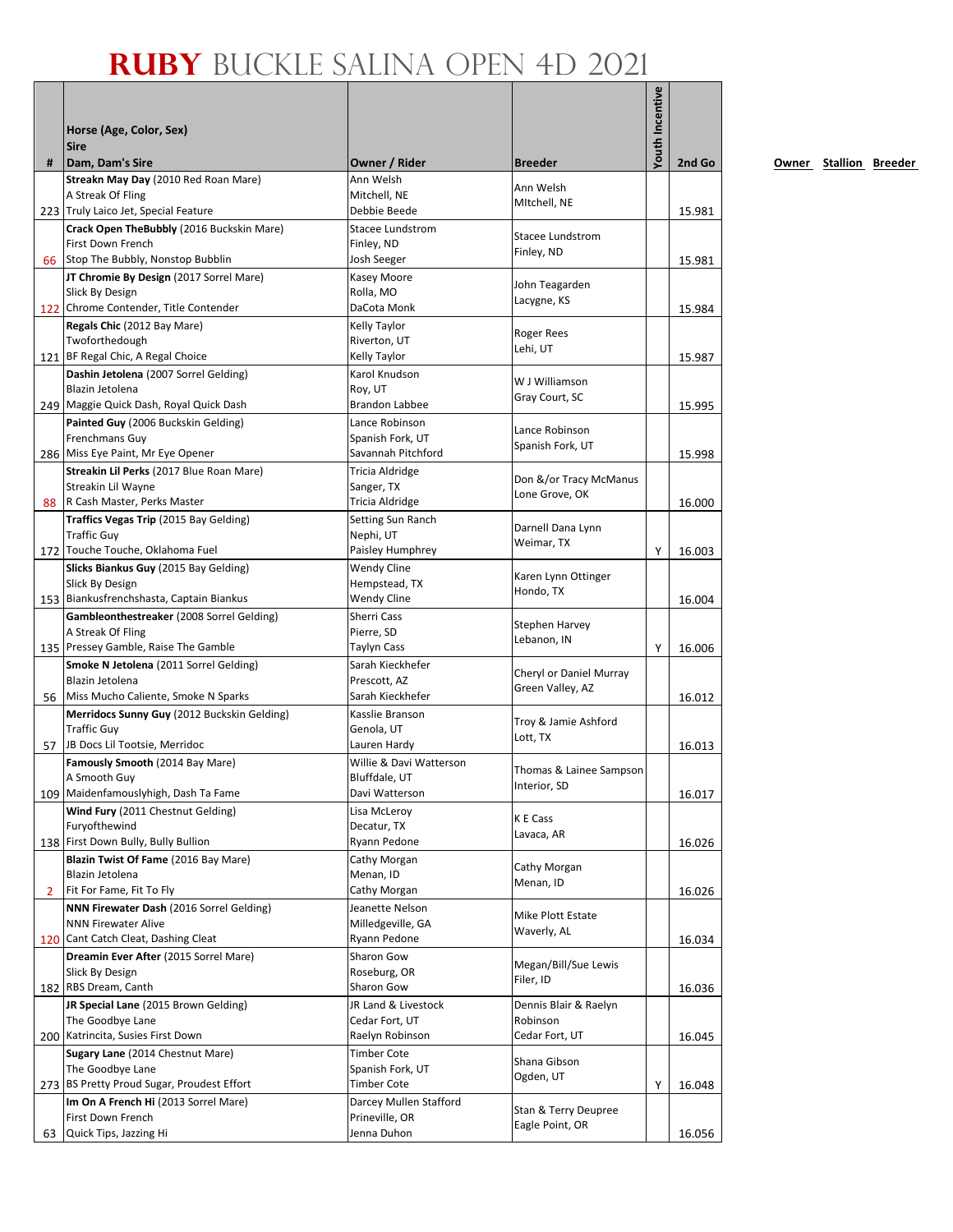|    | Horse (Age, Color, Sex)                                                                                        |                                                                   |                                                            | Youth Incentive |                  |         |              |                        |       |
|----|----------------------------------------------------------------------------------------------------------------|-------------------------------------------------------------------|------------------------------------------------------------|-----------------|------------------|---------|--------------|------------------------|-------|
| #  | <b>Sire</b><br>Dam, Dam's Sire                                                                                 | Owner / Rider                                                     | <b>Breeder</b>                                             |                 | 2nd Go           |         |              | Owner Stallion Breeder |       |
|    | SH Streak Of Fame (2013 Sorrel Mare)<br>A Streak Of Fling<br>224 Sudden Susan, Dash Ta Fame                    | Sherri Cass<br>Pierre, SD<br>Sherri Cass                          | Shaina Huffman<br>Selby, SD                                |                 |                  |         |              |                        |       |
| 80 | Dont Need No Chrome (2015 Palomino Mare)<br>Aint Seen Nothin Yet<br>One Hot Red Head, On The Money Red         | Tilly Jenski<br>Las Vegas, NV<br>Tilly Jenski                     | Lisa Miladinovich<br>Broken Bow, NE                        |                 | 16.059<br>16.060 |         |              |                        |       |
| 85 | Rivons Mr America (2017 Sorrel Gelding)<br><b>Tres Seis</b><br>Electric Fire Water, Flaming Fire Water         | Wilde Performance Horses Inc<br>Wenyzville, MO<br>Ryann Pedone    | Kissmyfairytale Inc<br>Azle, TX                            |                 | 16.076           |         |              |                        |       |
|    | GG Doe C Dough (2009 Sorrel Mare)<br>Twoforthedough<br>245 GG Bobbette, Hollywoodbobs Summer                   | <b>Goodrich Quarter Horses</b><br>Bluebell, UT<br>Hadley Goodrich | <b>Goodrich Quarter Horses</b><br>Bluebell, UT             | Y               | 16.077           |         |              |                        |       |
|    | Guys Drama Queen (2012 Sorrel Mare)<br>Frenchmans Guy<br>246 Bugs Special Dash, Special Leader                 | Preslee Nellesen<br>Mapleton, UT<br>Preslee Nellesen              | Bill & Debbie Myers<br>Saint Onge, SD                      | Y               | 16.085           |         |              |                        |       |
|    | JJJ Bugs Is R Star (2011 Sorrel Gelding)<br>Shawne Bug Leo<br>94 R Star, Marthas Six Moons                     | <b>Stacy Tucker</b><br>San Tan Valley, AZ<br><b>Stacy Tucker</b>  | Jo & Latricia Duke<br>College Station, TX                  |                 | 16.090           |         |              |                        |       |
|    | Harney County Chrome (2014 Gray Gelding)<br>PG Dry Fire<br>253 Jeanie, unknown                                 | Jackie Allum<br>Burns, OR<br>Shelli Srivner                       | Jackie Allum<br>Burns, OR                                  |                 | 16.091           |         |              |                        |       |
|    | Tres Candies Pz (2017 Bay Mare)<br><b>Tres Seis</b><br>37 Sex N Candy, White Tie                               | Joao Ferraz Leao<br>Weatherford, TX<br>Joao Leao                  | Guy Rodrigues Peixoto<br>Junior<br>Frisco, TX              |                 |                  |         |              |                        |       |
|    | Mister Tres (2017 Brown Gelding)<br><b>Tres Seis</b>                                                           | Ryann Pedone<br>Sunset, TX                                        | <b>Bennett Racing Stables</b><br>LLC                       |                 | 16.091           |         |              |                        |       |
|    | 54 A True Stoli, Stoli<br>Smooth Hershey High (2014 Bay Gelding)<br>A Smooth Guy                               | Ryann Pedone<br>Brad & Karly Knight<br>Roosevelt, UT              | Franklin, IN<br>Tyler & Keley Scaffner<br>Stephenville, TX |                 | 16.112           | $3D-1$  | \$6,109      | \$719                  | \$359 |
|    | 16 On A Hershey High, On A High<br>Secret Ta Goodbye (2014 Chestnut Gelding)<br>The Goodbye Lane               | Kaecee Knight<br>Kalena & Dan Webb<br>Wendell, ID                 | Megan Lewis<br>Filer, ID                                   |                 | 16.117           | $3D-2$  | \$4,154      | \$489                  | \$244 |
|    | 148 So Fine A Secret, Raise A Secret<br>Bardells Sundance (2014 Buckskin Mare)<br>Frenchmans Guy               | Kalena Webb<br>Marquel Moser<br>Las Vegas, NV                     | <b>Beth Laine</b><br>Las Vegas, NV                         |                 | 16.121           | $3D-3$  | \$3,177      | \$374                  | \$187 |
|    | 216 Bardells Jubilee, Gren Bardell<br>EPH Vegas Strip (2016 Bay Roan Gelding)<br>French Streaktovegas          | <b>Marquel Moser</b><br>Josh Allan<br>Nephi, UT                   | Echeta Performance<br><b>Horses LLC</b>                    | Y               | 16.125           | $3D-4$  | \$2,248      | \$265                  | \$132 |
|    | 192 Strip Of Snow, Snowbound<br>Daddy B Proud (2011 Sorrel Gelding)<br>JB Proud N Famous                       | Brylee Allan<br>McKensy Topham<br>Delta, UT                       | Gillette, WY<br>Bobbi J Scott<br>Trout Creek, MT           |                 | 16.132           | $3D-5$  | \$1,833      | \$216                  | \$108 |
|    | 162 RGR Whos Your Daddy, Intents and Purposes<br>Merri Eddies Sun (2016 Chestnut Mare)<br><b>Eddie Stinson</b> | <b>Summer Owens</b><br>Jenae Ordeman<br>Saratoga, WY              | Jenae Ordeman                                              | Υ               | 16.136           | $3D-6$  | \$1,417      | \$167                  | \$83  |
| 75 | Six Hex Frost, Sundewit<br>The Goodbye Kiss (2014 Brown Mare)<br>The Goodbye Lane                              | Jenae Orderman<br>D Chance & Jamie Gee<br>Bliss, ID               | Saratoga, WY<br>Larry & Bonnie Blain<br>Spanish Fork, UT   |                 | 16.139           | 3D-7    | \$1,124      | <u>\$132</u>           | \$66  |
|    | 130 Orange Merridoc, Merridoc<br>Goodbye Gidget (2013 Buckskin Mare)<br>The Goodbye Lane                       | Jamie Gee<br>Maley Shockley<br>Mapleton, UT                       | Helina Carter Thomas<br>Payson, UT                         |                 | 16.145           | $3D-8$  | <u>\$880</u> | \$104                  | \$52  |
|    | 150 Docs Foxy Gidget, Docs Cold Cash<br>Natural Born Rockin (2016 Bay Gelding)<br>Rockin W                     | Maley Shockley<br>Mike Oden Cattle Co<br>Williams, AZ             | Mike Oden Cattle Co                                        | Y               | 16.152           | $3D-9$  | \$733        | <u>\$86</u>            | \$43  |
| 33 | Natural Born Dunit, Hollywood Dun It<br>Road Tripping (2014 Sorrel Gelding)<br>The Goodbye Lane                | Christina Gould<br>Larry or Bonnie Blain<br>Spanish Fork, UT      | Williams, AZ<br>Dawson Seeley                              |                 | 16.153           | $3D-10$ | \$587        | \$69                   | \$35  |
|    | 188 Chargedownthelane, Lanes Leinster<br>Ruby Rubacuori (2017 Red Roan Mare)<br>A Dash Ta Streak               | Bonnie Blain<br>Jody & Tracy Henderson<br>Alvarado, TX            | Spanish Fork, UT<br>Jody & Tracy Henderson                 |                 | 16.157           | 3D-11   | \$513        | \$60                   | \$30  |
| 1  | War Lena Kitty, War Lena Bars                                                                                  | Ryann Pedone                                                      | Alvarado, TX                                               |                 | 16.160           | $3D-12$ | \$464        | <u>\$55</u>            | \$27  |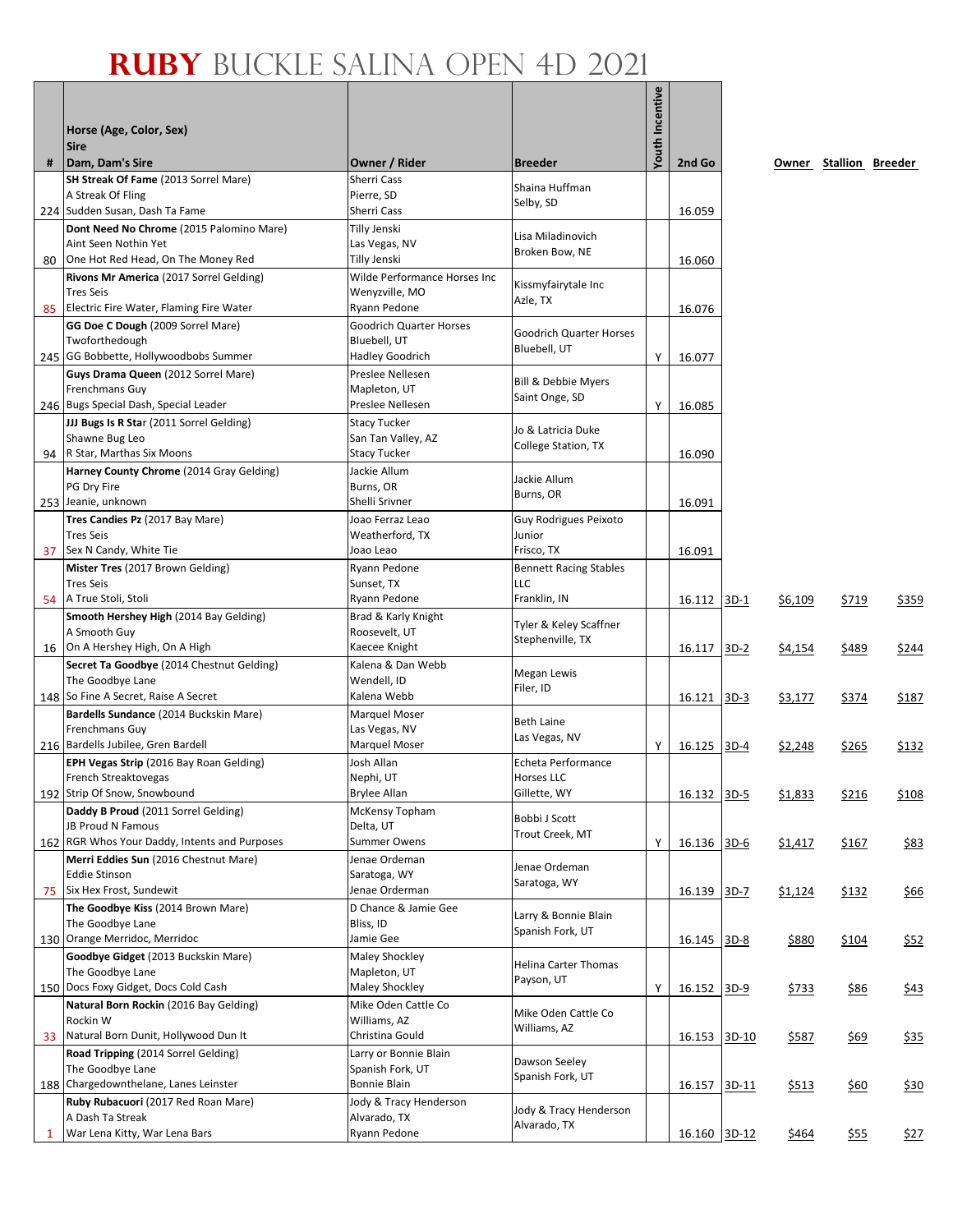|    | Horse (Age, Color, Sex)                                       |                                              |                                         | Youth Incentive |        |          |       |                        |             |
|----|---------------------------------------------------------------|----------------------------------------------|-----------------------------------------|-----------------|--------|----------|-------|------------------------|-------------|
|    | <b>Sire</b>                                                   |                                              |                                         |                 |        |          |       |                        |             |
| #  | Dam, Dam's Sire<br>Featured Frenchman (2014 Palomino Gelding) | Owner / Rider<br>Blake & Kara Philippi       | <b>Breeder</b>                          |                 | 2nd Go |          |       | Owner Stallion Breeder |             |
|    | First Down French                                             | Hermiston, OR                                | Kara Philippi                           |                 |        |          |       |                        |             |
|    | 42   DH Dance Til Dawn, Trux Keeper                           | Ainsley Philippi                             | Hermiston, OR                           | Υ               | 16.165 | $3D-13$  | \$433 | \$51                   | \$25        |
|    | A Leinster Fling (2013 Sorrel Stallion)                       | Janalyn White                                | Janalyn White                           |                 |        |          |       |                        |             |
|    | A Streak Of Fling                                             | Salem, UT                                    | Salem, UT                               |                 |        |          |       |                        |             |
|    | 187 SKS Garbo Lane, Lanes Leinster                            | Brandon Stokes                               |                                         |                 | 16.167 | 3D-14/15 | \$398 | \$47                   | <u>\$23</u> |
|    | Guy Of My Dreams (2016 Sorrel Gelding)<br>A Smooth Guy        | Wayne & Kim Smith<br>Touchet, WA             | Wayne & Kim Smith                       |                 |        |          |       |                        |             |
| 83 | Show Me Your Hyde, Darkelly                                   | Kim Smith                                    | Touchet, WA                             |                 | 16.167 | 3D-14/15 | \$398 | \$47                   | \$23        |
|    | Blazin Summer Shandy (2015 Sorrel Mare)                       | Kalena & Dan Webb                            | Megan Lewis                             |                 |        |          |       |                        |             |
|    | Blazin Jetolena                                               | Wendell, ID                                  | Filer, ID                               |                 |        |          |       |                        |             |
|    | 60 Zacalo, Tres Seis                                          | Kalena Webb                                  |                                         |                 | 16.170 |          |       |                        |             |
|    | Twobigfourmybritches (2015 Sorrel Mare)<br><b>Tres Seis</b>   | Setting Sun Ranch<br>Nephi, UT               | <b>Steel Gang Quarter Horses</b><br>LLC |                 |        |          |       |                        |             |
|    | 271 KPS Pockets Of Fire, Fire Water Flit                      | Hailey Humphrey                              | Newellton, LA                           |                 | 16.170 |          |       |                        |             |
|    | Miss Goodbye King (2016 Chestnut Mare)                        | Chelsea Jepperson                            | Joe & Sherry Barney                     |                 |        |          |       |                        |             |
|    | The Goodbye Lane                                              | Genola, UT                                   | Genola, UT                              |                 |        |          |       |                        |             |
|    | 105 Vintage Annie King, Vintage Continental                   | Chelsea Jepperson                            |                                         |                 | 16.175 |          |       |                        |             |
|    | BCK Dally N Sunshine (2013 Palomino Mare)<br>PC Redwood Manny | G5 Land & Livestock<br>Payson, UT            | Dawson Seeley                           |                 |        |          |       |                        |             |
|    | 242 PH Jazzy Judy, Tuff Buddy Cash                            | Charlie Gleave                               | Spanish Fork, UT                        | Υ               | 16.179 |          |       |                        |             |
|    | French Moon Bean (2013 Sorrel Mare)                           | Monica Doppel                                | Traci & Kevin MacDonald                 |                 |        |          |       |                        |             |
|    | <b>Frenchmans Guy</b>                                         | Snohomish, WA                                | Erskine, Alberta                        |                 |        |          |       |                        |             |
|    | 284 Sierras Six Moons, Marthas Six Moons                      | Maddie Stoltman                              |                                         |                 | 16.189 |          |       |                        |             |
|    | Famous French Quarters (2010 Palomino Mare)<br>Frenchmans Guy | Libby Gibson<br>Thorp, WA                    | Libby Gibson                            |                 |        |          |       |                        |             |
|    | 175 Down Dashin Fame, Blushing Bug                            | Libby Gibson                                 | Thorp, WA                               |                 | 16.192 |          |       |                        |             |
|    | <b>Epically Famous (2015 Grey Stallion)</b>                   | Josie Cole                                   | Jennifer Ruza                           |                 |        |          |       |                        |             |
|    | Epic Leader                                                   | Ceylon, NW                                   | Selby, SD                               |                 |        |          |       |                        |             |
|    | 212 Imarealtreasure, Dash Ta Fame                             | <b>Brandee Wardell</b>                       |                                         |                 | 16.198 |          |       |                        |             |
|    | Reelected (2017 Gray Mare)<br>Epic Leader                     | Soft G LLC<br>Guthrie, OK                    | Danyelle Campbell                       |                 |        |          |       |                        |             |
|    | 123 Repete Fame, Dash Ta Fame                                 | Danyelle Campbell                            | Millsap, TX                             |                 | 16.199 |          |       |                        |             |
|    | Down By The Creek (2016 Chestnut Gelding)                     | Ron or Laurie Moosman                        | Ron or Laurie Moosman                   |                 |        |          |       |                        |             |
|    | Conn Creek                                                    | Morgan, UT                                   | Morgan, UT                              |                 |        |          |       |                        |             |
| 24 | BF Pieces Of April, First Prize Perry                         | Kaycee Ferrin                                |                                         |                 | 16.203 |          |       |                        |             |
|    | Kool Rocketman (2017 Sorrel Gelding)<br>Valiant Hero          | <b>Tiffeny Accomazzo</b><br>Stephenville, TX | Brenda Reswig                           |                 |        |          |       |                        |             |
|    | 43 One Kool Wagon, PYC Paint Your Wagon                       | Ryann Pedone                                 | Bismark, ND                             |                 | 16.205 |          |       |                        |             |
|    | Tex Walka (2017 Bay Gelding)                                  | Lance Stairs                                 | Doug Brown/Tim Parker                   |                 |        |          |       |                        |             |
|    | Slick By Design<br>115 Rene To Run, Rene Dan Jet              | Hanford, CA                                  | Paso Robles, CA                         |                 |        |          |       |                        |             |
|    | Rhode To Oxford (2014 Brown Gelding)                          | Lyndee Stairs<br>Gary Dee Adams              |                                         |                 | 16.212 |          |       |                        |             |
|    | The Goodbye Lane                                              | Caslte Dale, UT                              | Kent B McKell                           |                 |        |          |       |                        |             |
|    | 157 Efforts Cash Dash, Oxford Graduate                        | Teigan Adams                                 | Spanish Fork, UT                        |                 | 16.214 |          |       |                        |             |
|    | Smooth N Fuzzy (2016 Sorrel Mare)                             | McColee Land & Livestock                     | <b>Bill &amp; Debbie Myers</b>          |                 |        |          |       |                        |             |
|    | A Smooth Guy<br>FC Peachfuzz Ta Fame, Dash Ta Fame            | Mapleton, UT                                 | Saint Onge, SD                          |                 |        |          |       |                        |             |
| 8  | Be A Blazin Magnolia (2016 Sorrel Stallion)                   | Kate Quast<br>Ryan Lorendahl                 |                                         |                 | 16.230 |          |       |                        |             |
|    | Blazin Jetolena                                               | Fairfield, UT                                | Linda Russell                           |                 |        |          |       |                        |             |
| 17 | Magnolia Perks, Dash For Perks                                | Taylor Rivera                                | Saskatchewan, Alberta                   |                 | 16.230 |          |       |                        |             |
|    | Dat French Flash (2014 Palomino Gelding)                      | Nathan & Kayla Ingram                        | Norma Davey                             |                 |        |          |       |                        |             |
|    | First Down French<br>151 Dat Princess, Juno Dat Cash          | Caldwell, ID                                 | Lind, WA                                |                 |        |          |       |                        |             |
|    | Chasing Time Design (2015 Black Gelding)                      | Kayla Ingram<br>Caitlin Jae Vondette         |                                         |                 | 16.263 |          |       |                        |             |
|    | Slick By Design                                               | Rifle, CO                                    | <b>Emily Powell Hanaford</b>            |                 |        |          |       |                        |             |
|    | 294 Shez Real Smart, Ill Be Smart                             | Dina Miller                                  | Templeton, CA                           |                 | 16.272 |          |       |                        |             |
|    | Little Red Stinson (2015 Sorrel Mare)                         | LJ Livestock LLC                             | Anton Andreas                           |                 |        |          |       |                        |             |
|    | <b>Eddie Stinson</b>                                          | Austin, NV                                   | Healdsburg, CA                          |                 |        |          |       |                        |             |
|    | 206 VF Catch This Red, Designer Red                           | Kole Black                                   |                                         | Y               | 16.297 |          |       |                        |             |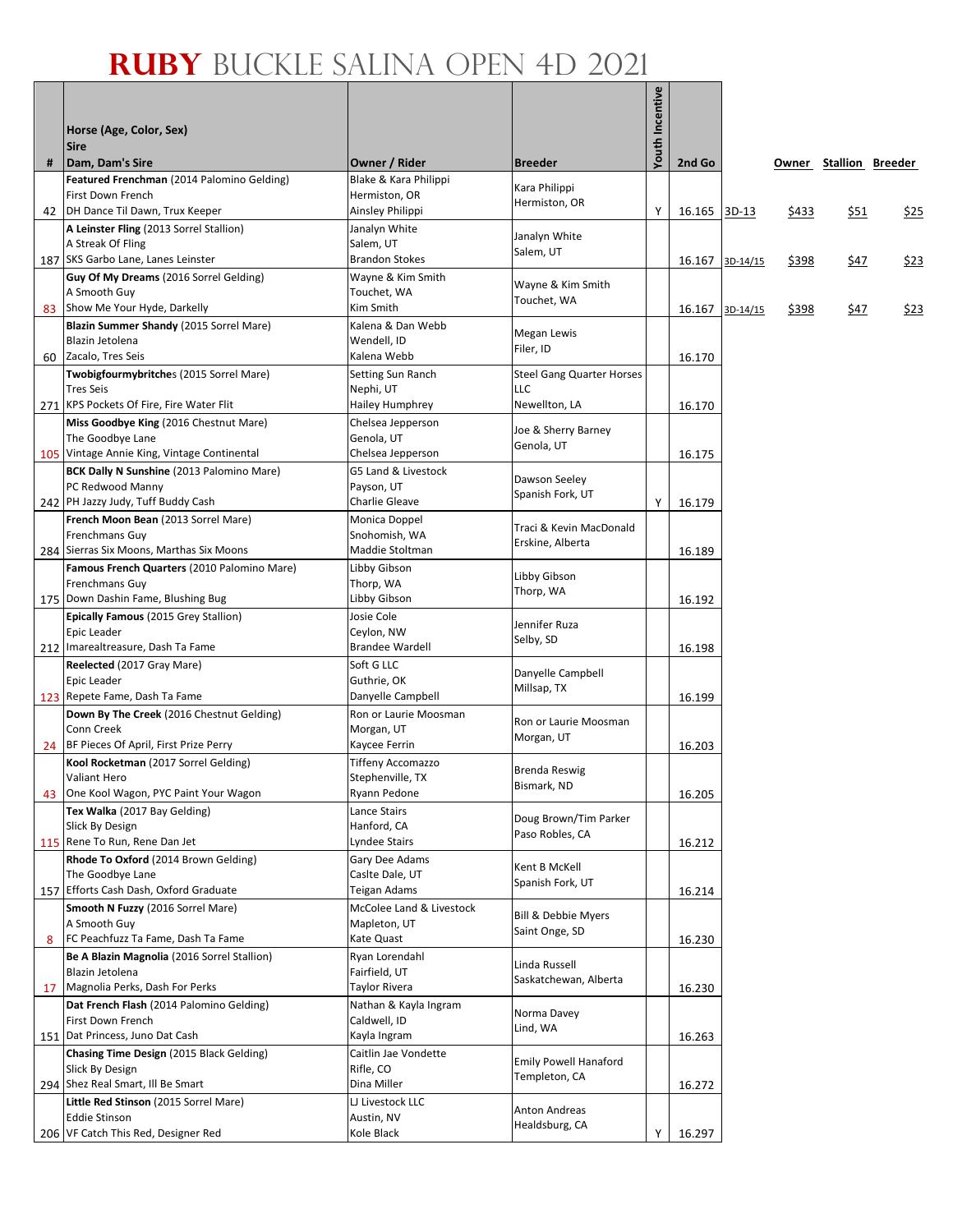|    | Horse (Age, Color, Sex)<br><b>Sire</b>                                   |                                                  |                                                 | <b>/outh Incentive</b> |        |
|----|--------------------------------------------------------------------------|--------------------------------------------------|-------------------------------------------------|------------------------|--------|
| #  | Dam, Dam's Sire                                                          | Owner / Rider                                    | <b>Breeder</b>                                  |                        | 2nd Go |
|    | TC Fame (2013 Brown Gelding)<br>JD Look<br>277 Famous Lily, Dash Ta Fame | Sadie Cook-Ricks<br>Elko, NV<br>Sadie Cook-Ricks | Brad or Karen Gleason<br>Touchet, WA            |                        |        |
|    | Your Rockin Lady (2016 Sorrel Mare)                                      | Mike Oden Cattle Co                              |                                                 |                        | 16.299 |
|    | Rockin W<br>65 Your Ginnin Lady, Tanguery Gin                            | Williams, AZ<br>Christina Gould                  | Mike Oden Cattle Co<br>Williams, AZ             |                        | 16.302 |
|    | Peaks And Valleys (2015 Gray Mare)                                       | Jaime Barrow                                     |                                                 |                        |        |
|    | <b>Firewater Canyon</b><br>87 Go On Luck, Krimps Elmer                   | Snyder, TX<br>Tara Lee Woodall                   | <b>Byron Forehand</b><br>Green Cove Springs, FL |                        | 16.317 |
|    | Hot Irish Twister (2016 Palomino Gelding)                                | Lyle or Lapriel Clark                            |                                                 |                        |        |
|    | Irish Pay                                                                | Corrinne, UT                                     | Michael McNulty<br>Kamas, UT                    |                        |        |
|    | 34 Red Hot Twister, Red Hot Quixote                                      | Mindy Clark                                      |                                                 |                        | 16.321 |
|    | One Smooth Oakie (2016 Sorrel Mare)                                      | Kathy Campbell                                   | Copper Spring Ranch LLC                         |                        |        |
|    | A Smooth Guy                                                             | Morristown, AZ                                   | Tularosa, NM                                    |                        |        |
| 5. | Dales No Okie, Okey Dokey Dale                                           | Kathy Campbell                                   |                                                 |                        | 16.321 |
|    | LH Sheza Hellavalane (2016 Chestnut Mare)<br>The Goodbye Lane            | Cathy Morgan<br>Menan, ID                        | Lorlelei Hankins                                |                        |        |
|    | 34 HellnFury, Furyofthewind                                              | Cathy Morgan                                     | Rock Springs, TX                                |                        | 16.331 |
|    | Pardon Dat French (2015 Chestnut Mare)                                   | Kourtney & Howard Woods                          |                                                 |                        |        |
|    | Dats A Frenchman                                                         | Fallon, NV                                       | Dorothy Schmidt                                 |                        |        |
|    | 81 CSE Dash Of Boston, Dash Of Royal Gold                                | Kourtney Woods                                   | Hermiston, OR                                   |                        | 16.344 |
|    | Cadi Ta Fame (2015 Sorrel Mare)                                          | Gloria Philp Living Trust                        | Brad or Karen Gleason                           |                        |        |
|    | A Smooth Guy                                                             | Lystie, WY                                       | Touchet, WA                                     |                        |        |
|    | 173 Daves Jet Ta Fame, Dash Ta Fame                                      | Gloria Philp                                     |                                                 |                        | 16.346 |
|    | JL Tularosa (2014 Chestnut Mare)                                         | Kasslie Branson                                  | Jill Lane Quarter Horses                        |                        |        |
|    | JL Sirocco<br>14 BF Silver Charm, Takin On The Cash                      | Genola, UT<br>Kasslie Branson                    | Fort Benton, MT                                 |                        |        |
|    | Fast N Frosty Fling (2015 Bay Roan Mare)                                 | Coy & Maesa Kummer                               |                                                 |                        | 16.361 |
|    | A Streak Of Fling                                                        | Briggsdale, CO                                   | Maesa Kummer                                    |                        |        |
|    | 137 Bugs With Frosting, Dash Ta Fame                                     | Maesa Kummer                                     | Briggsdale, CO                                  |                        | 16.362 |
|    | SG Funny Money (2014 Gray Gelding)                                       | <b>Shawntel Russel</b>                           |                                                 |                        |        |
|    | The Goodbye Lane                                                         | Garland, UT                                      | Shana Gibson<br>Ogden, UT                       |                        |        |
|    | 140 Some Famous Girl, Mr Fancy Fame                                      | Shawni Russell                                   |                                                 |                        | 16.362 |
|    | Slick Designer (2016 Black Stallion)                                     | Sheena Hansen                                    | Mike Pickard                                    |                        |        |
|    | Slick By Design                                                          | Elko, NV                                         | Byars, OK                                       |                        |        |
|    | 201 Designer Eyes, Visionarian                                           | Sheena Hansen                                    |                                                 |                        | 16.370 |
|    | Nickle N Diamonds (2015 Sorrel Gelding)<br>Dash Ta Fame                  | Charles Heaton<br>Saratoga Springs, UT           | Charles Heaton                                  |                        |        |
|    | 296 Go For The Diamonds, Lanes Leinster                                  | McKensy Topham                                   | Saratoga Springs, UT                            |                        | 16.381 |
|    | Scooters Famous Buns (2014 Chestnut Mare)                                | Linda Lowe                                       |                                                 |                        |        |
|    | JB Proud N Famous                                                        | Castle Rock, WA                                  | Linda Lowe<br>Castle Rock WA                    |                        |        |
|    | 32 Ten Pana Gold, Call Me A Ten                                          | Joni White                                       |                                                 |                        | 16.386 |
|    | Taken U Flyn (2005 Brown Mare)                                           | Rylee Allen                                      | Charles McRae                                   |                        |        |
|    | JD Look                                                                  | Wallsburg, UT                                    | Milton Freewater, OR                            |                        |        |
|    | 168 Lady Cash It, Juno Dat Cash                                          | Ryann Becker                                     |                                                 | Υ                      | 16.394 |
|    | Dusty Blond N Famous (2013 Palomino Mare)<br>Aint Seen Nothin Yet        | Falena Hunter<br>Cortez, CO                      | Falena Hunter                                   |                        |        |
|    | 252 Mightys Smokey Lady, He Isa Boogie                                   | Victoria Necas                                   | Cortez, CO                                      |                        | 16.395 |
|    | SS Unzip and Streak (2016 Blue Roan Gelding)                             | Cody & Renae Smith                               |                                                 |                        |        |
|    | A Streak Of Fling                                                        | Beach, ND                                        | Cody & Renae Smith                              |                        |        |
|    | 83 HM Lady Zip, Zip Cash                                                 | Renae Smith                                      | Beach, ND                                       |                        | 16.421 |
|    | Headlyne News (2016 Sorrel Gelding)                                      | Shane & Jana Sickler                             | Shane & Jana Sickler                            |                        |        |
|    | Frenchmans Guy                                                           | Gladstone, ND                                    | Gladstone, ND                                   |                        |        |
|    | 219 Robin Meade, Dash Ta Fame                                            | Hope Raley                                       |                                                 |                        | 16.430 |
|    | Biddin On That Guy (2014 Bay Gelding)                                    | George & Nikki Baldauf                           | Jordan Goodwin                                  |                        |        |
|    | Dats A Frenchman<br>91   Double Diamond Bid, Poco Van Star Two           | Central Valley, UT<br>Nikki D Baldauf            | Wanatah, IN                                     |                        |        |
|    | TPH Aint Dun It Yet (2016 Dun Gelding)                                   | Deborah Grulke                                   |                                                 |                        | 16.435 |
|    | Aint Seen Nothin Yet                                                     | Buckeye, AZ                                      | Deborah Grulke                                  |                        |        |
| 28 | Dun It With Revenge, Hollywood Heat                                      | Deborah Grulke                                   | Buckeye, AZ                                     |                        | 16.437 |
|    |                                                                          |                                                  |                                                 |                        |        |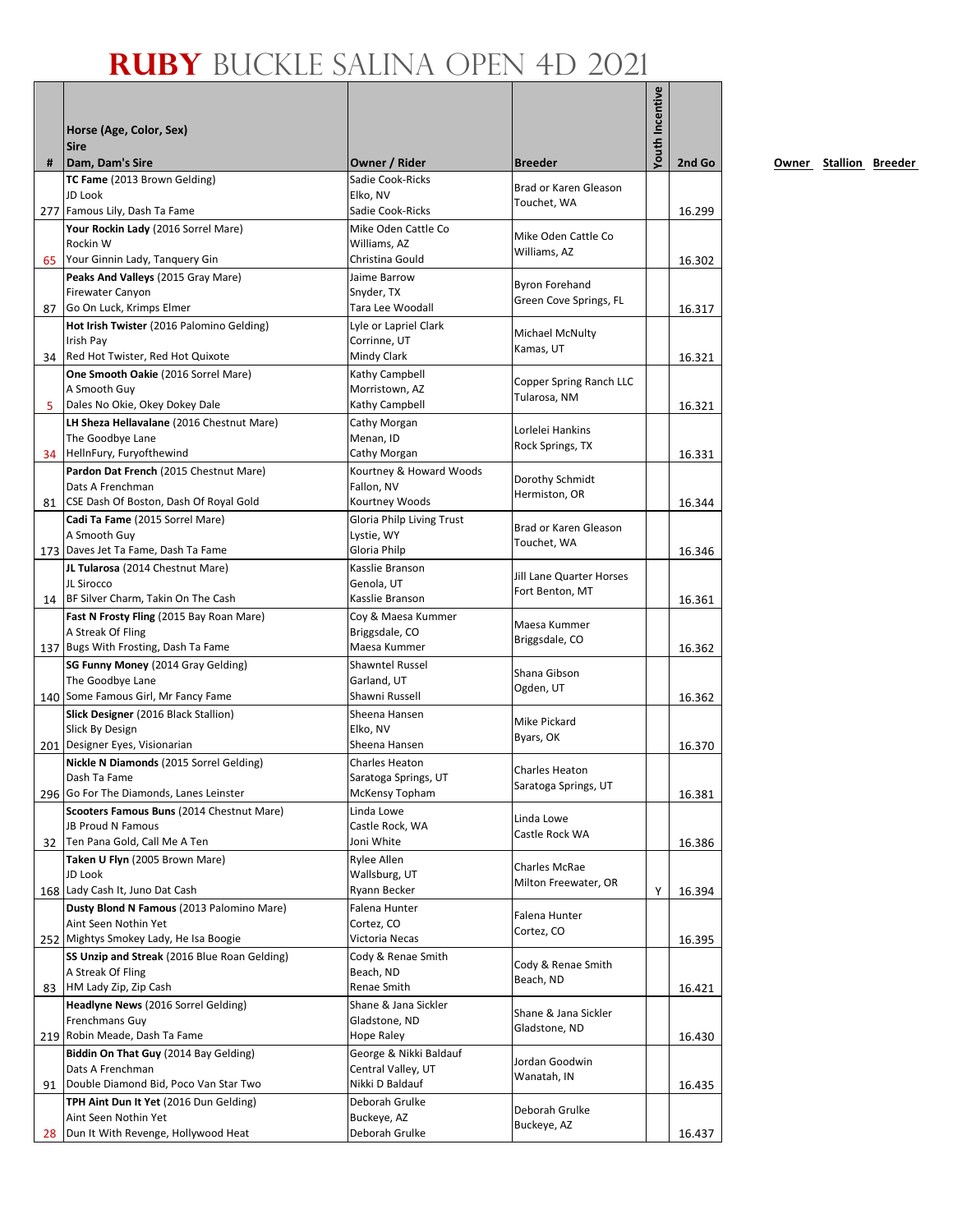|                | Horse (Age, Color, Sex)<br><b>Sire</b>                      |                                                      |                                     | <b>/outh Incentive</b> |        |
|----------------|-------------------------------------------------------------|------------------------------------------------------|-------------------------------------|------------------------|--------|
| #              | Dam, Dam's Sire                                             | Owner / Rider                                        | <b>Breeder</b>                      |                        | 2nd Go |
|                | Blazin For Pay Day (2006 Black Mare)                        | Janine Bundy Couts & Emily Rice Janine Bundy Couts & |                                     |                        |        |
|                | Blazin Jetolena<br>261 Paid Surprises, Jets Pay Day         | Coupeville, WA<br>Janine Bundy Couts                 | <b>Emily Rice</b><br>Coupeville, WA |                        | 16.445 |
|                | Okey Dokey Guy (2008 Bay Gelding)                           | Janae Ordeman                                        |                                     |                        |        |
|                | Dats A Frenchman                                            | Saratoga, WY                                         | Robert & Kay Weeks                  |                        |        |
|                | 198 Sheza Nifty Okie, Okey Dokey Dale                       | Janae Orderman                                       | Elk City, OK                        |                        | 16.454 |
|                | Maples American (2015 Bay Gelding)                          | Lacey Morse                                          |                                     |                        |        |
|                | The Goodbye Lane                                            | Randolph, UT                                         | Mckale Hadley<br>Ogden, UT          |                        |        |
| 75             | Legacys Lady Hawk, Hawkinson                                | Lacey Morse                                          |                                     |                        | 16.460 |
|                | First Vanila (2016 Palomino Mare)                           | Stephanie Forbes                                     | Alan Woodbury                       |                        |        |
|                | Coronado Cartel<br>26 Dash Ta Vanila, Dash Ta Fame          | Niagara-On-The-Lake, Ontario                         | Dickinson, ND                       |                        |        |
|                |                                                             | Stephanie Forbes                                     |                                     |                        | 16.474 |
|                | An Act Of Aggression (2015 Sorrel Mare)<br><b>Tres Seis</b> | Greg Torgerson<br>Richfield, UT                      | <b>JMH Racing LLC</b>               |                        |        |
|                | 66 Subtly Aggressive, Separatist                            | Taylor Hildreth                                      | Riverside, CA                       |                        | 16.477 |
|                | Mr Perk Up N Jet (2015 Black Gelding)                       | Cindy Shelton                                        |                                     |                        |        |
|                | Blazin Jetolena                                             | Bluffdale, UT                                        | <b>Busby Quarterhorse LLC</b>       |                        |        |
|                | 259 Lady Perks, Dash For Perks                              | Cindy Shelton                                        | Millsap, TX                         |                        | 16.478 |
|                | Bola De Fuego* (2016 Bay Stallion)                          | Danielle Stubstad                                    | Christine & Debbie                  |                        |        |
|                | <b>Firewater Flit</b>                                       | Ocala, FL                                            | Langlois                            |                        |        |
|                | 31  Beam Me Up Kelly, First Down Kelly                      | Jenna Dominick                                       | Watsonville, CA                     |                        | 16.513 |
|                | LX Famous Jet (2017 Sorrel Gelding)                         | Colin Letham                                         | Randy or Vauna Walker               |                        |        |
|                | Blazin Jetolena<br>74   DTF Way To Be, Dash Ta Fame         | Blackfoot, ID<br>Vauna Walker                        | Blackfoot, ID                       |                        |        |
|                | Thepressureonboys (2015 Black Mare)                         | Larry or Bonnie Blain                                |                                     |                        | 16.513 |
|                | No Pressure On Me                                           | Spanish Fork, UT                                     | Tiffany K McGhan                    |                        |        |
|                | 146 DHR Special Perks, Oh Whatta Boy                        | Bonnie Blain                                         | Weatherford, TX                     |                        | 16.514 |
|                | Honky Tonkabonkedonk (2015 Bay Mare)                        | Brad & Karly Knight                                  |                                     |                        |        |
|                | The Goodbye Lane                                            | Roosevelt, UT                                        | Dawson Seeley<br>Spanish Fork, UT   |                        |        |
|                | 229 PH Jazzy Judy, Tuff Buffy Cash                          | Jordynn Knight                                       |                                     | Y                      | 16.515 |
|                | The Goodbye Jane (2016 Chestnut Mare)                       | Tracina Wilson                                       | Hughes Morley Land &                |                        |        |
|                | The Goodbye Lane                                            | Tabiona, UT                                          | Livestock                           |                        |        |
|                | 220 Peps Plain Jane, Blue On Blue Magic                     | Denim Wilson                                         | Spanish Fork, UT                    | Y                      | 16.518 |
|                | Stylin N Ivory (2012 Brown Mare)<br><b>Ivory James</b>      | Cindy Reynolds<br>Sheridan, WY                       | Laura Wipf                          |                        |        |
| $\overline{2}$ | Pat B Stylin, Streakin La Jolla                             | Katie Jensen                                         | Wayne, OK                           |                        | 16.529 |
|                | Aint Seen E High Yet (2014 Buckskin Gelding)                | Kevin Hullinger                                      | Lindsay Devoll/Cathy                |                        |        |
|                | Aint Seen Nothin Yet                                        | Spanish Fork, UT                                     | <b>Burnett</b>                      |                        |        |
|                | 41 High Velvet, On A High                                   | Macy Hullinger                                       | Rockwall, TX                        |                        | 16.533 |
|                | Fast Under Pressure (2017 Sorrel Mare)                      | Aubrey Smith                                         | Martha Reeves                       |                        |        |
|                | No Pressure On Me                                           | Binghampton, NY                                      | Weatherford, TX                     |                        |        |
|                | 104 Ryonsfastbucklebunny, Fast Flying Ryon                  | Ryann Pedone                                         |                                     |                        | 16.533 |
|                | Tres Queridos (2015 Sorrel Gelding)<br><b>Tres Seis</b>     | Cathy Morgan<br>Menan, ID                            | Darling Farms LLC                   |                        |        |
|                | 101 Dashing Obsession, Mr Jess Perry                        | Cathy Morgan                                         | Opelousas, LA                       |                        | 16.536 |
|                | Born Ta Be A Cowboy* (2016 Buckskin Stallion)               | Nichols & Kara Caspers                               |                                     |                        |        |
|                | Sadies Borntoperform                                        | New Underwood, SD                                    | Arrow Y Ranch                       |                        |        |
| 10             | Boons Drift Girl, PC Boonlacious                            | Kassidy Caspers                                      | Wasta, SD                           |                        | 16.538 |
|                | Fierce Trouble Bars (2015 Sorrel Mare)                      | Gary Dee Adams                                       | Gary Dee Adams                      |                        |        |
|                | The Goodbye Lane                                            | Castle Dale, UT                                      | Castle Dale, UT                     |                        |        |
|                | 110 Jokers Trouble Bars, Winken On Ya                       | Teigan Adams                                         |                                     |                        | 16.541 |
|                | Easy Lov Bug (2015 Sorrel Gelding)                          | Randi Richmond                                       | Randi Richmond                      |                        |        |
|                | Shawne Bug Leo<br>297 Ricky Lou Jet, Super Hemp             | Payson, UT<br>Randi Richmond                         | Payson, UT                          |                        |        |
|                | Good K Oss (2016 Buckskin Mare)                             | Clay Peck                                            |                                     |                        | 16.553 |
|                | The Goodbye Lane                                            | Lehi, UT                                             | Clay Peck                           |                        |        |
|                | 101 Choice Hot Doc, Mr Docs Acacio                          | Kali Jo Parker                                       | Lehi, UT                            |                        | 16.555 |
|                | Cruisin Smoothie K3 (2015 Sorrel Gelding)                   | Christy & Kathleen Kruse                             |                                     |                        |        |
|                | A Smooth Guy                                                | Redmond, OR                                          | Christy Kruse<br>Redmond, OR        |                        |        |
|                | 288 Ginnys Honor Broom, In Honor of Led                     | Alexis Geraths                                       |                                     |                        | 16.578 |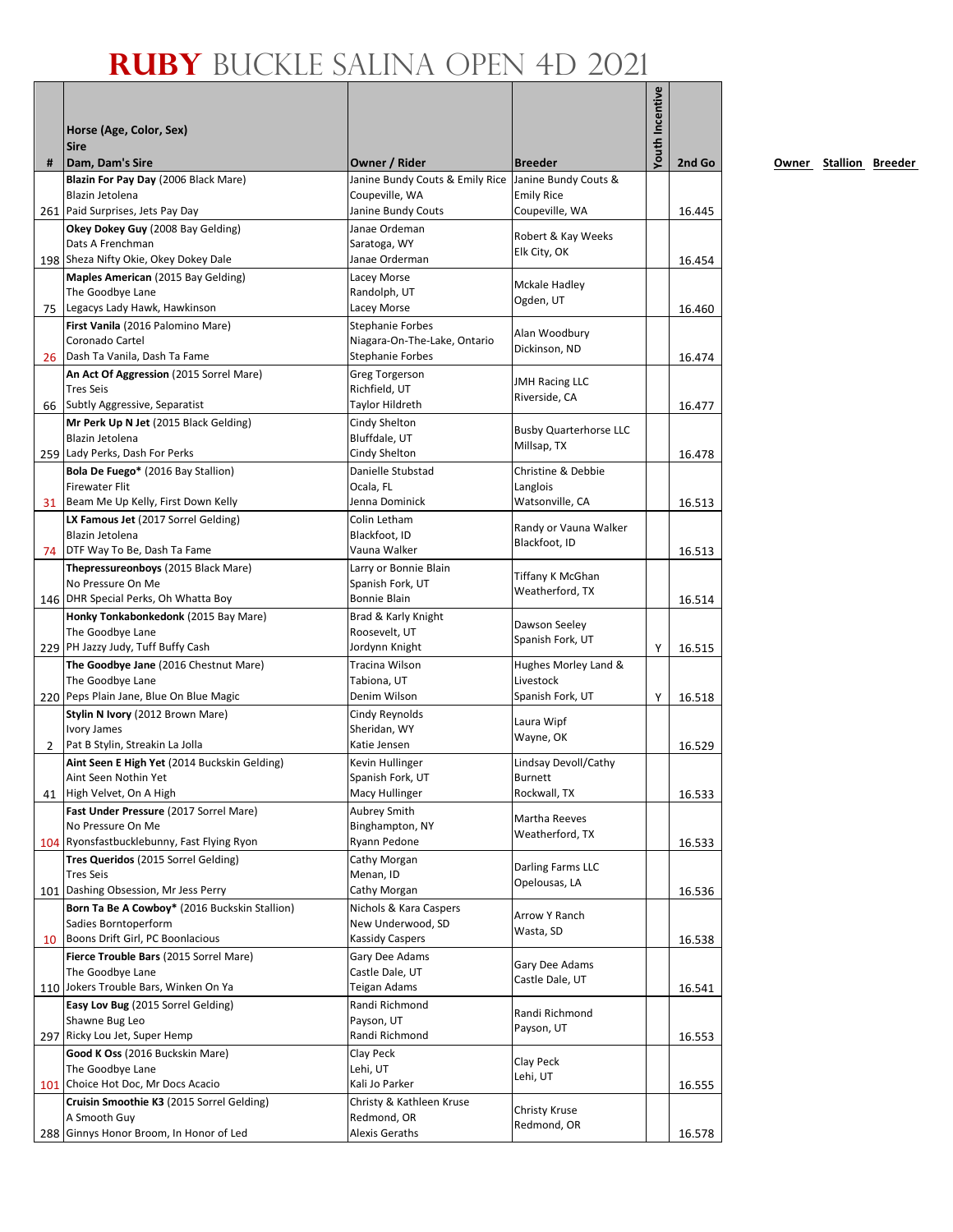|    |                                                                                    |                                            |                          | <b>Youth Incentive</b> |             |          |              |                        |              |
|----|------------------------------------------------------------------------------------|--------------------------------------------|--------------------------|------------------------|-------------|----------|--------------|------------------------|--------------|
|    | Horse (Age, Color, Sex)<br><b>Sire</b>                                             |                                            |                          |                        |             |          |              |                        |              |
| #  | Dam, Dam's Sire                                                                    | Owner / Rider                              | <b>Breeder</b>           |                        | 2nd Go      |          |              | Owner Stallion Breeder |              |
|    | Ray A Drop Of Sun (2015 Palomino Gelding)                                          | Cody & Maegan Heiner                       | Dawson Seeley            |                        |             |          |              |                        |              |
|    | PC Redwood Manny                                                                   | Corinne, UT                                | Spanish Fork, UT         |                        |             |          |              |                        |              |
|    | 107 Bardust Wrangler, Mucho Barduster<br>Sinaloa Stinson (2016 Bay Gelding)        | Maegan Heiner<br>Catherine Dudley          |                          |                        | 16.585      |          |              |                        |              |
|    | <b>Eddie Stinson</b>                                                               | Sanger, TX                                 | <b>Victory Farms</b>     |                        |             |          |              |                        |              |
| 72 | Mamaimcominghome, Corona Cartel                                                    | Tricia Aldridge                            | Ada, OK                  |                        | 16.590      |          |              |                        |              |
|    | Mulberry On Fire (2016 Brown Mare)                                                 | Kim Sanford                                | Chad Hart & Jody Nelson  |                        |             |          |              |                        |              |
|    | <b>Firewater Canyon</b><br>Miss Bling Bling, Martha Six Moons                      | Ellensburg, WA<br>Kim Sanford              | Royston, GA              |                        |             |          |              |                        |              |
| 70 | TFour Shome The Money (2017 Bay Gelding)                                           | Makenna Christensen                        |                          |                        | 16.607      |          |              |                        |              |
|    | Tfouroverdrivinnfame                                                               | Lakepoint, UT                              | Four Taylors Ranch       |                        |             |          |              |                        |              |
|    | 107 Money From the Mint, On The Money Red                                          | Makenna Christensen                        | Neola, UT                |                        | 16.611 4D-1 |          | \$6,109      | <u>\$719</u>           | <u>\$359</u> |
|    | AB Littlemiss French (2013 Palomino Mare)                                          | <b>Allison Campbell</b>                    | <b>Allison Campbell</b>  |                        |             |          |              |                        |              |
|    | First Down French<br>240 Tootsie Time, Pass Em Ojo                                 | Ellensburg, WA<br>Allison Campbell         | Ellensburg, WA           |                        |             |          |              |                        |              |
|    | Moonlight Crush (2014 Bay Gelding)                                                 | Nathan & Kayla Ingram                      |                          |                        | 16.615      | $4D-2$   | \$4,154      | \$489                  | \$244        |
|    | <b>Best Advice</b>                                                                 | Caldwell, ID                               | Jerone Bellard           |                        |             |          |              |                        |              |
| 99 | Pie For One, Pie In The Sky                                                        | Kayla Ingram                               | Kaplan, LA               |                        | 16.621      | $4D-3$   | \$3,177      | \$374                  | \$187        |
|    | Getcha Some Pie (2017 Brown Mare)                                                  | Tricia Aldridge                            | Copper Spring Ranch LLC  |                        |             |          |              |                        |              |
|    | Furyofthewind                                                                      | Sanger, TX                                 | Bozeman, MT              |                        |             |          |              |                        |              |
| 6  | Pies Best Punkin, Pie In The Sky<br>Cowgirls N Dough (2012 Sorrel Mare)            | Tricia Aldridge<br>Jaylyn Hardman          |                          |                        | 16.637      | $4D-4$   | \$2,248      | \$265                  | \$132        |
|    | Twoforthedough                                                                     | Grantsville, UT                            | Green Woody              |                        |             |          |              |                        |              |
|    | 275 Cowgirls N Secrets, Raise A Secret                                             | Jaylyn Hardman                             | Layton, UT               |                        | 16.652      | 4D-5     | \$1,833      | \$216                  | \$108        |
|    | Look At Bert Fly (2016 Bay Gelding)                                                | Stephanie Ryan                             | Stephanie Ryan           |                        |             |          |              |                        |              |
|    | JD Look                                                                            | Poulsbo, WA                                | Poulsbo, WA              |                        |             |          |              |                        |              |
| 48 | Plain Candy Bar, Just Plain Colonel<br>Yippie Five Cartel (2016 Sorrel Mare)       | Stephanie Ryan<br>Jamie Snyder & Alexander |                          |                        | 16.655      | 4D-6     | \$1,417      | \$167                  | \$83         |
|    | Five Bar Cartel                                                                    | McHenry   Norco, CA                        | Narciso Flores           |                        |             |          |              |                        |              |
| 92 | Yippie Skippie, Streakin La Jolla                                                  | Jamie Snyder                               | Houston, TX              |                        | 16.662      | 4D-7     | \$1,124      | \$132                  | <u>\$66</u>  |
|    | Ima Famous Spider (2017 Sorrel Gelding)                                            | Dakota Bingham                             | Sean & Kelli Bingham     |                        |             |          |              |                        |              |
|    | Freckles Ta Fame                                                                   | Delta,CO                                   | Olathe, CO               |                        |             |          |              |                        |              |
|    | 170 Ima Skippin Gold Bar, Ima J Bar Bull                                           | Dakota Bingham                             |                          |                        | 16.666      | 4D-8     | \$880        | \$104                  | \$52         |
|    | Runnin To The Flame (2010 Sorrel Mare)<br>Be A Magnolia Runner                     | Josie McMurtrey<br>Abilene, TX             | D Pharr/Brittany Pozzi   |                        |             |          |              |                        |              |
|    | 283 Seco Flaming Jet, Flaming Jet                                                  | Payton McMurtrey                           | Victoria, TX             | Υ                      | 16.672      | $4D-9$   | <u>\$733</u> | \$86                   | \$43         |
|    | KYS Goodbye Fame (2013 Bay Mare)                                                   | Brian & Shawna Felter                      | Dawson Seeley            |                        |             |          |              |                        |              |
|    | The Goodbye Lane                                                                   | West Warren, UT                            | Spanish Fork, UT         |                        |             |          |              |                        |              |
|    | 239 Ladys Special Effort, Mr Special Charge<br>Lil Famous Winner (2015 Black Mare) | Shawna Felter<br>David Howlett             |                          |                        | 16.677      | $4D-10$  | \$587        | <u>\$69</u>            | \$35         |
|    | <b>Winners Version</b>                                                             | Delta, UT                                  | Charlie Heaton           |                        |             |          |              |                        |              |
|    | 208 PC Legal Spice, Dash Ta Fame                                                   | McKensy Topham                             | Saratoga Springs, UT     |                        | 16.685      | 4D-11    | \$513        | \$60                   | \$30         |
|    | A Smooth Sangria (2017 Sorrel Mare)                                                | Shawna Letcher                             | TK & Lainee Sampson      |                        |             |          |              |                        |              |
|    | A Smooth Guy<br>SX Smokin Serena, Smoke N Sparks                                   | Rapid City, SD<br>Shawna Letcher           | Interior, SD             |                        |             |          |              |                        |              |
| 36 | Woodrows Afamous Guy (2014 Buckskin Gelding)                                       | Michael & Donna Fowler                     |                          |                        | 16.687      | 4D-12    | \$464        | <u>\$55</u>            | \$27         |
|    | Aint Seen Nothin Yet                                                               | Homedale, ID                               | Michael & Donna Fowler   |                        |             |          |              |                        |              |
|    | 111 One Grand Sharock, One Grand Bunny                                             | Donna Fowler                               | Homedale, ID             |                        | 16.705      | 4D-13/14 | \$433        | \$51                   | \$25         |
|    | Datsa Kipa Frenchman (2016 Sorrel Gelding)                                         | <b>Riley Lemouse</b>                       | Laura or Jessica Steward |                        |             |          |              |                        |              |
|    | Dats A Frenchman                                                                   | Toledo, WA                                 | Ethel, WA                |                        |             |          |              |                        |              |
|    | 193 TSQH Freaky Friday, Kipadeucy<br>Blazin Nonstop (2013 Bay Mare)                | <b>Riley Lemhouse</b><br>Amberley Snyder   |                          |                        | 16.705      | 4D-13/14 | \$433        | <u>\$51</u>            | \$25         |
|    | Blazin Jetolena                                                                    | Elk Ridge, UT                              | Robyn Jacob              |                        |             |          |              |                        |              |
|    | 158 Amelias Nonstop Hope, Furyothewind                                             | Autumn Snyder                              | Carmine, TX              |                        | 16.747      | $4D-15$  | \$367        | \$43                   | \$22         |
|    | Lookatmyindependenz (2008 Sorrel Mare)                                             | Amber Hopkins                              | Heidi Yarbor             |                        |             |          |              |                        |              |
|    | JD Look<br>247 Dat Princess, Juno Dat Cash                                         | Vale, OR<br><b>Amber Hopkins</b>           | Saint Helens, OR         |                        | 16.755      |          |              |                        |              |
|    | Pepidots First Down (2014 Sorrel Gelding)                                          | LJ Livestock LLC                           |                          |                        |             |          |              |                        |              |
|    | First Down French                                                                  | Austin, NV                                 | Jake Gorrell             |                        |             |          |              |                        |              |
|    | 258 Smart Pepidot, Smart Little Pepinic                                            | Kole Black                                 | Hanford, CA              | Υ                      | 16.759      |          |              |                        |              |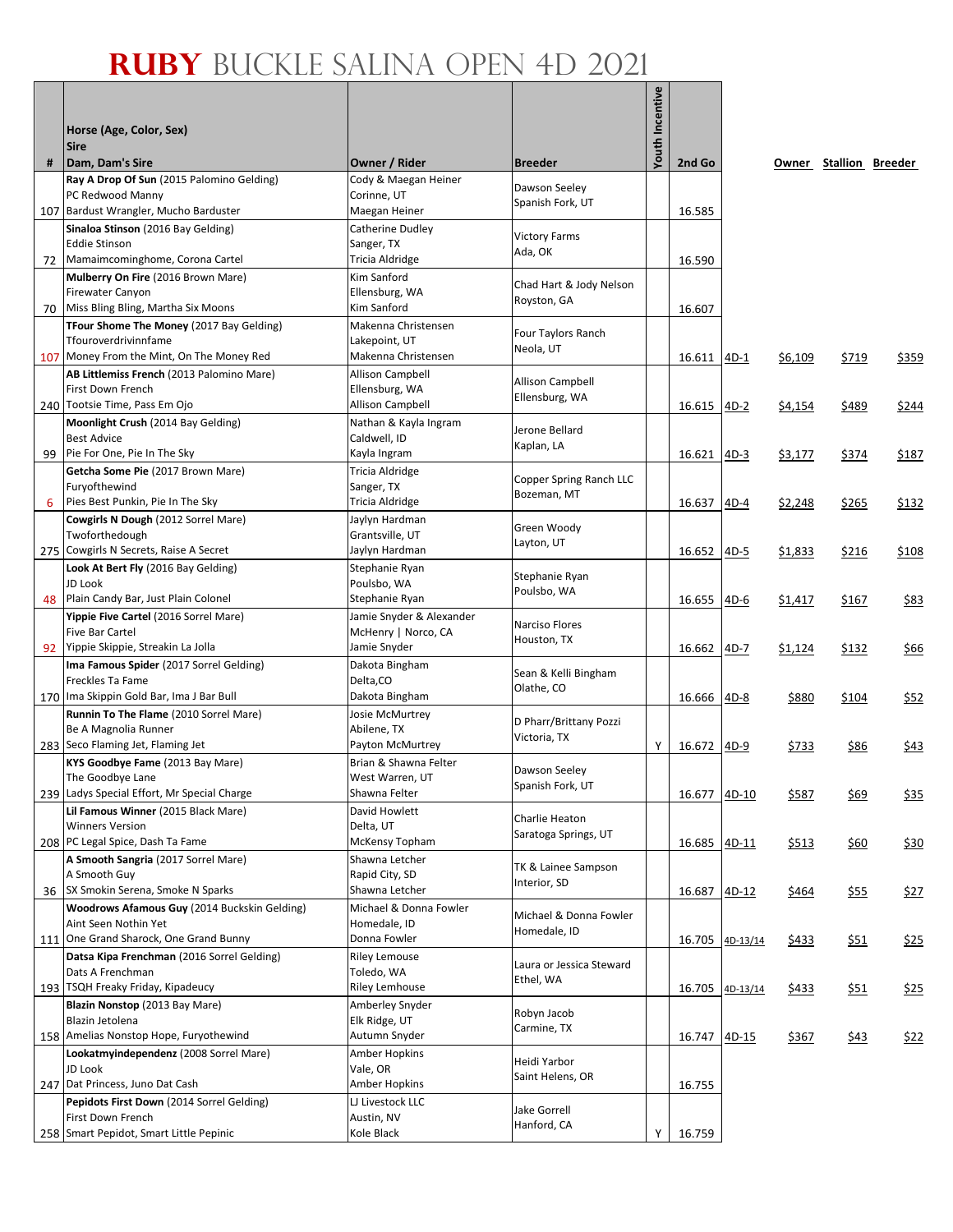|    | Horse (Age, Color, Sex)<br><b>Sire</b>                                                                   |                                             |                                      | <b>Youth Incentive</b> |        |
|----|----------------------------------------------------------------------------------------------------------|---------------------------------------------|--------------------------------------|------------------------|--------|
| #  | Dam, Dam's Sire                                                                                          | Owner / Rider                               | <b>Breeder</b>                       |                        | 2nd Go |
|    | Red Bull Look (2013 Sorrel Gelding)<br>JD Look                                                           | Brad or Karen Gleason<br>Touchet, WA        | Brad or Karen Gleason<br>Touchet, WA |                        |        |
|    | 268 Daves Jet Ta Fame, Dash Ta Fame                                                                      | Karen Gleason<br>Wade & Ruth Christensen    |                                      |                        | 16.763 |
|    | Hercules Got Guns (2014 Grey Gelding)<br>Fiestas Gotta Gun<br>112 MIP Laughingwood, Blondys Driftin Dude | Erda. UT<br><b>Heather Clegg</b>            | Shelbie K Smoker<br>Midland, TX      |                        | 16.789 |
|    | DH Smoothguy Ta Fame (2016 Palomino Mare)                                                                | Donna Heinen                                |                                      |                        |        |
|    | A Smooth Guy<br>118 CP Hoot Ta Boot, Dash Ta Fame                                                        | Mesa, WA<br>Donna Heinen                    | Donna Heinen<br>Mesa, WA             |                        | 16.803 |
|    | Tadah Im Irish (2016 Bay Gelding)                                                                        | <b>Brandee Wardell</b>                      | Dawn Newland                         |                        |        |
|    | Irish Pay                                                                                                | Buffalo, SD                                 | <b>Belle Fourche</b>                 |                        |        |
|    | 299 Tadah Lynx, Credit The Doctor                                                                        | <b>Brandee Wardell</b>                      |                                      |                        | 16.804 |
|    | Frenchcoloursaflying (2009 Palomino Gelding)<br>Frenchmans Guy                                           | Maley Shockley<br>Mapleton, UT              | <b>Stacy Henson</b>                  |                        |        |
|    | 108 Suzie B Hot, Hot Colours                                                                             | Maley Shockley                              | Goreville, IL                        | Y                      | 16.818 |
|    | Secret Slew Of Cash (2016 Gray Gelding)                                                                  | Tyson & Kasandra Hansen                     | Teri Cochran                         |                        |        |
|    | <b>Hez Our Secret</b>                                                                                    | Dammeron Valley, UT                         | Lipan, TX                            |                        |        |
|    | 36 Czech This Chick, Chicks Slew Of Bux                                                                  | Kelsey Hayden                               |                                      |                        | 16.826 |
|    | So Im A Blazin Fame (2016 Sorrel Mare)                                                                   | Kelle K Moore                               | Amy Behrends                         |                        |        |
| 71 | Blazin Jetolena<br>Leavem Sweet Lucy, Dash Ta Fame                                                       | Douglas, WY<br>Hope Raley                   | Fredericksburg, TX                   |                        | 16.853 |
|    | Goodbye Shadow (2016 Bay Gelding)                                                                        | Clay Peck                                   | Kara Olson & Deanna                  |                        |        |
|    | The Goodbye Lane                                                                                         | St George, UT                               | Morris                               |                        |        |
| 21 | Toast The Dollars, Sir Austin Dollars                                                                    | Teressa Peck                                | Fort Bridger, WY                     |                        | 16.870 |
|    | Speedy Dot Com (2008 Sorrel Mare)                                                                        | Van & Jake Bass                             | Lance Robinson & Max                 |                        |        |
|    | PC Redwood Manny                                                                                         | Farmington, UT                              | Anderson                             |                        |        |
|    | 231 Speed Dot Com, Sixarun<br>Classic Ivory (2009 Brown Gelding)                                         | <b>Timber Cote</b><br><b>Courtney Moose</b> | Spanish Fork, UT                     | Y                      | 16.876 |
|    | <b>Ivory James</b>                                                                                       | Midland, TX                                 | <b>Bullard Farms</b>                 |                        |        |
|    | 280 Classic Angle, Kiptys Charger                                                                        | <b>Courtney Moose</b>                       | Weatherford, TX                      |                        | 16.876 |
|    | LS Mr Goodbye Banjo (2015 Buckskin Gelding)                                                              | Jackie Young                                | Glade Jackin                         |                        |        |
|    | The Goodbye Lane                                                                                         | Bluffdale, UT                               | Spanish Fork, UT                     |                        |        |
|    | 207 Bankers Special, Jay Kay Skipa Rory                                                                  | Jackie Young                                |                                      |                        | 16.900 |
|    | Jess Win Harriet (2016 Sorrel Mare)<br><b>Winners Version</b>                                            | Paul or Vickie Solmonsen<br>Axtell, UT      | <b>Bryan Holgate</b>                 |                        |        |
| 94 | Six Sasperillys, Sixes Jess                                                                              | Vickie Solmonsen                            | Altamont, UT                         |                        | 16.928 |
|    | MKL Iceman (2015 Gray Gelding)                                                                           | Marion K Lott                               |                                      |                        |        |
|    | Slick By Design                                                                                          | Morgan, UT                                  | Stephan & Lisa Ralston<br>Morgan, UT |                        |        |
|    | 28 Streakin Snowlady, Mr Jess Perry                                                                      | Jessica Lott                                |                                      |                        | 16.938 |
|    | Hammer It Smooth (2017 Buckskin Mare)                                                                    | Sierra Zowada                               | Mike Pickard                         |                        |        |
| 52 | A Smooth Guy<br>Designers Splash, Splash Bac                                                             | Big Horn, WY<br>Sierra Zowada               | Byars, OK                            |                        | 16.948 |
|    | Blazin Bulldog K3 (2015 Sorrel Stallion)                                                                 | Christy Kruse                               |                                      |                        |        |
|    | Blazin Jetolena                                                                                          | Redmond, OR                                 | Christy Kruse                        |                        |        |
|    | 254 Miss Texas Velvet, On The Dash                                                                       | Christy Kruse                               | Redmond, OR                          |                        | 16.949 |
|    | Return of A Hero (2014 Black Mare)                                                                       | Allie Zant                                  | Jud Little                           |                        |        |
|    | Valiant Hero                                                                                             | Stephenville, TX                            | Ardmore, OK                          |                        |        |
| 95 | Less Return, Dashiing Investment                                                                         | Allie Zant<br>Doug & Shannon Moody          |                                      |                        | 16.975 |
|    | Cfour Epicallie (2016 Sorrel Mare)<br>Epic Leader                                                        | Vernal, UT                                  | Kelly & Ivy Conrado                  |                        |        |
| 40 | Little Fancy Granny, Del Puerto Bill                                                                     | Kelly Conrado                               | Box Elder, SD                        |                        | 17.057 |
|    | Stripling Warrior (2014 Sorrel Gelding)                                                                  | Clay Peck                                   |                                      |                        |        |
|    | The Goodbye Lane                                                                                         | St George, UT                               | Clay Peck<br>St George, UT           |                        |        |
|    | 233 Fight A Good Fight, Special Red Warrior                                                              | Teressa Peck                                |                                      |                        | 17.146 |
|    | A Dash Ta Winn (2017 Bay Roan Mare)                                                                      | Kylie Sisam                                 | Lisa O'Rourke Fulton                 |                        |        |
| 46 | A Dash Ta Streak<br>Winnsboro, Merridoc                                                                  | Spanish Fork, UT<br>Kylie Sisam             | Valentine, NE                        |                        | 17.147 |
|    | LS Mr Skip N Goodbye (2016 Bay Gelding)                                                                  | <b>Brooke Deters</b>                        |                                      |                        |        |
|    | The Goodbye Lane                                                                                         | West Jordan, UT                             | Glade Jacklin                        |                        |        |
| 31 | Bankers Special Skip, Jay Kay Skipa Rory                                                                 | Brooke Deters                               | Payson, UT                           |                        | 17.148 |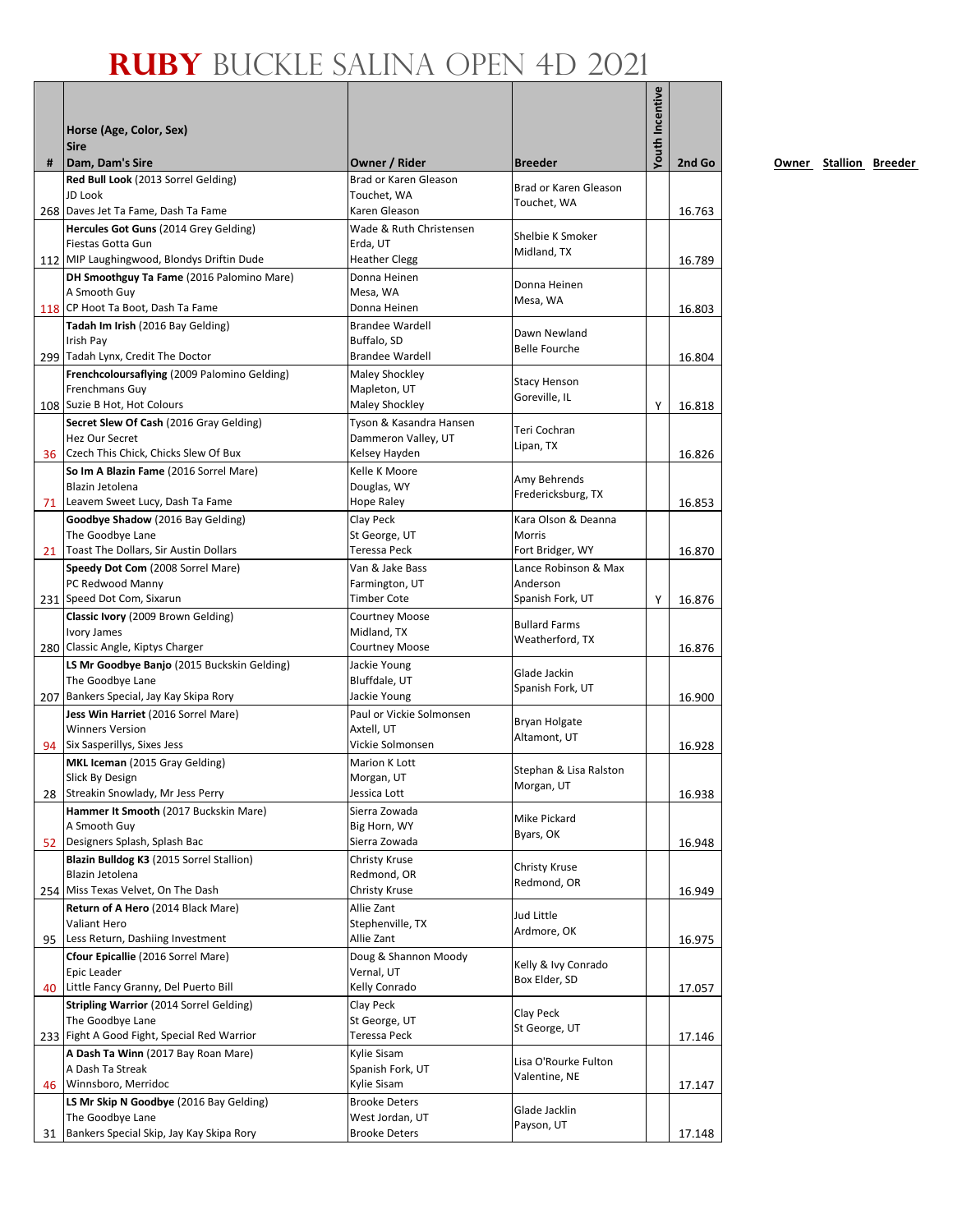|    | Horse (Age, Color, Sex)<br><b>Sire</b>                           |                                                  |                                 | <b>Youth Incentive</b> |        |
|----|------------------------------------------------------------------|--------------------------------------------------|---------------------------------|------------------------|--------|
| #  | Dam, Dam's Sire                                                  | Owner / Rider                                    | <b>Breeder</b>                  |                        | 2nd Go |
|    | Smooth Moven Cowgirl (2015 Bay Mare)                             | Cody & Maegan Heiner                             | Bill & Debbie Myers             |                        |        |
| 65 | Cowboys Cartel<br>Smooth French Girl, Frenchmans Guy             | Corinne, UT<br>Maegan Heiner                     | Saint Onge, SD                  |                        | 17.181 |
|    | Shake It Till Smooth (2016 Palomino Gelding)                     | Kava Huestis                                     |                                 |                        |        |
|    | A Smooth Guy                                                     | Ulm, MT                                          | Peggy Holzer                    |                        |        |
|    | 58 Special Zevi, Shake It Special                                | Kava Huestis                                     | Bismarck, ND                    |                        | 17.182 |
|    | Blazen Bug Cuz (2005 Sorrel Gelding)                             | Brad & Karly Knight                              | Vaughan & Mary Watkins          |                        |        |
|    | Blazin Jetolena                                                  | Roosevelt, UT                                    | Madison, MS                     |                        |        |
| 64 | Wahinis Bug Cuz, Bugz Cuz<br>My French Treat (2016 Gray Gelding) | Kaecee Knight<br>Alex & Lori Papageorge          |                                 |                        | 17.183 |
|    | A Streak Of Fling                                                | Plain City, UT                                   | Terry McCormmach                |                        |        |
|    | 54 Dolls French Cash, Frenchmans Guy                             | Lori Papageorge                                  | Walla Walla, WA                 |                        | 17.276 |
|    | <b>GDR Streakin On Sparks (2016 Buckskin Mare)</b>               | <b>Greg Torgerson</b>                            |                                 |                        |        |
|    | A Streak Of Fling                                                | Richfield, UT                                    | Carl Hutchings<br>St George, UT |                        |        |
|    | 19 GDR White Lightning, GDR Mr Sparks                            | Jayda Torgerson                                  |                                 | Y                      | 17.430 |
|    | Streakin Stinson (2010 Bay Gelding)                              | <b>Tracy Milne</b>                               | Kapp Investment                 |                        |        |
|    | <b>Eddie Stinson</b><br>295 Streakin Dot Dash, Streakin Dash     | Riverton, UT<br><b>Tracy Milne</b>               | Company LLC<br>West Point, UT   |                        | 17.481 |
|    | CR Sassy Frenchgirl (2016 Bay Roan Mare)                         | Sylvia Howell                                    |                                 |                        |        |
|    | French Streaktovegas                                             | Romoland, CA                                     | Sylvia Howell                   |                        |        |
|    | 98 Estrella La Jolla, Streakin La Jolla                          | Cassie Howell                                    | Romoland, CA                    |                        | 17.501 |
|    | CR Lane Ta Fame (2016 Chestnut Gelding)                          | Tammy Chatburn                                   | Jeff & Tammy Chatburn           |                        |        |
|    | The Goodbye Lane                                                 | Albion, ID                                       | Albion, ID                      |                        |        |
| 93 | Stitchs Jet Ta Fame, Fire Water Ta Fame                          | Tammy Chatburn                                   |                                 |                        | 17.558 |
|    | Blades On Fire (2012 Palomino Gelding)<br>Frenchmans Guy         | Mandy Rush & Becky Younger<br>Grand Junction, CO | Stephanie Newman                |                        |        |
|    | 126 Vanilla Firewater, Firewater Fooler                          | Mandy Rush                                       | Rapid City, SD                  |                        | 17.561 |
|    | Famous Jetolena (2015 Sorrel Gelding)                            | Chris & Cori Perry                               |                                 |                        |        |
|    | Blazin Jetolena                                                  | Plymouth, UT                                     | Shelby Mills<br>Chiefland, FL   |                        |        |
|    | 300 Famous Baby Bug, Dash Ta Fame                                | Cory Perry                                       |                                 |                        | 17.633 |
|    | CR Dynastia Fame (2013 Bay Mare)                                 | Sylvia Howell                                    | Sylvia Howell                   |                        |        |
|    | CR Rode Ta Fame<br>171 Indian Zee, Indians Image                 | Romoland, CA<br>Cassie Howell                    | Romoland, CA                    |                        | 17.792 |
|    | Chasin Charlie (2014 Sorrel Mare)                                | James & Shauna Burton                            | South Valley Large Animal       |                        |        |
|    | Twoforthedough                                                   | Saratoga Springs, UT                             | Clinic                          |                        |        |
|    | 228 Celebrity Lane, Dash Ta Fame                                 | <b>Brandon Stokes</b>                            | Saratoga Springs, UT            |                        | 17.981 |
|    | Jets Smooth Fame (2016 Palomino Gelding)                         | Cathy Morgan                                     | Cathy Morgan                    |                        |        |
|    | A Smooth Guy                                                     | Menan, ID                                        | Menan, ID                       |                        |        |
|    | 18 Annies Dash, Dash Ta Fame                                     | Cathy Morgan                                     |                                 |                        | 18.592 |
|    | Nicks Get Down Dandi (2016 Gray Mare)<br>As Good As Nick Gets    | Crystal Hale<br>Acton, CA                        | Kelsey Jones Cawley             |                        |        |
|    | 204 Get Down Dandidash, First Place Dash                         | Crystal Hale                                     | Bloomington, TX                 |                        | 18.717 |
|    | Sheza French O'Toole (2013 Sorrel Mare)                          | <b>Stacy Tucker</b>                              | Taylor Lawson                   |                        |        |
|    | First Down French                                                | San Tan Valley, AZ                               | New Waverly, TX                 |                        |        |
| 51 | Reckless Run O Toole, Jody O Toole                               | <b>Stacy Tucker</b>                              |                                 |                        | 18.735 |
|    | Whosshakin Yourfame (2014 Sorrel Mare)<br>JB Proud N Famous      | Michael Hansen<br>Boulder City, NV               | J Diamond Ranch LLC             |                        |        |
|    | 114 Tiny Quick Chick, Royal Shake Em                             | Sarah Rohay                                      | Joseph, UT                      |                        | 19.262 |
|    | Ms French Wallawalla (2017 Chestnut Mare)                        | All-In Barrel Horses LLC                         |                                 |                        |        |
|    | The Kandyman                                                     | Crooks, SD                                       | Tom & Barb Westover<br>Egan, SD |                        |        |
| 73 | French Streakin Izzy, A Streak Of Fling                          | Hallie Hanssen                                   |                                 |                        | 20.265 |
|    | JR Parker (2014 Chestnut Gelding)                                | J & J Atkinson LLC                               | Jill Parker Atkinson            |                        |        |
|    | The Goodbye Lane<br>149 Dashing Pup, Touchdown Dash              | Murray, UT<br>Jill Atkinson                      | Murray, UT                      |                        | 20.290 |
|    | GG The Blurr (2011 Red Dun Gelding)                              | <b>Goodrich Quarter Horses</b>                   |                                 |                        |        |
|    | <b>Winners Version</b>                                           | Bluebell, UT                                     | Goodrich Quarter Horses         |                        |        |
|    | 44 Cassy Flo, Sir Cashavoa                                       | Kelsi Goodrich                                   | Bluebell, UT                    |                        | 20.339 |
|    | Our First Goodbye (2013 Brown Mare)                              | Mark or Linda Jarvis                             | Mark & Linda Jarvis             |                        |        |
|    | The Goodbye Lane                                                 | Spanish Fork, UT                                 | Spanish Fork, UT                |                        |        |
|    | 237 Jessie James Agent, Jesse James Jr                           | Marcie Wilson                                    |                                 |                        | 20.341 |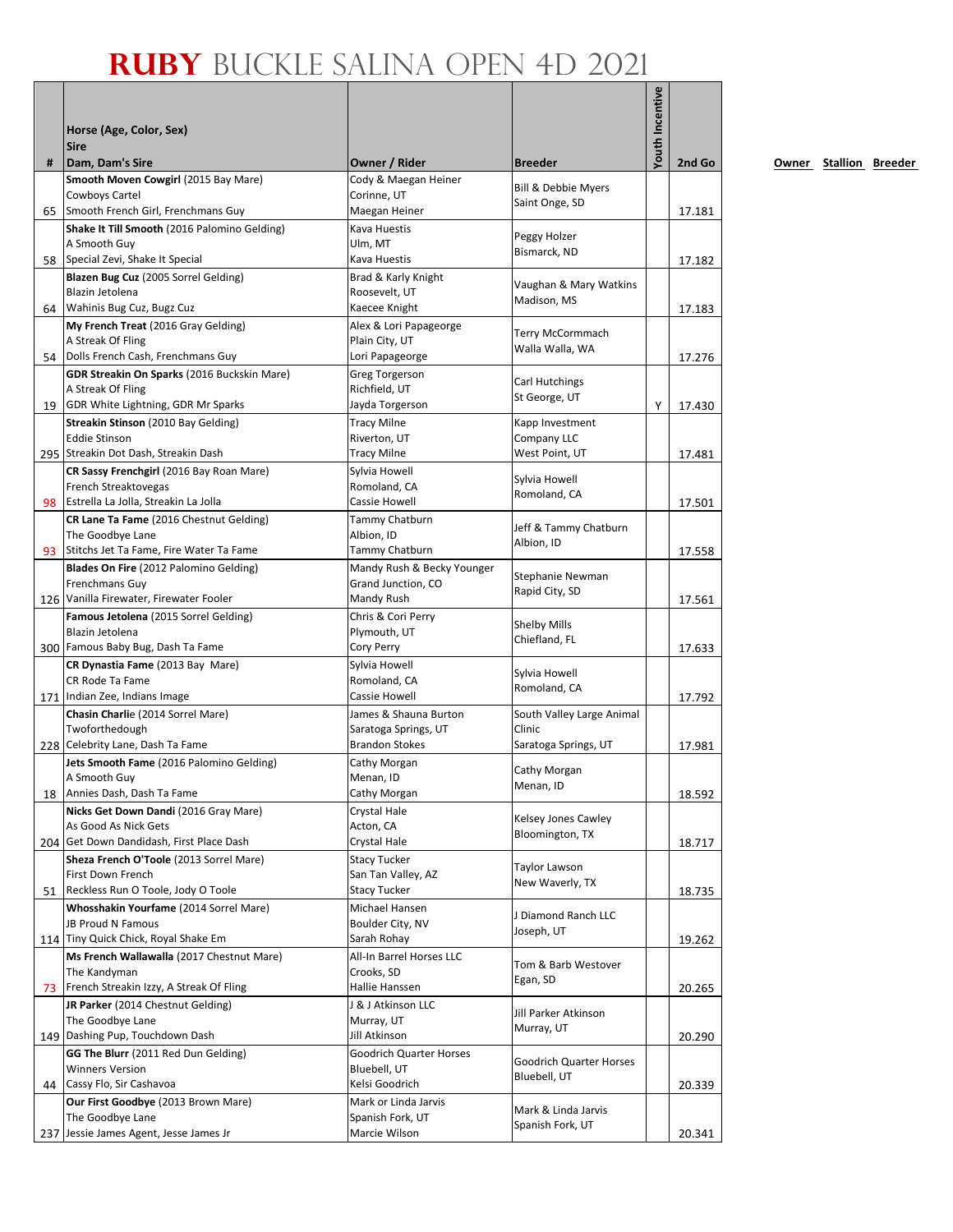|              | Horse (Age, Color, Sex)<br><b>Sire</b>                        |                                        |                                         | <b>/outh Incentive</b> |        |
|--------------|---------------------------------------------------------------|----------------------------------------|-----------------------------------------|------------------------|--------|
| #            | Dam, Dam's Sire<br>Mobetta Fame (2014 Palomino Gelding)       | Owner / Rider<br>Brad or Karen Gleason | <b>Breeder</b>                          |                        | 2nd Go |
|              | A Smooth Guy                                                  | Touchet, WA                            | Brad or Karen Gleason                   |                        |        |
|              | 185   Daves Jet Ta Fame, Dash Ta Fame                         | Karen Gleason                          | Touchet, WA                             |                        | 20.357 |
|              | CP Epics Percilla (2017 Chestnut Mare)                        | Kris Gadbois                           | Claire Powell                           |                        |        |
|              | Epic Leader                                                   | Escondido, CA                          | El Dorado, TX                           |                        |        |
|              | 124 Percilla, Dash Ta Fame                                    | Kassie Mowry                           |                                         |                        | 20.376 |
|              | Frenchkissin Angel (2013 Buckskin Mare)<br>First Down French  | Tasha Enriquez<br>Riverside, CA        | Tasha Enriquez                          |                        |        |
|              | 117 Emmys Angel, Band Of Azure                                | Tasha Enriquez                         | Riverside, CA                           |                        | 20.411 |
|              | Smooth Operraider (2015 Buckskin Gelding)                     | Roger & Margaret Jones                 |                                         |                        |        |
|              | A Smooth Guy                                                  | Farson, WY                             | Margaret Jones<br>Farson, WY            |                        |        |
|              | 86 Rare Red Raider, On The Money Red                          | Margaret Jones                         |                                         |                        | 20.487 |
|              | Sand In My Socks (2017 Sorrel Mare)                           | <b>Isabella Quarter Horses</b>         | <b>Isabella Quarter Horses</b>          |                        |        |
|              | <b>BHR Frenchies Socks</b><br>58 JC Pick Six, Tres Seis       | Victoria, TX<br>Kassie Mowry           | Victoria, TX                            |                        | 20.511 |
|              | French Ivory Guy (2015 Buckskin Stallion)                     | Great Basin Performance Horses         |                                         |                        |        |
|              | Frenchmans Guy                                                | Delta, UT                              | John Johnson                            |                        |        |
|              | 20 Tickle The Ivorys, Ivory James                             | Allie Shields                          | Lemmon, SD                              | Y                      | 20.525 |
|              | VF Lil Bit Stinson (2017 Sorrel Mare)                         | Chani Graves                           | <b>Victory Farms</b>                    |                        |        |
|              | <b>Eddie Stinson</b>                                          | Sulphur Springs, TX                    | Ada, OK                                 |                        |        |
| 90           | Little Bit Princess, Super Sence Amillion                     | Chani Graves<br>Paul Freed             | Lance Robinson & Max                    |                        | 20.535 |
|              | Dashing Manny (2006 Palomino Gelding)<br>PC Redwood Manny     | Wellsville, UT                         | Anderson                                |                        |        |
|              | 290 Evening Traffic, Dash Thru Traffic                        | Kailey Mitton                          | Spanish Fork, UT                        |                        | 20.585 |
|              | Tresible Deduction (2013 Bay Gelding)                         | Ty Blodgett                            | Sammy J Manek                           |                        |        |
|              | <b>Tres Seis</b>                                              | Amidon, ND                             | Shawnee, OK                             |                        |        |
|              | 241 Speeding Thru Baja, Separatist                            | Shausta Blodgett                       |                                         |                        | 20.596 |
|              | Two Rubles (2012 Sorrel Mare)<br>Twoforthedough               | Casey or Darcee Shepherd<br>Levan, UT  | Jay Pitcher                             |                        |        |
|              | 278 A Societys Lass, Society Road                             | Darcee Shepherd                        | Smithfield, UT                          |                        | 20.601 |
|              | Rebel Look (2012 Sorrel Mare)                                 | Kacey Gartner                          |                                         |                        |        |
|              | JD Look                                                       | Walla Walla, WA                        | Kacey Gartner<br>Walla Walla, WA        |                        |        |
| $\mathbf{1}$ | Jo Jos Dasher, Twanyas Dash                                   | Kacey Gartner                          |                                         |                        | 20.630 |
|              | KR Spice (2013 Brown Mare)                                    | Beau & Meredith Beck                   | Sally &/or Dave Kidd                    |                        |        |
|              | <b>Ivory James</b><br>176   TA Jinxx, Dash Ta Fame            | Eagle Mountain, UT<br>Jordan Argyle    | Steamboat Springs, CO                   |                        | 20.632 |
|              | Winners Red Flame (2011 Sorrel Gelding)                       | TL Giddy Up Holding LLC                |                                         |                        |        |
|              | <b>Winners Version</b>                                        | Morgan, UT                             | Chad Richard                            |                        |        |
|              | 163 Red Flame Ta Fame, Dash Ta Fame                           | Rebekah Hartley                        | Roosevelt, UT                           |                        | 20.664 |
|              | Mister Prime Time (2016 Buckskin Gelding)                     | Erin Beukelman                         | Donna Stovner                           |                        |        |
| 39           | PG Dryfire<br>Prime Time Rocket, Frenchmans Guy               | Caldwell, ID<br>Erin Beukelman         | Parma, ID                               |                        |        |
|              | Shez All That Jazz (2016 Grey Mare)                           | <b>Snelling Farms</b>                  |                                         |                        | 20.686 |
|              | Aint Seen Nothin Yet                                          | Riverton, WY                           | <b>Snelling Farms</b>                   |                        |        |
| 9            | Pay No Attention, Preferred Pay                               | Kaitlyn Snelling                       | Riverton, WY                            |                        | 20.720 |
|              | Lil French Streak (2015 Sorrel Mare)                          | Tiffannie Schut                        | Phil or Terri Kissack                   |                        |        |
|              | French Streaktovegas                                          | Olathe, CO                             | Spearfish, SD                           |                        |        |
| 93           | Hummers Last Lady, Humbolt Duster                             | Taylor Hildreth<br>Kelli Thouvenell    |                                         |                        | 20.756 |
|              | Favorite Version (2015 Sorrel Mare)<br><b>Winners Version</b> | Hooper, UT                             | Andy Atkinson                           |                        |        |
|              | 184 Babes Gray Gal, Striking Distance                         | Kelli Thouvenell                       | Pocatello, ID                           |                        | 20.777 |
|              | Streakin Eye Paint (2005 Red Roan Mare)                       | Sherri Cass                            | Lance Robinson                          |                        |        |
|              | A Streak Of Fling                                             | Pierre, SD                             | Spanish Fork, UT                        |                        |        |
|              | 270 Miss Eye Paint, Mr Eye Opener                             | Sherri Cass                            |                                         |                        | 20.778 |
|              | Rikki Ridge (2015 Sorrel Mare)<br>JD Look                     | Kacey Gartner<br>Walla Walla, WA       | Karen Gleason                           |                        |        |
|              | 21 Bald Ridge, Dash Ta Fame                                   | Paige Gartner                          | Touchet, WA                             | Υ                      | 20.864 |
|              | MJ Night Train Lane (2015 Brown Gelding)                      | Mark or Linda Jarvis                   |                                         |                        |        |
|              | The Goodbye Lane                                              | Spanish Fork, UT                       | Mark & Linda Jarvis<br>Spanish Fork, UT |                        |        |
|              | 196 Moment Of Pursuit, Dash Ta Fame                           | Marcie Wilson                          |                                         |                        | 20.955 |
|              | Three Times The Fury (2017 Sorrel Mare)                       | C. Dudley/T. Aldridge                  | Amy Schimke                             |                        |        |
| 44           | Furyofthewind<br>Three And Out, Tres Seis                     | Sanger, TX<br>Tricia Aldridge          | Wessington Springs, SD                  |                        | 20.989 |
|              |                                                               |                                        |                                         |                        |        |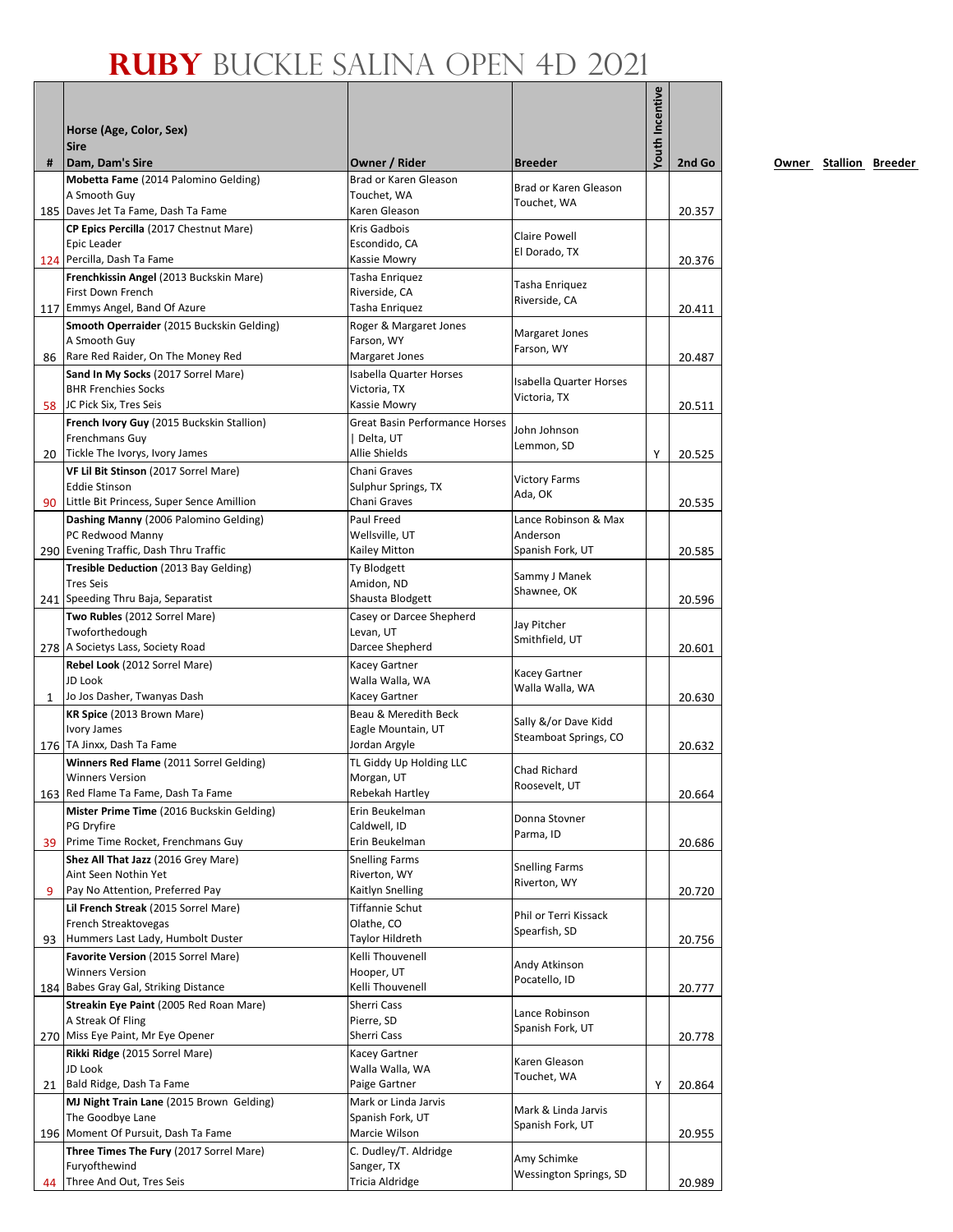| #  | Horse (Age, Color, Sex)<br><b>Sire</b><br>Dam, Dam's Sire       | Owner / Rider                          | <b>Breeder</b>                  | <b>/outh Incentive</b> | 2nd Go |
|----|-----------------------------------------------------------------|----------------------------------------|---------------------------------|------------------------|--------|
|    | <b>GBH Jet</b> (2012 Chestnut Gelding)                          | Samantha Boone                         |                                 |                        |        |
|    | Stoli                                                           | Wewoka, OK                             | Gary Hartstack<br>Highmore, SD  |                        |        |
|    | 232 GH Runaway Jet, Runaway Winner                              | Sarah Rose Wagaspack                   |                                 |                        | 20.995 |
|    | Epic Nick (2014 Grey Gelding)                                   | Jason Gann                             | Jodi Cuccurullo                 |                        |        |
|    | Epic Leader                                                     | Manteca, CA                            | Pilot Point, TX                 |                        |        |
|    | 76 Nick N Cash, Dr Nick Bar                                     | Teagan Gann                            |                                 | Y                      | 21.016 |
|    | Jamies On The Geaux (2016 Black Mare)<br><b>Ivory James</b>     | Jessica Morris<br>Alvorel, TX          | Chad Hart & Darrell<br>Williams |                        |        |
| 69 | Pollys On The Go, Cajo                                          | Jessica Morris                         | Royston, GA                     |                        | 21.019 |
|    | Sprinklesrforwinners (2013 Gray Mare)                           | Jolene Farnsworth                      |                                 |                        |        |
|    | <b>Winners Version</b>                                          | Fort Duchesne, UT                      | A&C Racing & Roping             |                        |        |
|    | 276 Bolexie Blue, Chicks A Blazin                               | Jolene Farnsworth                      | Roosevelt, UT                   |                        | 21.089 |
|    | So Freaking Fabulous (2015 Bay Mare)                            | LeAnne Wolfe                           | LeAnne Wolfe                    |                        |        |
|    | <b>Ivory James</b>                                              | Flora Vista, NM                        | Flora Vista, NM                 |                        |        |
|    | 74   Mia Fabulous Fame, Frenchmans Fabulous                     | Haley Wolfe                            |                                 |                        | 21.144 |
|    | Ima French Girl (2013 Buckskin Mare)                            | Toni Laramore Karre                    | Toni Laramore Karre             |                        |        |
|    | First Down French                                               | Buckeye, AZ                            | Buckeye, AZ                     |                        |        |
|    | 104 Mile High Googie, Magical Mile                              | Jenna Duhon                            |                                 |                        | 21.180 |
|    | Smooth Aces (2010 Red Dunn Mare)<br>A Smooth Guy                | Kiowa Creek Perf Horses<br>Purcell, OK | Bill & Debbie Myers             |                        |        |
|    | 11 Red Ace Three, Laughing Dun Bar                              | Carole Strickland                      | Saint Onge, SD                  |                        | 21.182 |
|    | Flirt N With 777 (2015 Bay Mare)                                | Tammy & Charlie Childers               |                                 |                        |        |
|    | <b>BHR Frenchies Socks</b>                                      | Beryl, UT                              | Larry or Bonnie Blain           |                        |        |
|    | 174 BH Famous Snip, Dash Ta Fame                                | <b>Tammy Childers</b>                  | Spanish Fork, UT                |                        | 21.206 |
|    | Chris Le Dough (2014 Sorrel Gelding)                            | Okelberry Livestock                    |                                 |                        |        |
|    | Twoforthedough                                                  | Goshen, UT                             | David A Whitaker                |                        |        |
|    | 147 Dash To A Frenchman, Frenchmans Guy                         | Annie Okelberry                        | Taylor, UT                      |                        | 21.211 |
|    | DH Attempt Ta French (2014 Sorrel Gelding)                      | Donna Heinen                           | Donna Heinen                    |                        |        |
|    | Frenchmans Guy                                                  | Mesa, WA                               | Mesa, WA                        |                        |        |
| 90 | CP Hoot Ta Boot, Dash Ta Fame                                   | Donna Heinen                           |                                 |                        | 21.230 |
|    | Two Karat Eddie (2009 Bay Gelding)                              | Jessi Vega                             | Donald Henderson                |                        |        |
|    | <b>Eddie Stinson</b>                                            | Eureka, NV                             | Shannon, NC                     |                        |        |
|    | 46   Two Karat Chick, Diamond                                   | Jessi Vega                             |                                 |                        | 21.242 |
|    | TLS Tequila Talkin (2016 Sorrel Gelding)                        | Wayne & Kim Smith                      | Shawna Barichello               |                        |        |
|    | Dats A Frenchman<br>121 Sheza Whiskey Runner, Whiskey River Run | Touchet, WA<br>Kim Smith               | Kennewick, WA                   |                        | 21.306 |
|    | Aintshesmartnfamous (2014 Palomino Mare)                        | Jessica John                           |                                 |                        |        |
|    | Aint Seen Nothin Yet                                            | Kerney, NE                             | Jessica John                    |                        |        |
|    | 298 Smart Isabella, Smart Aristocrat                            | Skyler Sutton                          | Kearney, NE                     |                        | 21.308 |
|    | LH A Smooth Success (2014 Sorrel Mare)                          | Larry Hancock                          |                                 |                        |        |
|    | A Smooth Guy                                                    | Wickenburg, AZ                         | Larry Hancock                   |                        |        |
|    | 215 Success By Biankus, Captain Biankus                         | Hailee Dihel                           | Wickenburg, AZ                  |                        | 21.321 |
|    | Famous Ms Kitty (2012 Sorrel Mare)                              | Angie Jones                            | M Jones (Angie)                 |                        |        |
|    | JB Proud N Famous                                               | Joseph, UT                             | Joseph, UT                      |                        |        |
|    | 128 JW Kentucky Wildcat, Lil Wildcat                            | Haley Wolfe                            |                                 |                        | 21.339 |
|    | Rockstar By Design (2016 Brown Stallion)                        | Jamie Bashford                         | Jason Martin & Charlie          |                        |        |
| 49 | Slick By Design<br>Streakingflingindisco, A Streak Of Fling     | Queen Creek, AZ<br>Jamie Bashford      | Cole<br>Pilot Point, TX         |                        | 21.349 |
|    | Cant Be Blamed (2016 Sorrel Mare)                               | Jeffrey D Crockett                     |                                 |                        |        |
|    | Corona Cartel                                                   | Spanish Fork, UT                       | Reliance Ranches LLC            |                        |        |
|    | 15   Ity Bitty Rarity, Rare Form                                | Teigan Adams                           | Guthrie, OK                     |                        | 21.368 |
|    | One Slick Contender (2014 Brown Mare)                           | Josie Cole                             |                                 |                        |        |
|    | Slick By Design                                                 | Ceylon, NW                             | Terry Vogel<br>Gainsville, TX   |                        |        |
|    | 133 Fiery Contender, Title Contender                            | <b>Brandee Wardell</b>                 |                                 |                        | 21.386 |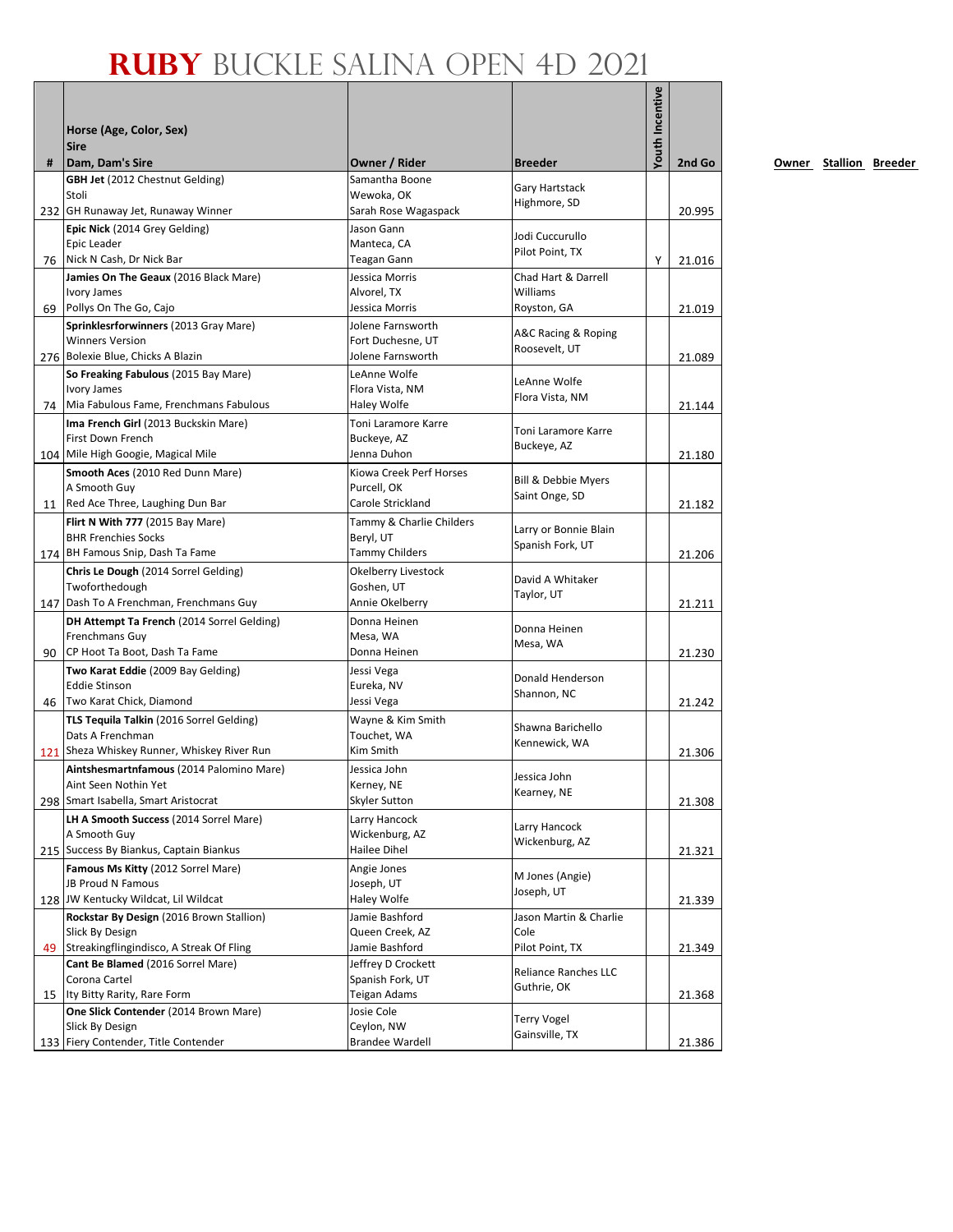|    | Horse (Age, Color, Sex)<br><b>Sire</b>                         |                                               |                                    | Youth Incentive |        |
|----|----------------------------------------------------------------|-----------------------------------------------|------------------------------------|-----------------|--------|
| #  | Dam, Dam's Sire<br>Streak Of Lulu (2010 Red Roan Mare)         | Owner / Rider<br>Clarke & Debbie Beede Family | <b>Breeder</b>                     |                 | 2nd Go |
|    | A Streak Of Fling                                              | Trust   Mitchell, NE                          | Gene & Ann Welsh                   |                 |        |
|    | 266 Docs Ms Peppy, Doc A Tari                                  | Debbie Beede                                  | MItchell, NE                       |                 | 21.400 |
|    | Colour Chart (2016 Buckskin Mare)                              | Randi Roberts                                 | Donna Mae Jasasra                  |                 |        |
|    | Technicolours<br>292 Sister Nettie, Check The Charts           | Hamlin, TX<br>Randi Roberts                   | Tulsa, OK                          |                 | 21.403 |
|    | Gunnit To Sixty 37 (2017 Gray Gelding)                         | <b>Idaho Physicians Assistant Inc</b>         |                                    |                 |        |
|    | PG Dry Fire                                                    | Rigby, ID                                     | Shannon Renee Akerstrom            |                 |        |
|    | 47 Packin Golden Coins, Packin Sixes                           | Callie Jones                                  | Potter Valley, CA                  |                 | 21.411 |
|    | Guyz Speedy Girl (2016 Bay Mare)                               | Kathy Campbell                                | <b>Bill or Debbie Myers</b>        |                 |        |
| 42 | Frenchmans Guy<br>A Speedy Lena, World Speed                   | Morristown, AZ<br>Kathy Campbell              | Saint Onge, SD                     |                 | 21.489 |
|    | Now Dats Frenchin (2016 Palomino Mare)                         | <b>Greg Torgerson</b>                         |                                    |                 |        |
|    | Dats A Frenchman                                               | Richfield, UT                                 | Kourtney Woods<br>Fallon, NV       |                 |        |
|    | 76 CSE Dash Of Boston, Dash Of Royal Gold                      | Jayda Torgerson                               |                                    | Y               | 21.528 |
|    | DMR Famed By Fire (2016 Bay Gelding)                           | Jody Hale                                     | Dry Mountain Ranch LLC             |                 |        |
|    | PG Dry Fire<br>18 Famed By An Angel, Dash Ta Fame              | Echo, OR<br>Kelsie Miller                     | Riley, OR                          |                 | 21.624 |
|    | Nonstop French Fire (2015 Sorrel Mare)                         | Kristi Brangle                                |                                    |                 |        |
|    | First Down French                                              | South Jordan, UT                              | Debbie Tatkowski<br>Whitesboro, TX |                 |        |
| 85 | Squawling Firewater, Firewater Flit                            | Kristi Brangle                                |                                    |                 | 21.638 |
|    | Dazzle Me Talent (2010 Bay Mare)                               | Denim Wilson                                  | Lates Natilie Brown                |                 |        |
|    | <b>Prime Talent</b><br>177 Flit Bars Spur, Flit Bar Beggar     | Tabiona, UT<br>Denim Wilson                   | Monticello, AR                     | Υ               | 21.666 |
|    | Scor For The Dough (2012 Sorrel Gelding)                       | Rusty Allen                                   |                                    |                 |        |
|    | Twoforthedough                                                 | Eagle Mountain, UT                            | John C Revill                      |                 |        |
|    | 281 Miss Sugs Remedy, Sugs Scorpio                             | Sienna Allen                                  | Lehi, UT                           | Y               | 21.867 |
|    | Smooth N Speedy Guy (2016 Buckskin Gelding)                    | Kathy Campbell                                | <b>Bill or Debbie Myers</b>        |                 |        |
|    | A Smooth Guy<br>81 Patience N Speed, World Speed               | Morristown, AZ<br>Shyann Lucas                | Saint Onge, SD                     |                 | 21.891 |
|    | Sheza Slick Design (2015 Chestnut Mare)                        | Alfred Jones                                  |                                    |                 |        |
|    | Slick By Design                                                | Kayenta, AZ                                   | Charles R Spinkes                  |                 |        |
|    | 213 Gay Sugars Badger, Gay Badger Fourth                       | Carli Warren                                  | Yantis, TX                         | Y               | 22.016 |
|    | Famous Because (2016 Sorrel Mare)                              | J Diamond Ranch                               | J Diamond Ranch                    |                 |        |
|    | JB Proud N Famous<br>12 Ruby Faysema, Bold Episode             | Joseph, UT<br>Michele McLeod                  | Joseph, UT                         |                 | 22.078 |
|    | VF Born For Glory (2013 Buckskin Gelding)                      | Maddi Stoltman                                |                                    |                 |        |
|    | Born Ta Be Famous                                              | Ellensburg, WA                                | <b>Victory Farms</b><br>Ada, OK    |                 |        |
|    | 17 Quint Glory, Lanes Leinster                                 | Maddi Stoltman                                |                                    |                 | 22.118 |
|    | Dibs on a Frenchgirl (2016 Sorrel Mare)                        | Henson Winn                                   | Rachele Smith                      |                 |        |
|    | Dashin Dynamo<br>37 RIL Francypants, Frenchmans Guy            | Sanders, AZ<br>Henson Winn                    | Bend, OR                           |                 | 22.355 |
|    | CLC Quick Mr Stinson (2014 Sorrel Gelding)                     | <b>Britany Davis</b>                          |                                    |                 |        |
|    | <b>Eddie Stinson</b>                                           | Boulder City, NV                              | Danny K Carroll<br>Raymore, MO     |                 |        |
| 45 | Dash Royal Fleet, Royal Quick Dash                             | Sarah Rohay                                   |                                    |                 | 22.359 |
|    | Curious Society Cash (2017 Sorrel Gelding)<br>No Cash Back     | 7B Performance Horses<br>Buhl, ID             | 7B Performance Horses              |                 |        |
|    | 111 Ms Pico Society, Sweet Society Road                        | David Wiseman                                 | Buhl, ID                           |                 | 22.487 |
|    | First Class Machine (2013 Sorrel Gelding)                      | Stacie & Clint Hoover                         | Rachelle Smith Mose                |                 |        |
|    | First Down French                                              | Moraga, CA                                    | Bend, OR                           |                 |        |
|    | 161 Cash Bet On Biankus, Judge Cash                            | Stacie Hoover                                 |                                    |                 | 22.576 |
|    | Sea U In Vegas (2016 Bay Roan Mare)<br>French Streaktovegas    | Amy Freeman<br>Tehachapi, CA                  | Sandra Neely                       |                 |        |
|    | 293 Sea Dat Lady, Juno Dat Cash                                | Amy Freeman                                   | Junction City, OR                  |                 | 22.851 |
|    | Mucho Suave (2016 Buckskin Gelding)                            | Maesa Kummer                                  | Maesa Kummer                       |                 |        |
|    | A Smooth Guy                                                   | Briggsdale, CO                                | Briggsdale, CO                     |                 |        |
|    | 79 Fergies Fling, A Streak Of Fling                            | Maesa Kummer                                  |                                    |                 | 23.191 |
|    | Bet Me For The Dough (2015 Palomino Gelding)<br>Twoforthedough | Lance & Marci Cornwall<br>Dammeron Valley, UT | Lance & Marci Cornwall             |                 |        |
| 29 | Bet Your Bux, Aquas Hugo                                       | Jocelynn Cornwall                             | Dammeron Valley, UT                |                 | 23.235 |
|    | JP Frenchmans Shadow (2015 Buckskin Gelding)                   | Gary or Jane Capurro                          | Ty Van Norman                      |                 |        |
|    | A Smooth Guy                                                   | Fallon, NV                                    | Tuscarora, NV                      |                 |        |
|    | 78 JP Smart Zephyr Boon, Smart Boonalena                       | Jane Capurro                                  |                                    |                 | 23.255 |
|    | Upstream Jack (2011 Brown Gelding)<br><b>Winners Version</b>   | J & J Atkinson LLC<br>Murray, UT              | Reed Pierson                       |                 |        |
|    | 179 Ruddy Runner, Easy Rumbo                                   | Jillette Atkinson                             | Garland, UT                        |                 | 24.047 |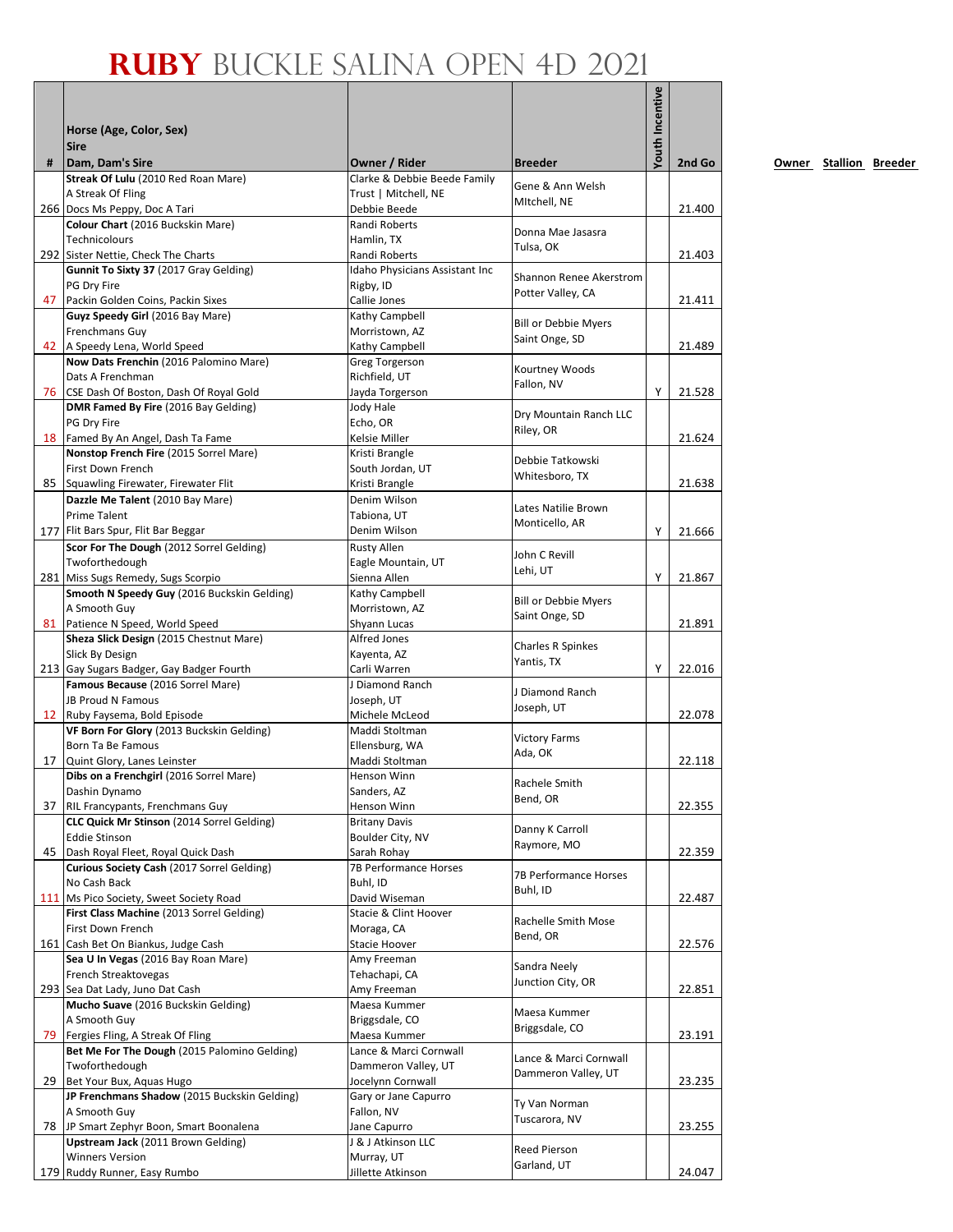|    | Horse (Age, Color, Sex)<br><b>Sire</b>                                          |                                          |                                           | Youth Incentive |         |
|----|---------------------------------------------------------------------------------|------------------------------------------|-------------------------------------------|-----------------|---------|
| #  | Dam, Dam's Sire<br>Frenchmans Pistol (2003 Chestnut Gelding)                    | Owner / Rider<br>Brandi Kap              | <b>Breeder</b>                            |                 | 2nd Go  |
|    | Frenchmans Guy                                                                  | West Haven, UT                           | Lisa Fulton                               |                 |         |
|    | 169 Pac A Dee, Pac Bar                                                          | Brandi Kap                               | Valentine, NE                             |                 | 24.365  |
|    | Aint I Sweet Magnolia (2015 Chestnut Mare)                                      | Carissa Davis                            | James A Seidel                            |                 |         |
|    | Aint Seen Nothin Yet                                                            | Loma, CO                                 | Billings, MT                              |                 |         |
|    | 191 VK Magnolia Bars, Roosters Ribbon Win                                       | Carissa Davis                            |                                           |                 | 24.883  |
|    | Miss Eedie Stinson (2010 Sorrel Mare)<br><b>Eddie Stinson</b>                   | Lindsay Schulz<br>Moses Lake, WA         | Blair & Dalarie Philippi                  |                 |         |
|    | 155 Judge Two Cash, Judge Cash                                                  | Lindsay Schulz                           | Boardman, OR                              |                 | 25.067  |
|    | Guyz Sis (2014 Sorrel Mare)                                                     | Dry Mountain Ranch LLC                   | Bill & Debbie Myers                       |                 |         |
|    | Frenchmans Guy                                                                  | Riley, OR                                | Saint Onge, SD                            |                 |         |
|    | 10 Micks Sis, Freckles Playboy                                                  | Skye Miller                              |                                           |                 | 25.541  |
|    | CM A Swift Corona (2016 Bay Mare)<br>The Goodbye Lane                           | Trent & Deena Van Tassell<br>Portage, UT | Cole & Marcie Wilson                      |                 |         |
| 60 | CM Corona Onthehouse, Stel Corona                                               | Deena Van Tassell                        | Spanish Fork, UT                          |                 | 25.641  |
|    | Blue Pogonip Society (2013 Brown Gelding)                                       | Tonia Davis or Rick Adams                |                                           |                 |         |
|    | Sparkys Blue Road                                                               | Warren, UT                               | <b>7B Performance Horses</b><br>Bliss, ID |                 |         |
|    | 38 Ms Pico Society, Sweet Society Road                                          | <b>Tonia Davis</b>                       |                                           |                 | 25.714  |
|    | Guy With Speednclass (2014 Palomino Gelding)                                    | Janci Hannen                             | Bill & Debbie Myers                       |                 |         |
|    | <b>Frenchmans Guy</b><br>238 Smashingly Classic, A Classic Dash                 | Bend, OR<br>Janci Hannen                 | Saint Onge, SD                            |                 | 25.770  |
|    | Rainys Flyer (2016 Buckskin Mare)                                               | Chyanne Soffel                           |                                           |                 |         |
|    | <b>Guys Eye Paint</b>                                                           | Circleville, UT                          | Chyanne Soffel                            |                 |         |
|    | 86 The Rainbow Flyer, Strawfly Special                                          | Jessica Miller                           | Circleville, UT                           |                 | 26.859  |
|    | Dashin With The Best (2014 Chestnut Mare)                                       | Randi Roberts                            | Jud Little                                |                 |         |
|    | JL Dash Ta Heaven                                                               | Hamlin, TX                               | Ardmore, OK                               |                 |         |
|    | 301 This Gals Got Cash, Cash Not Credit                                         | Randi Roberts                            |                                           |                 | 27.750  |
|    | Pritzi By Design (2016 Bay Mare)<br>Slick By Design                             | Starlyn McCauley<br>Silver City, NM      | Megan/Bill/Susie Lewis                    |                 |         |
|    | 87 Frenchmans Pritzi, Frenchmans Guy                                            | Starlyn McCauley                         | Filer, ID                                 |                 | 30.591  |
|    | Streakin And Shaken (2014 Gray Gelding)                                         | Wendy Cline                              | Joe & Carla Spitz                         |                 |         |
|    | <b>Streakin Boon Dox</b>                                                        | Hempstead, TX                            | Lamar, CO                                 |                 |         |
|    | 199 Shaken Tornado, Royal Shake Em                                              | Wendy Cline                              |                                           |                 | 30.825  |
|    | Yer Killin Me Smalls (2015 Buckskin Gelding)<br>The Goodbye Lane                | Suzanne Thompson<br>Farr West, UT        | Suzanne Thompson                          |                 |         |
|    | 260 Platinum Spark, Diamond Te Spark                                            | Suzanne Thompson                         | Farr West, UT                             |                 | 31.195  |
|    | A Pepper Smoothie (2013 Buckskin Mare)                                          | Preslee Nellesen                         |                                           |                 |         |
|    | A Smooth Guy                                                                    | Mapleton, UT                             | Erin Kenzy                                |                 |         |
|    | 202 Little Janie Pepper, Annies Little Pepper                                   | Preslee Nellesen                         | Gregory, SD                               | Y               | 31.215  |
|    | Dance By Design (2014 Bay Mare)                                                 | Maddi Stoltman                           | Kristin K Peterson Smith                  |                 |         |
| 67 | Slick By Design                                                                 | Ellensburg, WA                           | Covington, TX                             |                 |         |
|    | Shes My Sharona 07, Belong To Me 89<br>Jets Fire Storm (2014 Brown Gelding)     | Maddi Stoltman<br>Blake & Kara Philippi  |                                           |                 | 31.223  |
|    | Blazin Jetolena                                                                 | Hermiston, OR                            | <b>Busby Quarterhorse LLC</b>             |                 |         |
|    | 92 Suzies Native Bug, Shawne Bug                                                | Kara Philippi                            | Millsap, TX                               |                 | 32.680  |
|    | Tfour Speedy N Fame (2015 Red Dun Gelding)                                      | <b>Bill &amp; Autumn Keller</b>          | James W Taylor                            |                 |         |
|    | Tfouroverdrivinnfame                                                            | Fairview, UT                             | Neola, UT                                 |                 |         |
| 73 | Bestbarinhollywood, Hollywood Heat<br>So French Iam Famous (2012 Chestnut Mare) | Autumn Keller<br>Sitnal Livestock LLC    |                                           |                 | 33.773  |
|    | <b>Frenchmans Guy</b>                                                           | Spearfish, SD                            | John G Johnson                            |                 |         |
| 4  | Sadie Hawkins Vision, Dash Ta Fame                                              | Kali Lanits                              | Lemmon, SD                                | Y               | 999.000 |
|    | Guys Likem Perky Too (2015 Palomino Gelding)                                    | Paul & Pandy Wyatt                       | Summer Lunt Hatch                         |                 |         |
|    | Aint Seen Nothin Yet                                                            | Showlow, AZ                              | Snowflake, AZ                             |                 |         |
|    | 22 Silk Perks, Dash For Perks                                                   | Pandora Wyatt                            |                                           |                 | 999.000 |
|    | Taryns Tres (2015 Bay Mare)                                                     | H & M Land & Livestock                   | Stanfield Livestock                       |                 |         |
|    | <b>Tres Seis</b><br>25 Might Be Gone, Mighty Invictus                           | Spanish Fork, UT<br>Jessica Sampson      | Chico, TX                                 |                 | 999.000 |
|    | Best B A Fancy Chick (2015 Buckskin Mare)                                       | Erica Luzzi                              |                                           |                 |         |
|    | <b>Best Advice</b>                                                              | Montesano, WA                            | Cowan Brothers LLC                        |                 |         |
| 27 | PC Sun Ambrosia, Sun Frost                                                      | Erica Luzzi                              | Highmore, SD                              |                 | 999.000 |
|    | Streaking Stella (2016 Bay Roan Mare)                                           | Sydney Nash                              | Holly Fenoglio                            |                 |         |
|    | A Streak Of Fling                                                               | Dillon, MT                               | Nocona, TX                                |                 |         |
|    | 33 Eye Soar Am Hot, Eye Soar                                                    | Sydney Nash                              |                                           |                 | 999.000 |
|    | Little Bitta Fame (2014 Sorrel Mare)<br><b>Eddie Stinson</b>                    | Shane Davis<br>Fort Lupton, CO           | Thomas O'Neal                             |                 |         |
| 39 | Kid Fame, Dash Ta Fame                                                          | Wendy Hoefer                             | Choudrant, LA                             |                 | 999.000 |
|    |                                                                                 |                                          |                                           |                 |         |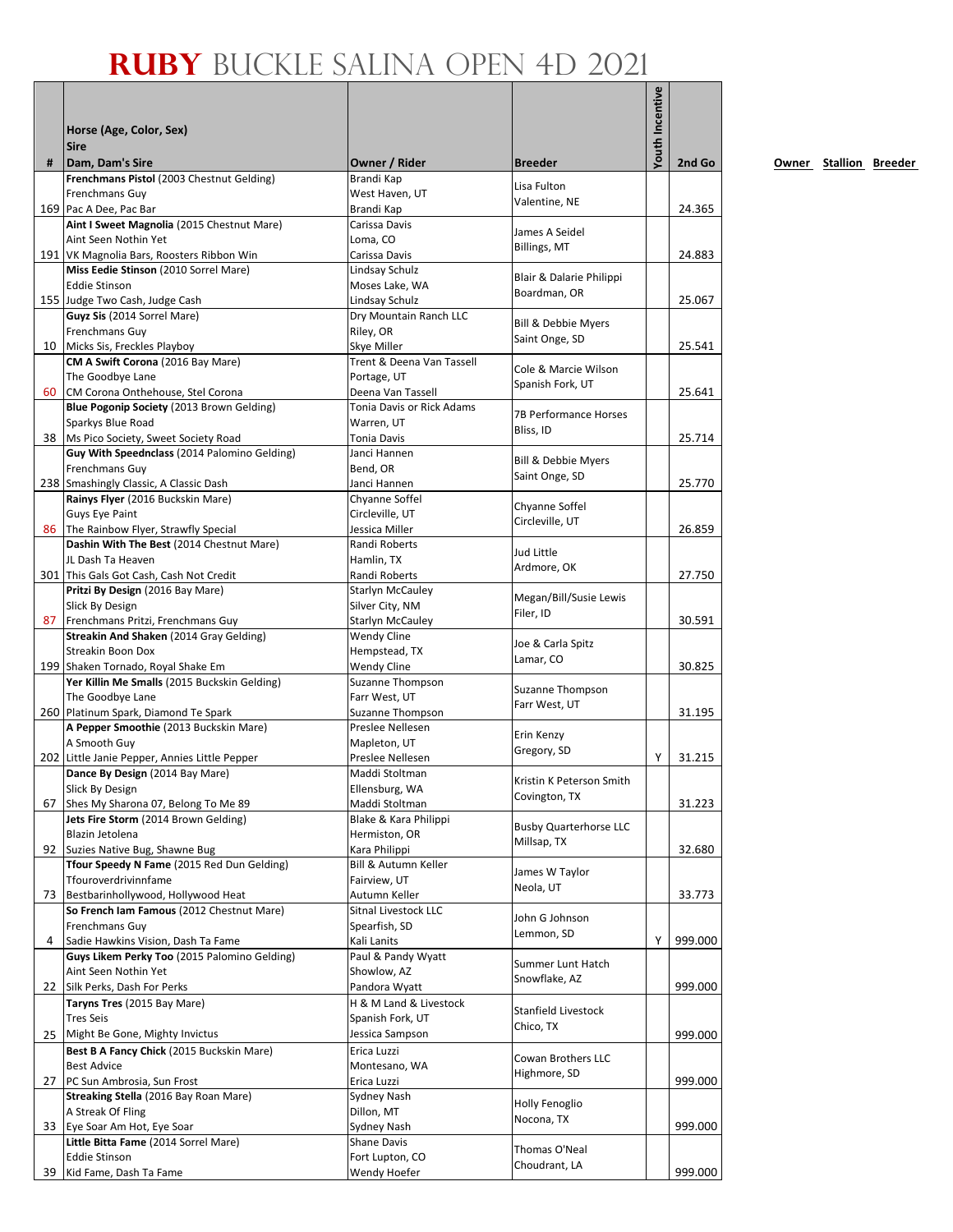|    | Horse (Age, Color, Sex)<br><b>Sire</b>                                      |                                              |                                 | Youth Incentive |         |
|----|-----------------------------------------------------------------------------|----------------------------------------------|---------------------------------|-----------------|---------|
| #  | Dam, Dam's Sire<br>SL French Meteorite (2014 Bay Mare)                      | Owner / Rider<br><b>Sitnal Livestock LLC</b> | <b>Breeder</b>                  |                 | 2nd Go  |
|    | Frenchmans Guy                                                              | Spearfish, SD                                | Sitnal Livestock LLC            |                 |         |
| 40 | Dashing Meteror, Dashing With Cash                                          | Kayla Lantis                                 | Spearfish, SD                   | Y               | 999.000 |
|    | Streaken Cat (2012 Bay Roan Gelding)                                        | David Kimble & Falena Hunter                 |                                 |                 |         |
|    | A Streak Of Fling                                                           | Cortez. CO                                   | JM Floyd                        |                 |         |
| 43 | Stalking Cat, Future Storm                                                  | Falena Hunter                                | Cortez, CO                      |                 | 999.000 |
|    | PCR Pink Cadillac* (2013 Sorrel Stallion)                                   | <b>Greg Torgerson</b>                        |                                 |                 |         |
|    | Dash Ta Fame                                                                | Richfield, UT                                | Greg Torgerson<br>Richfield, UT |                 |         |
|    | 49 My Favorite Lane, Lanes Leinster                                         | Jayda Torgerson                              |                                 | Y               | 999.000 |
|    | Iza French Dream (2014 Buckskin Mare)<br>First Down French                  | Rachelle Mose<br>Bend, OR                    | Rachelle Smith                  |                 |         |
|    | 55 WR Oh Too Rock, Texas High Dasher                                        | Rachelle Mose                                | Bend, OR                        |                 | 999.000 |
|    | The Noticer (2013 Brown Gelding)                                            | Okelberry Livestock                          | Bobby D Cox                     |                 |         |
|    | Ivory James                                                                 | Goshen, UT                                   | Fort Worth, TX                  |                 |         |
|    | 61 Jess Genuine, Mr Jess Perry                                              | Annie Okelberry                              |                                 |                 | 999.000 |
|    | Grand PC Redwood (2015 Red Dunn Gelding)<br>PC Redwood Manny                | Jeffrey D Crockett<br>Spanish Fork, UT       | Scott Morgan Bass               |                 |         |
|    | 68 CQ Grand Daisy Hill, CQ Two Dot Hill                                     | Teigan Adams                                 | Morgan, UT                      |                 | 999.000 |
|    | Coats Firewater Cash (2015 Gray Gelding)                                    | Tracina Wilson                               | Danylle Campell                 |                 |         |
|    | <b>Firewater Canyon</b>                                                     | Tabiona, UT                                  | Millsap, TX                     |                 |         |
|    | 77 Precious Fighter, Fighter On Fire                                        | Tracina Wilson                               |                                 |                 | 999.000 |
|    | OE Money In My Socks (2015 Bay Mare)<br><b>BHR Frenchies Socks</b>          | Ashley Harvey<br>Decatur, TX                 | <b>Ashley Harvey</b>            |                 |         |
| 79 | Reds Dancing Duck, On The Money Red                                         | <b>Ashley Harvey</b>                         | Decatur, TX                     |                 | 999.000 |
|    | Azure Storm Cat* (2014 Sorrel Stallion)                                     | Paul Terry                                   | Paul Terry                      |                 |         |
|    | Red Storm Cat                                                               | Nephi, UT                                    | Nephi, UT                       |                 |         |
|    | 88 Azure Angel Flys, Like A Beduino<br>Flashing My Guns (2014 Gray Gelding) | Sierra Terry<br>Ryann Pedone                 |                                 |                 | 999.000 |
|    | Fiestas Gotta Gun                                                           | Sunset, TX                                   | Lee Pedone                      |                 |         |
|    | 96 Red Flashin Money, On The Money Red                                      | Ryann Pedone                                 | Sunset, TX                      |                 | 999.000 |
|    | RV Minion (2015 Bay Gelding)                                                | Gregg or Shana Gibson                        | Randy & Vauna Walker            |                 |         |
|    | The Goodbye Lane                                                            | Ogden, UT                                    | Pingree, ID                     |                 |         |
| 97 | Two Fools Gold, Frenchmans Guy<br>Blazin Fast Fiona (2014 Bay Mare)         | Shana Gibson<br>Cheryl or Daniel Murray      |                                 |                 | 999.000 |
|    | Blazin Jetolena                                                             | Green Valley, AZ                             | Cheryl or Daniel Murray         |                 |         |
|    | 100 Miss Mucho Caliente, Smoke N Sparks                                     | Cheryl Murray                                | Green Valley, AZ                |                 | 999.000 |
|    | Streakn Peachsmoothy (2013 Palomino Mare)                                   | Marty & Jessica Leach                        | Lynne Schricker                 |                 |         |
|    | A Smooth Guy<br>102 Bee Streakin Bug, PJ Debuts Sizzler                     | Rockville, NE<br>Jessica Leach               | Colorado Springs, CO            |                 | 999.000 |
|    | <b>Firewatermoon</b> (2015 Gray Mare)                                       | Kalena & Dan Webb                            |                                 |                 |         |
|    | <b>Firewater Canyon</b>                                                     | Wendell, ID                                  | Chad Hart                       |                 |         |
|    | 106 MCM Some Beach, Some Dasher                                             | Kalena Webb                                  | Royston, GA                     |                 | 999.000 |
|    | Slingshot Lane (2013 Bay Mare)                                              | Mark or Linda Jarvis                         | Mark & Linda Jarvis             |                 |         |
|    | The Goodbye Lane<br>118 SKS Running Faucet, Diamond Faucet                  | Spanish Fork, UT<br>Morgan Beckstrom         | Spanish Fork, UT                | Υ               | 999.000 |
|    | VQ Check This Jet (2013 Sorrel Mare)                                        | Brenda McMahan                               |                                 |                 |         |
|    | Blazin Jetolena                                                             | Divide, CO                                   | Jeffrey Varner<br>Sedalia, CO   |                 |         |
|    | 120 Check It To Me, Project Cash                                            | Brenda McMahan                               |                                 |                 | 999.000 |
|    | Aint Seen Me Yet (2012 Chestnut Mare)<br>Aint Seen Nothin Yet               | Maggie Poloncic<br>Gillette, WY              | Chad & Shannon Wade             |                 |         |
|    | 124 Jumping Sugar, RR Milkbone Shorts                                       | Maggie Poloncic                              | Vancleave, MS                   |                 | 999.000 |
|    | Fire N On Water (2011 Palomino Gelding)                                     | Lacey Morse                                  | Mary Ann & Barry                |                 |         |
|    | A Firewater Twist RB                                                        | Randolph, UT                                 | <b>Munkers</b>                  |                 |         |
|    | 129 Bam Bam Bars, Macho Jake                                                | Dottie Morse                                 | Lexington, OR                   | Υ               | 999.000 |
|    | Boon Dox Jazzy (2013 Blue Roan Gelding)<br><b>Streakin Boon Dox</b>         | Anne Marie McConnell<br>Morristown, AZ       | Joe Spitz                       |                 |         |
|    | 131 BF Frenchmans Jazzy, Frenchmans Bullet                                  | Anne Marie McConnell                         | Lamar, CO                       |                 | 999.000 |
|    | Little Man Keith (2008 Brown Gelding)                                       | Marty & Jessica Leach                        | Ervin E Wyatt                   |                 |         |
|    | <b>Tres Seis</b>                                                            | Rockville, NE                                | Edmond, OK                      |                 |         |
|    | 144 This Is Mi World, Corona Cartel                                         | Jessica Leach                                |                                 |                 | 999.000 |
|    | Blazin Spitfire (2015 Chestnut Mare)<br>Blazin Jetolena                     | Cheryl or Daniel Murray<br>Green Valley, AZ  | Cheryl or Daniel Murray         |                 |         |
|    | 178 Famous Dashin Diva, Dash Ta Fame                                        | Cheryl Murray                                | Green Valley, AZ                |                 | 999.000 |
|    | BR Cake By The Ocean (2016 Bay Mare)                                        | Garland Baker                                | Jason Martin & Charlie          |                 |         |
|    | A Streak Of Fling                                                           | Russellville, AR                             | Cole                            |                 |         |
|    | 195 Rods Last Ladybug, Sharp Rodney                                         | <b>Whitney Davison</b>                       | Pilot Point, TX                 |                 | 999.000 |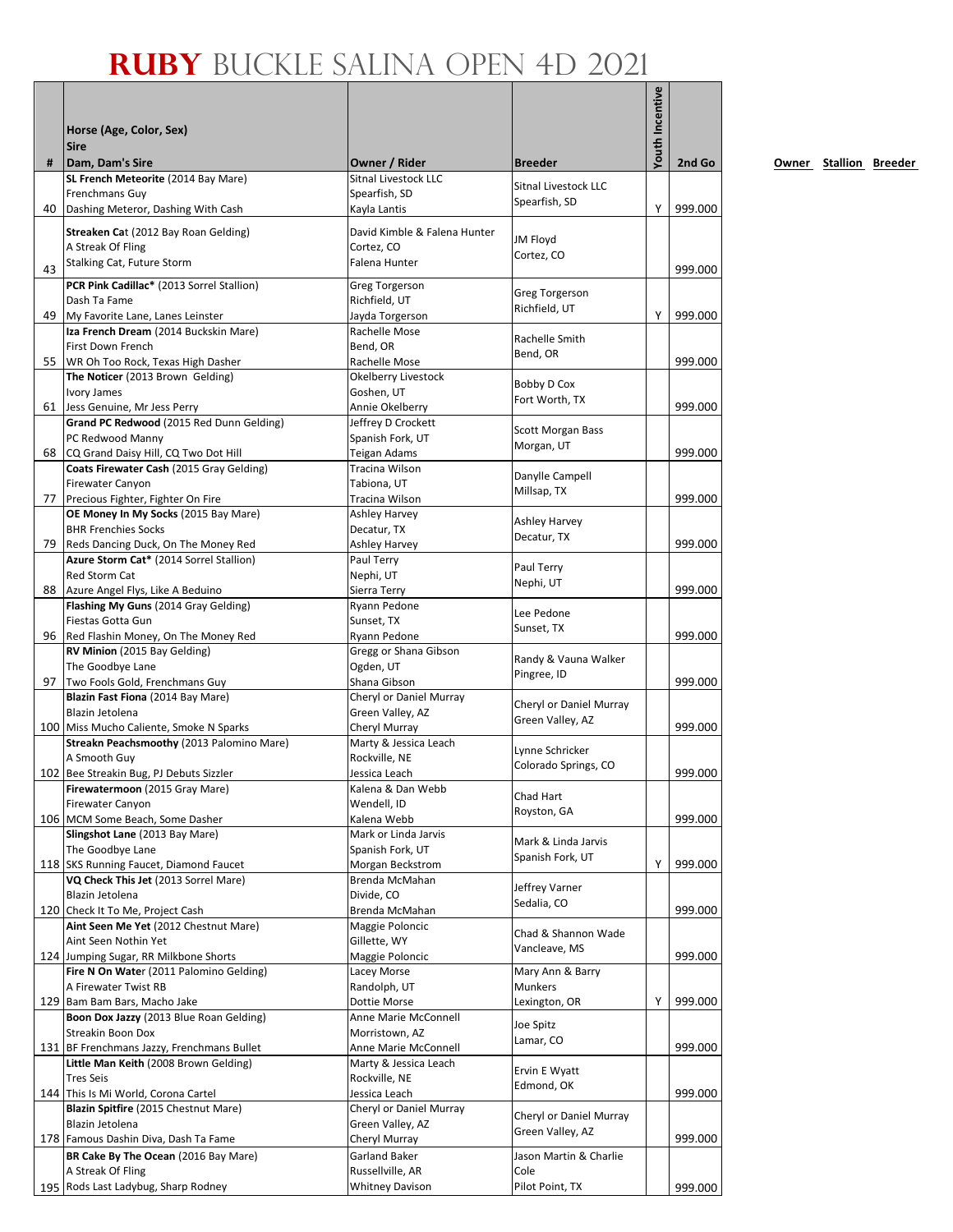|   | Horse (Age, Color, Sex)<br><b>Sire</b>                                         |                                                  |                                       | Youth Incentive |         |
|---|--------------------------------------------------------------------------------|--------------------------------------------------|---------------------------------------|-----------------|---------|
| # | Dam, Dam's Sire<br>Anotha Version (2016 Brown Gelding)                         | Owner / Rider<br>Hank & Kadie Allred             | <b>Breeder</b>                        |                 | 2nd Go  |
|   | <b>Winners Version</b>                                                         | Clawson, UT                                      | Allreds Horse Haven                   |                 |         |
|   | 205 Ruby B Flyin, Genuine Strawfly                                             | Krystyn Stevens                                  | Cleveland, UT                         |                 | 999.000 |
|   | High Road Ta Fame* (2015 Brown Stallion)                                       | Chuck & Mary Crago                               | Chuck & Mary Crago                    |                 |         |
|   | Dash Ta Fame<br>210 CM Bubblin Dynamite, CM Dynamite Frost                     | Belle Fourche, SD                                | Belle Fourche, SD                     |                 | 999.000 |
|   | Sophia Kay (2015 Brown Mare)                                                   | Jade Crago<br><b>G</b> and N Wood Properties LLC | G and N Wood Properties               |                 |         |
|   | The Goodbye Lane                                                               | West Jordan, UT                                  | <b>LLC</b>                            |                 |         |
|   | 214 GW Plain Jane Fame, Dash Ta Fame                                           | Terri Wood Gates                                 | West Jordan, UT                       |                 | 999.000 |
|   | Charley Darkey (2015 Buckskin Mare)                                            | Argyle Performance Horses                        | Argyle Performance                    |                 |         |
|   | PC Redwood Manny<br>217 Sand Mountain Tara, Taras First Love                   | Riverton, UT<br>Jordan Argyle                    | Horses<br>Riverton, UT                |                 | 999.000 |
|   | Little Car (2014 Sorrel Gelding)                                               | <b>Stock Ranch LLC</b>                           |                                       |                 |         |
|   | Carrizzo                                                                       | Naples, FL                                       | Frank Moore Jr<br>Grennville, SC      |                 |         |
|   | 218 Gracies Little Jewel, Streakin Jewel                                       | Lindsey Stock                                    |                                       |                 | 999.000 |
|   | Streak Ta Fling (2015 Bay Roan Mare)<br>A Streak Of Fling                      | Brad or Karen Gleason<br>Touchet, WA             | Brad or Karen Gleason                 |                 |         |
|   | 225 Daves Jet Ta Fame, Dash Ta Fame                                            | Karen Gleason                                    | Touchet, WA                           |                 | 999.000 |
|   | A Dynamite Goodbye (2014 Sorrel Mare)                                          | Kristy Yerrington                                |                                       |                 |         |
|   | The Goodbye Lane                                                               | Carey, ID                                        | Megan/Bill/Sue Lewis<br>Filer, ID     |                 |         |
|   | 234 Thiefs Of Diamonds, Doc O Dynomite                                         | Kristy Yerrington                                |                                       |                 | 999.000 |
|   | VF Fancy Pants (2014 Chestnut Mare)<br><b>Eddie Stinson</b>                    | LJ Livestock LLC<br>Austin, NV                   | <b>Victory Farms</b>                  |                 |         |
|   | 235 VF Burrs Alive, Burrs First Down                                           | Georgia Black                                    | Ada, OK                               |                 | 999.000 |
|   | BR Snow White (2012 Red Roan Mare)                                             | Garland Baker                                    |                                       |                 |         |
|   | A Streak Of Fling                                                              | Russellville, AR                                 | Garland Ray Baker<br>Russellville, AR |                 |         |
|   | 236 KN Docs Gray Gold, Groanies Gray Pony                                      | <b>Whitney Davison</b>                           |                                       |                 | 999.000 |
|   | ToyN With The Guys (2013 Buckskin Mare)<br>A Smooth Guy                        | Courtney Adair<br>Burnet, TX                     | Mykayla B Lockhart                    |                 |         |
|   | 243 Toi Joi, Toi Caballo                                                       | Courtney Adair                                   | Liberty Hill, TX                      |                 | 999.000 |
|   | Goodbye Lily (2018 Brown Mare)                                                 | Jarrod & Josie Hales                             | Kelly Millard                         |                 |         |
|   | The Goodbye Lane                                                               | Spanish Fork, UT                                 | Loma, CO                              |                 |         |
|   | 251 April Assault, Final Assault                                               | Josie Hales<br>Erik & Laramie Jackson            |                                       |                 | 999.000 |
|   | A Famous Fling (2016 Bay Gelding)<br>A Streak Of Fling                         | Melba, ID                                        | Bill & Cheryl Kennedy                 |                 |         |
|   | 255 Miss Lucky Lucky, Dash Ta Fame                                             | Laramie Jackson                                  | Bennett, CO                           |                 | 999.000 |
|   | Billy Thee Kid (2014 Sorrel Gelding)                                           | Argyle Performance Horses                        | Argyle Performance                    |                 |         |
|   | The Goodbye Lane                                                               | Riverton, UT                                     | Horses                                |                 |         |
|   | 257 Sand Mountain Tara, Taras First Love<br>Stoli My Ride (2013 Black Gelding) | Jordan Argyle<br><b>Stock Ranch LLC</b>          | Riverton, UT<br>Jim & Natalie         |                 | 999.000 |
|   | Stoli                                                                          | Naples, FL                                       | Montgomery                            |                 |         |
|   | 263 JT Joyride, Streakin La Jolla                                              | Lindsey Stock                                    | Pineville, LA                         |                 | 999.000 |
|   | BR Golden Leader* (2013 Grey Stallion)                                         | Garland Baker                                    | Garland Ray Baker                     |                 |         |
|   | Confederate Leader<br>279 KN Docs Gray Gold, Groanies Gray Pony                | Russellville, AR<br><b>Whitney Davison</b>       | Russellville, AR                      |                 | 999.000 |
|   | Manny Dot Com (2009 Bay Gelding)                                               | McColee Land & Livestock                         |                                       |                 |         |
|   | PC Redwood Manny                                                               | Mapleton, UT                                     | Melvin D Griffeth                     |                 |         |
|   | 285 Speed Dot Com, Sixarun                                                     | Preslee Nellesen                                 | Rexburg, ID                           | Y               | 999.000 |
|   | pending (2015 Sorrel Mare)                                                     | Jill Bradburn & Hope Dunn                        | Jill Bradburn                         |                 |         |
|   | Shawne Bug Leo<br>289 Honor Ell Comet, Jet Of Honor                            | Stephenville, TX<br>Hope Dunn                    | Stephenville, TX                      |                 | 999.000 |
|   | SR Easin Ta Heaven (2016 Sorrel Mare)                                          | <b>Stock Ranch LLC</b>                           |                                       |                 |         |
|   | JL Dash Ta Heaven                                                              | Naples, FL                                       | Jud Little<br>Ardmore, OK             |                 |         |
| 7 | Easy Guyz, Holland Ease                                                        | Sabra O'Quinn                                    |                                       |                 | 999.000 |
|   | Aint Seen Her Yet (2016 Palomino Mare)                                         | Maggie Poloncic                                  | Janelle Osborne                       |                 |         |
|   | Aint Seen Nothin Yet<br>11 Sharem Down First, First Wrangler                   | Gillette, WY<br>Maggie Poloncic                  | Hartville, MO                         |                 | 999.000 |
|   | Confederatefirewater (2017 Black Gelding)                                      | Bob & Revae Barthle                              |                                       |                 |         |
|   | Johnny Reb Jackson                                                             | Dade City, FL                                    | Bob & Revae Barthle<br>Dade City, FL  |                 |         |
|   | 14 Flittin Fire Bug, Fire Easy                                                 | Ryann Pedone                                     |                                       |                 | 999.000 |
|   | Bet She Can Fly (2016 Sorrel Mare)<br>Bet Hesa Cat                             | <b>Tofell Ranch</b><br>Millsap, TX               | Jan Toffel                            |                 |         |
|   | 15 Smartest Lil Lucy, Smart Little Jerry                                       | Kaylan Smith                                     | Millsap, TX                           |                 | 999.000 |
|   | Moves Like Jagger (2016 Bay Roan Gelding)                                      | Kellie Collier                                   | Kellie Collier                        |                 |         |
|   | A Streak Of Fling                                                              | Hereford, TX                                     | Hereford, TX                          |                 |         |
|   | 16 Paper Doll, Unknown                                                         | Kelsey Hayden                                    |                                       |                 | 999.000 |